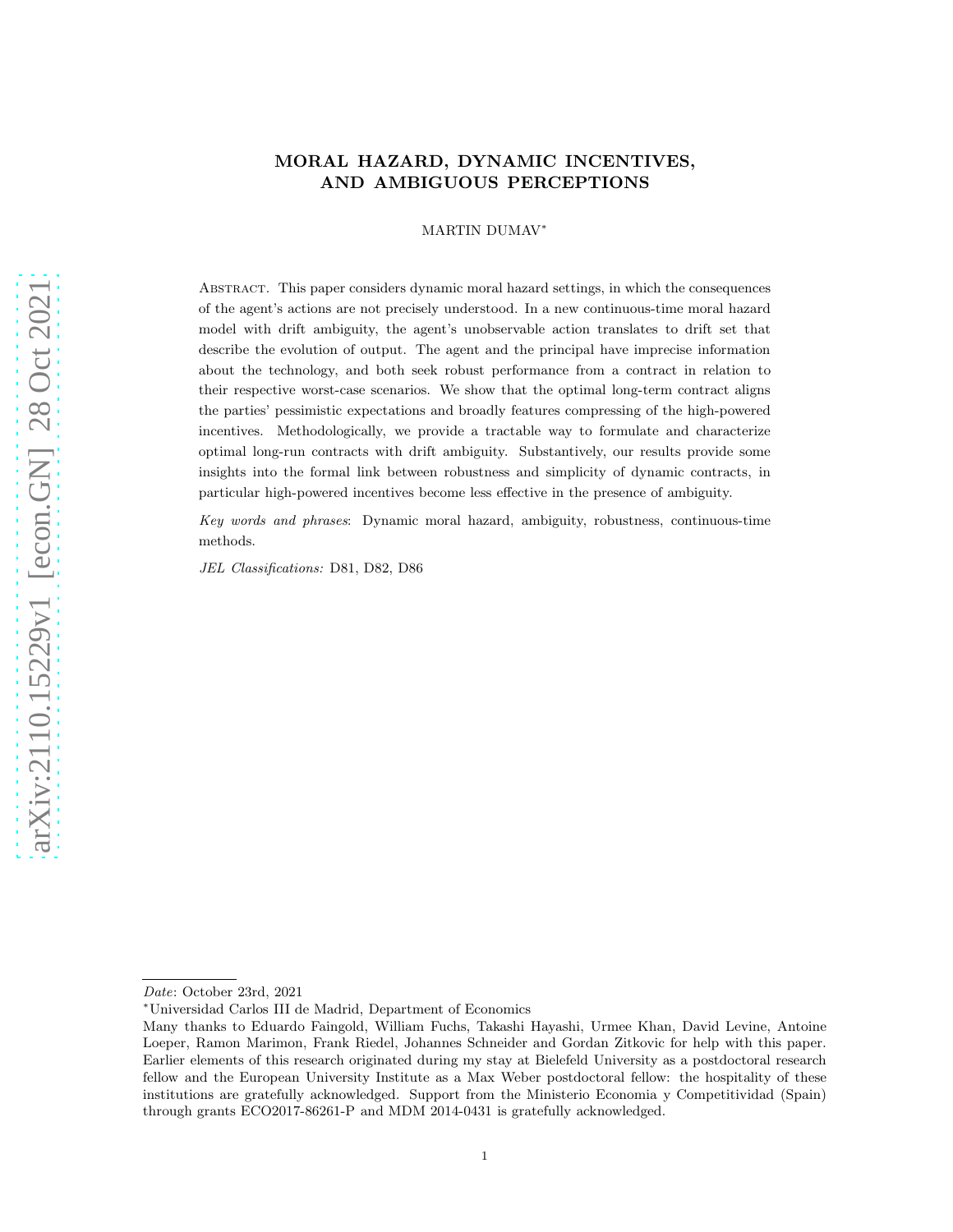# 1. INTRODUCTION

This paper studies dynamic agency problems, in which the worker's action translates to outcomes in ways that are not precisely understood. These situations are common, especially for white collar employees in large organizations, constituting a large portion of jobs people work in. Lack of specific responsibilities on the part of these workers for either generating sales or the overall performance of a major organizational unit, such as a division or the entire firm, limits the availability of appropriate performance measures sufficient to support exclusive reliance on explicit financial incentives. Lack of apparent sensitivity of compensation to performance is a common occurrence.<sup>[1](#page-1-0)</sup> In such settings, it is plausible to imagine that the parties understand the technological possibilities only to some degree, but not precisely. What kind of a contract would the principal offer?

The main contribution of this paper is twofold. Formally, it gives a justification for incentive schemes that do not vary sensitively with performance in an environment where the parties' ambiguous perception of consequences of the actions lead them to seek robustness as in worst-case guaranteed value. In the process, the paper also provides new insights into a more general question about incentive contracting, namely, what happens to "high-powered incentives" as the information available about technology becomes more imprecise in comparison to standard Bayesian models? Our results suggest that broadly such incentives lose their impact.

In the model, the risk-neutral principal and the risk-averse agent engage in an agency relationship. They both know the common set of actions available, but for any action, the consequences are ambiguous. Namely, consequences are perceived imprecisely as drift ambiguity, or sets of distributions over output. The special case where sets collapse to singletons reduce to Bayesian formulations of dynamic moral hazard problems with precise information about technology, for instance in [Sannikov \(2008\)](#page-48-0)'s classic framework where each action's consequences are precisely understood as a unique probability distribution over outcomes. The novel modeling approach in the current paper extends the dynamic moral hazard framework by allowing for imprecise information about technology, where each action induces a set of distributions, modeled with drift ambiguity a la [Chen and](#page-46-0) Epstein [\(2002](#page-46-0)). The parties have imprecise understanding of technology, and perceive drift-ambiguity associated with each action.

The key challenge is as follows: for any given contract, due to imprecise information, the principal and the agent can differ in their perceptions of worst-case scenarios. This divergence in worst-case perceptions implies non-separability between the agency cost of implementing an action and its profitability, unlike the classic moral hazard problem (for instance in [Grossman and Hart \(1983](#page-47-0))). It is difficult to analyze the optimal contract as a result [\(Mukerji and Tallon, 2004,](#page-48-1) pg.290). In particular, in the analysis of dynamic moral hazard problems recursive structures in the classic Bayesian mould as in [Sannikov \(2008](#page-48-0)) are not applicable. By systematically incorporating drift ambiguity a la [Chen and Epstein \(2002\)](#page-46-0)

<span id="page-1-0"></span><sup>&</sup>lt;sup>1</sup>See, for instance, Holmström  $(2017)$ , especially Section II.C.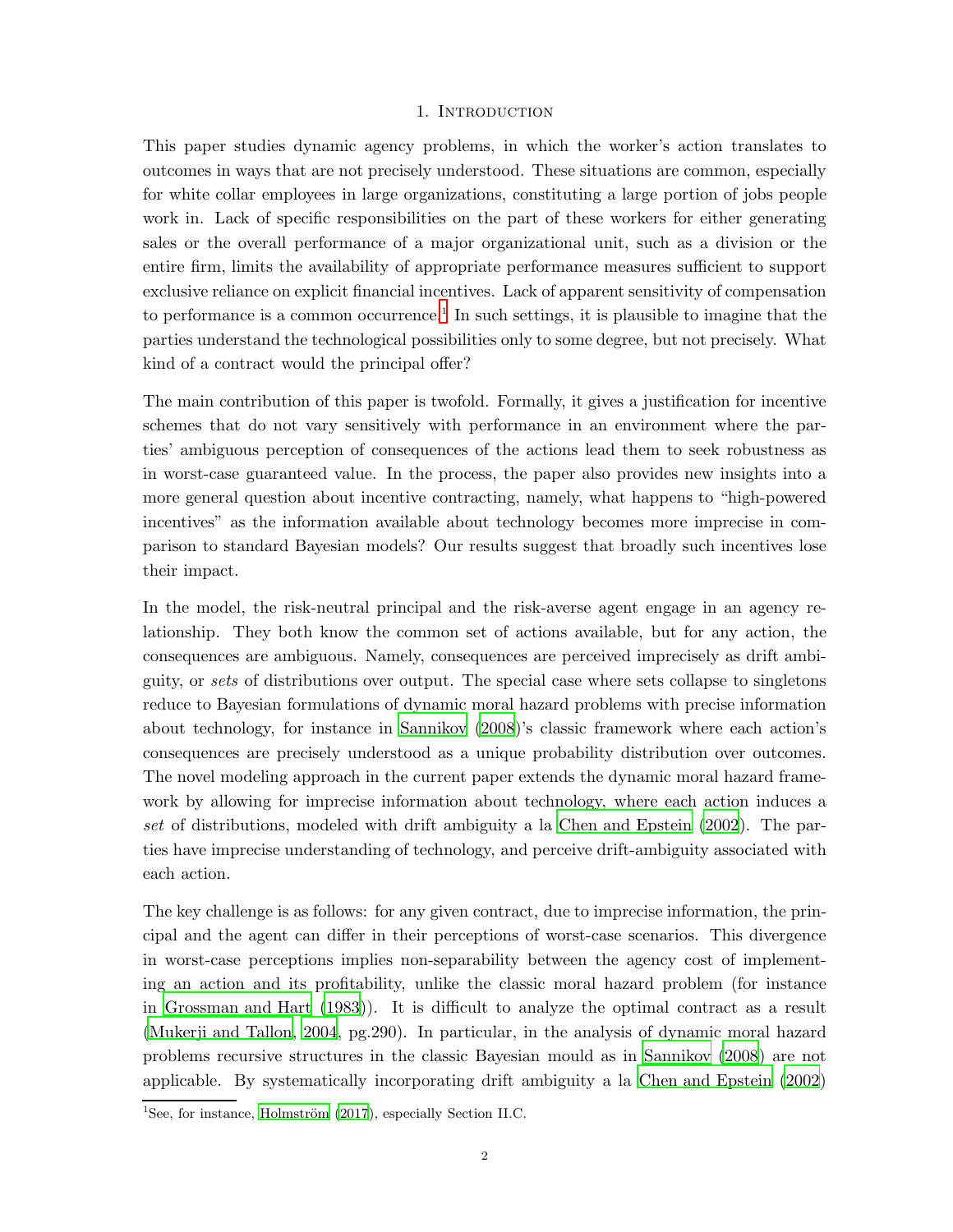in a dynamic moral hazard model the current paper presents a tractable approach to the problem of ambiguous perceptions in the agency relationship and characterizes the optimal contract in two steps.

In the first-step, for any arbitrary contract the agent's value is represented recursively using his continuation value  $W$  as a state variable. Analogous to [Sannikov \(2008](#page-48-0)) it yields a quantity Y that represents the sensitivity of the agent's future payments to performance uncertainty. As a novel element, concern for imprecision about technology, say with strength  $\kappa$  that parameterizes the size of the drift set, adds one additive term  $\kappa Y$  relative to the agent's value representation in a Bayesian model with a unique prior. This added term  $\kappa Y$  discounts the agent's expected value according to his worst-case scenario due to ambiguity aversion. Since the sensitivity  $Y$  reflects the expected continuation value, the presence of ambiguity induces a preference for the certainty of payments today over the expected payments in the uncertain future. Back-loading payments that are effective in providing incentives in the Bayesian model entails larger agency costs of implementation when there is drift-ambiguity.

In the second step, we provide a recursive representation for the principal's contracting problem which facilitates the characterization of the optimal contract. Assuming stationary drift-sets, the principal's problem subject to the agent's incentive constraints reduces to an optimal stochastic control problem with a single variable, the agent's continuation value  $W$ . The approach in this paper heuristically sets up a recursive functional equation, Hamiltonian-Jacobian-Bellman-Isaacson (HJBI), which extends the familiar HJB formulation of the contracting problem and incorporates drift ambiguity. A novel result establishes that such a heuristic description formally represents the contracting problem via an extension of verification theorem appropriate for drift ambiguity.

With the formulation of non-probabilistic beliefs, and robustness concerns of the parties, the analysis shows that presence of imprecision compresses the incentives in the optimal long-run contract. The driving force behind our results is the observation that imprecision in technology reduces the expectations and also contributes to the agency costs of long-run incentives, and the principal's optimal contract design features lower incentives as compared to the Bayesian formulation. Formalization of this results flows from a novel application of monotone comparative statics inspired by [Quah and Strulovici \(2013](#page-48-2))'s analysis of optimal control decisions. Complementing the result on lack of incentive sensitivities, consumption profile is smooth under ambiguity as the contract is less sensitive to performance. Furthermore, effort profile and wage scheme are compressed.

The analysis of the HJBI shows that during the employment relationship the principal and the agent align their worst-cases as the lower envelopes of drift sets. Agreement on the worst-case is an endogenous property of the optimal contract, which takes into account the values outside the employment. Given that outside the employment there is no ambiguity, under the lower envelopes as the common worst-case scenarios, the optimal contract becomes observationally equivalent to the model with the lower-envelope as the specification of technology.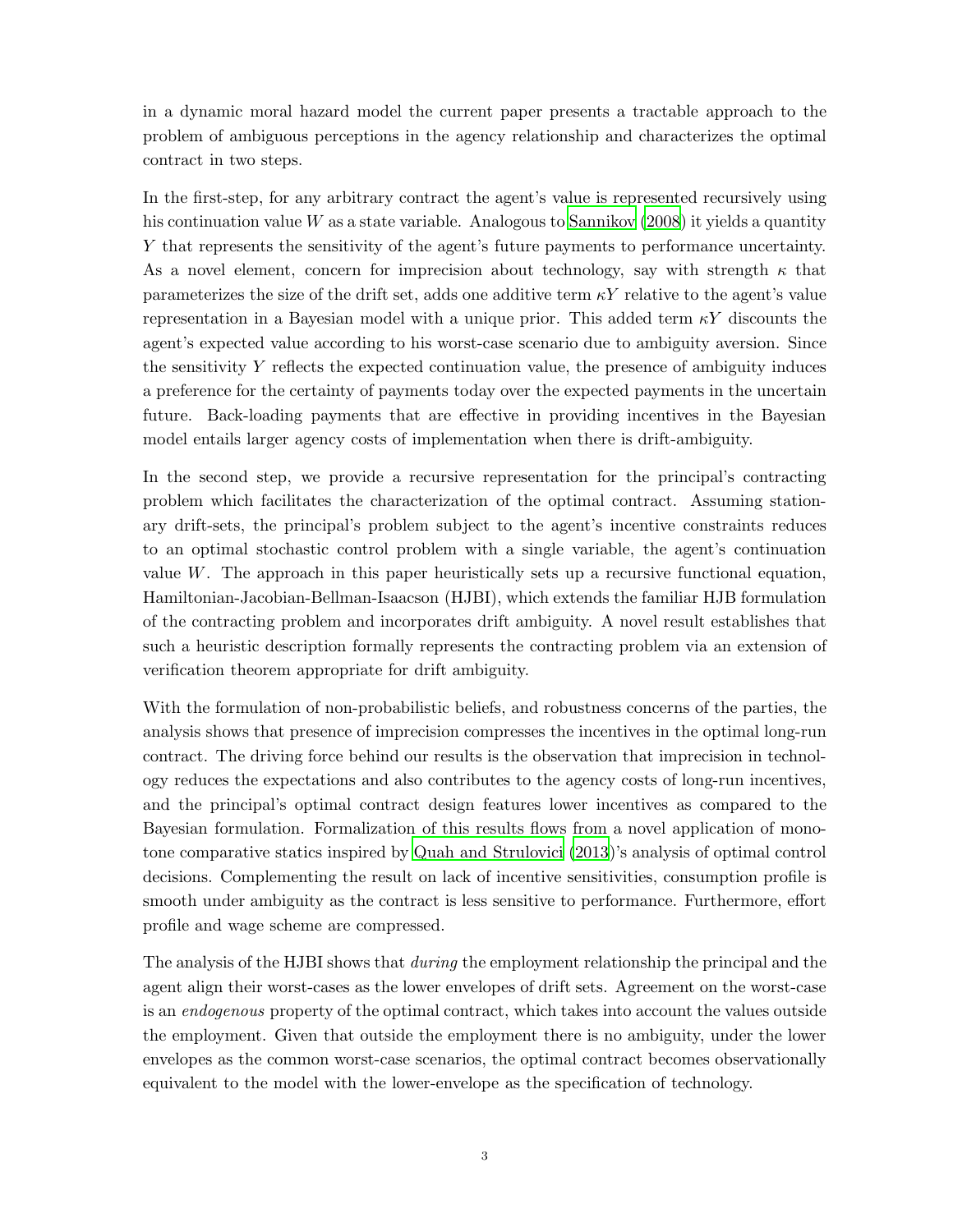Related Literature. Methodologically, this paper offers a flexible framework to formulate and characterize optimal long-run contracts in dynamic moral hazard relationships in continuous-time by extending the classical Bayesian formulation as in [Sannikov \(2008](#page-48-0)) and incorporating drift ambiguity as i[nChen and Epstein \(2002](#page-46-0)). Substantively, our results provide some insights into the formal link between robustness and dynamic contracts. These qualitative features of the optimal contract flow from extending and applying [Quah and Strulovici](#page-48-2) [\(2013\)](#page-48-2)'s analysis of the time-preferences on optimal control decisions in an appropriate manner for the contracting problem analyzed in the current paper. Specific relations to these contributions have been already noted.

The main theoretical development in this paper derives a recursive characterization of the optimal dynamic contract problem with drift ambiguity. Earlier contributions in dynamic agency problems fruitfully utilize formulations based on precise Bayesian information in various moral hazard settings.[2](#page-3-0)

A few papers have looked at what happens when the agent's action is ambiguously perceived. The closest related paper is [Miao and Rivera \(2013](#page-48-3)) who also consider Sannikov-style model of moral hazard with ambiguity about the drift. In their model of one-sided ambiguity, the principal is ambiguity averse, while the agent is ambiguity neutral, that is, the agent evaluates the contract under the 'true' reference probability measure. In the current paper, both the principal and the agent are ambiguity averse and, potentially, evaluate the contract under different worst-case measures. Moreover, in the current setting the set of measures may depend on the actions that the agent takes, which is not possible in Miao and Rivera's model. Therefore, in their model ambiguity does not affect incentive provision. In the current paper the main focus on the interaction of imprecise information about technology and the structure of incentives is best reflected in a model with two-sided ambiguity.

Work by [Szydlowski \(2012](#page-49-0)) introduced ambiguity into a dynamic contracting problem in continuous time. In that model, the principal is ambiguous about the agent's effort cost. The formulation in the current paper instead models information imprecision in the decision-theoretic theme of ambiguity, in particular using drift ambiguity. [Szydlowski](#page-49-0) shows that the agent receives excessively strong incentives in a dynamic contracting setting when the principal is ambiguous about the agentâ $\mathcal{F}^{\mathbb{N}}$ s cost of effort. [Wu et al. \(2017](#page-49-1)) extend [Holmstrom and Milgrom](#page-47-2) [\(1987\)](#page-47-2)'s model by introducing belief distortions a la Sargent and Hansen. In such a model they find increase in pay-for-performance sensitivity and shed light on compensations schemes that reward luck. Complementing those contributions, the results here show that broadly high-powered incentives become less effective when there is drift-ambiguity.

Compressed wages arise in the literature in different model settings. In a relational contract setting, [MacLeod \(2003](#page-48-4)) relaxes the assumption of common knowledge of output between the parties. [MacLeod \(2003\)](#page-48-4) shows that resulting disagreement is best resolved by flattening the wage profile in the optimal long term contract. [Fuchs \(2007](#page-47-3)) shows that such a compressing

<span id="page-3-0"></span><sup>&</sup>lt;sup>2</sup>The prominent examples of this approach includes: Cvitanić et al. (2009), [Williams \(2009\)](#page-49-2), [Williams \(2011](#page-49-3)), [DeMarzo and Sannikov \(2013\)](#page-46-2), Kapička (2013), [Garrett and Pavan \(2015](#page-47-5)) and [Sannikov \(2014\)](#page-48-5).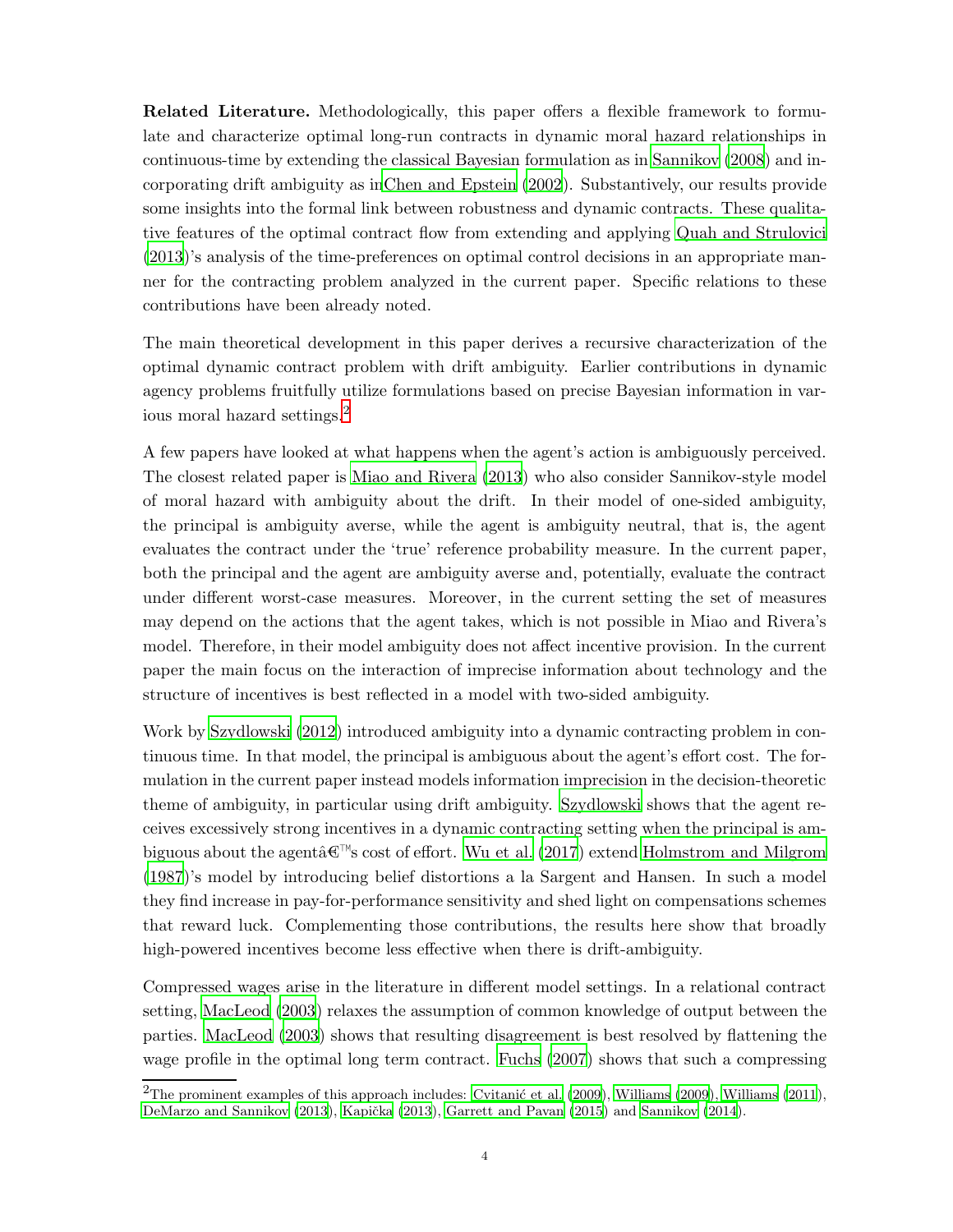of wages is robust to allowing the principal's subjective evaluation to be her private information. Relative to these contributions, the current paper provides a complementary rationale for compressed wages in an environment where output is contractible but the parties have imprecise beliefs about technology.

Our paper fits more broadly in a small literature on moral hazard under ambiguity in a static model. A desire for robust contracts often leads to the use of simple contracts in this literature, including contributions [Hurwicz and Shapiro \(1978\)](#page-47-6), and more recently, [Lopomo et al.](#page-48-6) [\(2011\)](#page-48-6), [Chassang \(2013](#page-46-3)), [Antic \(2014](#page-46-4)), [Garrett \(2014](#page-47-7)), [Carroll \(2015](#page-46-5)), and [Dumav and Khan](#page-47-8) [\(2017,](#page-47-8) [2018](#page-47-9)). These papers provide foundations for contracts in simple forms. e.g. linear [\(Carroll \(2015](#page-46-5)), [Dumav and Khan \(2017](#page-47-8))) or step functions [\(Lopomo et al. \(2011](#page-48-6))). Robustness of high powered non-linear incentives have been analyzed in specific applications by [Ghirardato \(1994](#page-47-10)) and [Mukerji \(1998](#page-48-7)). The question under what conditions on imprecision about the actions rationalizes simple forms of contracts in dynamic setting is left to future research.

#### 2. A model of dynamic moral hazard with drift ambiguity

<span id="page-4-1"></span>Consider an agency relation taking place in continuous time. The agent's unobservable action translates to a flow of outputs in a stochastic manner according to drift ambiguity. In particular, for any action  $a_t$  its drift set  $\Theta(a_t)$  describes the set of possible drifts for this action, or expected increments in output diffusion. Given a sequence of actions  $(a_{\tau})_{\tau\leq t}$  up to time t the total output  $X_t$  evolves according to a *family* of diffusion processes whose members are:

<span id="page-4-0"></span>
$$
dX_t = (a_t + \theta_t)dt + \sigma dB_t, \tag{2.1}
$$

where the expected increment  $\theta_t$  belongs to the drift set  $\Theta(a_t)$ , and the noise process  $\{B_t\}$ is a Brownian motion adapted to the filtration  $\mathcal F$  on a standard filtered probability space  $(\Omega, P, \mathcal{F} = {\mathcal{F}_t; 0 \le t < \infty}$ . We model the drift sets as intervals centered at zero: for any  $a \in \mathcal{A}$ , the drift set of the action is  $\Theta(a) = [-\kappa(a), \kappa(a)]$  where  $\kappa(a)$  describes the size of the drift set of the action a. For simplicity, we assume that  $0 < \kappa(a) < a$  and interpret  $\kappa$  as strength of ambiguity. Indeed, taking  $\kappa(a) = 0$  for all  $a \in \mathcal{A}$  restricts the drifts sets to be singletons collapses into the precise information as in the classical model of dynamic moral hazard studied by [Sannikov \(2008\)](#page-48-0). Unlike in [Sannikov](#page-48-0) [\(2008](#page-48-0))'s model, in the present setting, the agent's unobservable actions controls the drift sets. The productivity  $a_t + \theta_t$  of the action  $a_t$  is therefore not precisely known; rather, it can be any one of the elements in the set  $a_t + \Theta(a_t)$ . An interpretation of the specification of technology with drift-ambiguity is that the parties to the contract are aware of the possibility that they have erroneous beliefs about the true drift for actions and seek robust performance.

We assume that the drift sets  $\Theta(a_t) = [-\kappa(a_t), \kappa(a_t)]$  are stationary and independent (using terminology introduced by [Chen and Epstein \(2002\)](#page-46-0)). The drift sets are stationary as they do not depend on time t beyond the action  $a_t$  at that time, and independent of history of output realizations up to that time.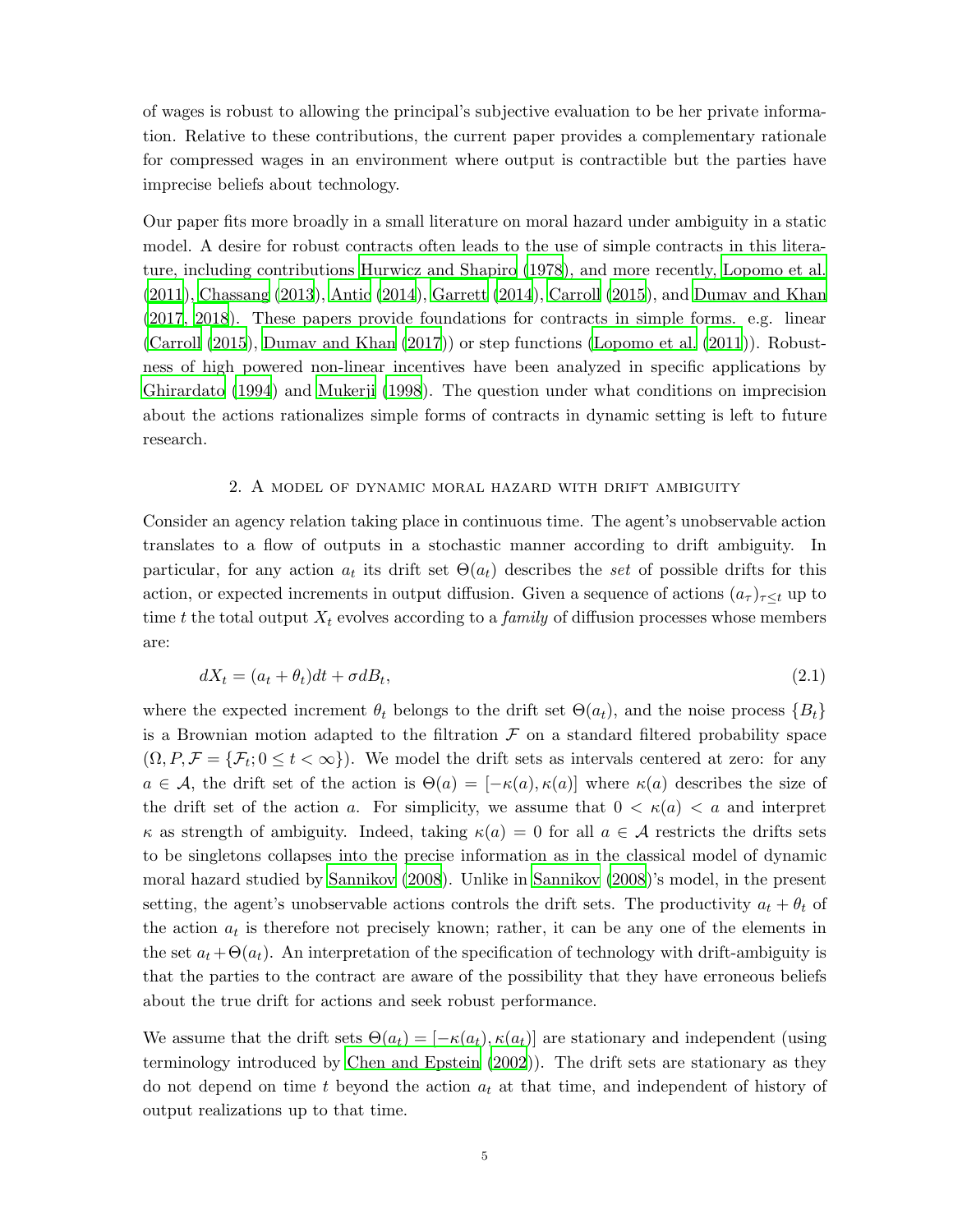In order to specify the contracting problem classically in terms of expected utilities, following [Chen and Epstein \(2002\)](#page-46-0) we translate drift sets into sets of distributions over outputs. To illustrate this translation, for simplicity consider a given finite horizon  $T$ . For an action profile  $a = \{a_t\}$ , we consider, with a slight abuse of notation, a drift process  $\theta := \{\theta_t\}$  such that  $\theta_t \in \Theta(a_t)$ . Using the drift process we define a process of Girsanov exponents as follows

$$
z_t^{a+\theta} := \exp\left\{-\frac{1}{2}\int_0^t |a_s + \theta_s|^2 ds - \int_0^t (a_s + \theta_s) dB_s\right\}, \quad 0 \le t \le T,
$$
\n(2.2)

where  $\theta_t \in \Theta(a_t) = [-\kappa(a_t), \kappa(a_t)]$ . The Girsanov exponent  $\{z_t^{a+\theta}\}\$  generate a probability measure  $P^{a+\theta}$  on the measurable space of sample paths  $(\Omega, \mathcal{F})$  and the Radon-Nikodym derivative of this measure with respect to the reference measure  $P$  is given by

<span id="page-5-0"></span>
$$
\left. \frac{dP^{a+\theta}}{dP} \right|_{\mathcal{F}_t} = z_t^{a+\theta}, \quad 0 \le t \le T. \tag{2.3}
$$

For the action  $a = \{a_t\}$  and the drift process  $\{\theta_t\}$  such that  $\theta_t \in \Theta(a_t)$  we have therefore constructed a measure  $P^{a+\theta}$  equivalent to P via a change of measure. Now, taking the collection of all such measures  $P^{a+\theta}$  yields the set of distributions for the action  $a = \{a_t\}$ and it is given by:

$$
\mathcal{P}^{\Theta(a)} := \{ P^{a+\theta} : \theta = \{ \theta_t \in \Theta(a_t), 0 \le t \le T \} \text{ and } P^{a+\theta} \text{ is defined by (2.3)} \}
$$
 (2.4)

This construction of the set of distributions follows the formulation in [Chen and Epstein](#page-46-0) [\(2002\)](#page-46-0) in a single-agent decision setting and allows the drift sets to depend on the actions (In Appendix, we provide the technical details on the construction of the drift sets and the sets of distributions). We have therefore represented drift sets as sets of probabilities over outputs, as in the classic theme of ambiguity.

We next study the benchmark model where the agent and the principal have the symmetric perception of imprecision: they both perceive  $\Theta(a)$  to be the possible set of drifts associated to the action a. The assumption of common symmetrically drift-ambiguity perceptions allows for tractability and heterogenous perceptions are treated afterwards as an extension. Given ambiguity perceptions, we assume MaxMin criteria for ambiguity-sensitive preferences. Next we specify the contracting problem in this environment with drift-ambiguity.

2.1. Contracting problem with drift ambiguity. The principal's contract to the agent specifies a stream of wage payments  ${c<sub>t</sub>}$  and an incentive-compatible recommendation of action  $\{a_t\}$ . The action  $a := \{a_t \in \mathcal{A}, 0 \leq t < \infty\}$  is a measurable function with respect to the filtration  $\mathcal F$  generated by the standard Brownian motion and the set of possible effort levels A is a compact subset of  $R_+$  with zero as the smallest element. The agent's disutility from effort level  $a \in \mathcal{A}$  is given by  $h(a)$  measured in terms of utility of consumption, and the function h is continuous, increasing and convex. Furthermore, we assume that  $h(0) = 0$  as a normalization.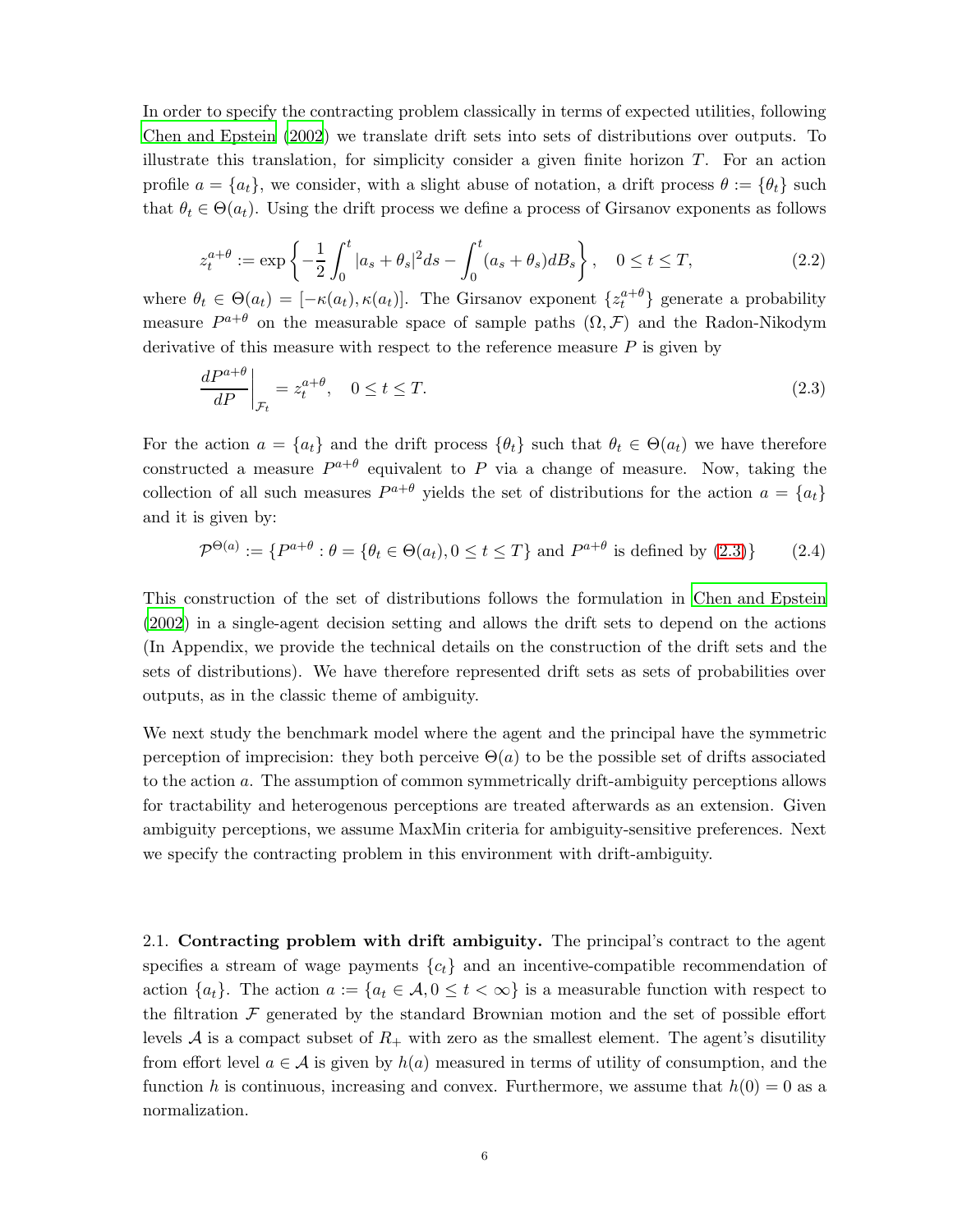The principal's contract specifies non-negative flow wage payments  $c := \{c_t; 0 \le t < \infty\}$ measurable with respect to the filtration  $\mathcal F$ . The principal can commit to any such long-term contract. Regarding the agent's preferences, we assume that his utility function over monetary consequences u is bounded from below and satisfies a normalization  $u(0) = 0$ . Moreover, we assume that the utility function  $u : [0, \infty) \to [0, \infty)$  is an increasing, strictly concave, and  $C^2$  function that satisfies  $u'(c) \to 0$  as  $c \to \infty$ . These assumptions on the primitives of the economic environment are adopted following the framework of Sannikov.

For a given contract  $(c, a)$  the parties evaluates the contract according to ambiguity sensitive preferences. In particular, we assume that the parties' ambiguity sensitive preferences are represented by MaxMin Expected Utility and hence the parties evaluate the contract according to their respective worst-case scenarios for drifts. For simplicity we assume that the principal and the agent use a common discount rate  $r > 0$  on the flow of profit and utility. From the contract  $(c, a)$  the principal's ex-ante guaranteed value is therefore computed as follows

$$
\min_{\theta \in \Theta(a)} \mathbb{E}^{a+\theta} \left[ r \int_0^\infty e^{-rt} (dX_t - c_t dt) \right] = \min_{\theta \in \Theta(a)} \mathbb{E}^{a+\theta} \left[ r \int_0^\infty e^{-rt} (a_t + \theta_t - c_t) dt \right]
$$

and the agent obtains the ex-ante guaranteed value

$$
\min_{\theta \in \Theta(a)} \mathbb{E}^{a+\theta} \left[ r \int_0^\infty e^{-rt} \left( u(c_t) - h(a_t) \right) dt \right]
$$

where the output process  $dX_t$  evolves according to [\(2.1\)](#page-4-0). Here we abuse the notation slightly, and denote by  $\Theta(a)$  the drift-sets associated to the action  $a = \{a_t\}$ , where a representative element of the set  $\Theta(a)$  is given by  $\theta = {\theta_t}$  such that  $\theta_t \in \Theta(a_t)$ .

Following the classical definition of incentive-compatibility, in the current environment with drift-ambiguity we say that in the contract  $(c, a)$  the action recommendation a is incentivecompatible if the action a maximizes the agent's guaranteed value under the payment scheme c. The payment scheme c is incentive-compatible for the action  $a$  as from any alternative action  $\hat{a} \neq a$  the agent obtains weakly smaller guaranteed value than the action a

<span id="page-6-2"></span>
$$
\min_{\theta \in \Theta(a)} \mathbb{E}^{a+\theta} \left[ r \int_0^\infty e^{-rt} \left( u(c_t) - h(a_t) \right) dt \right] \ge \min_{\theta \in \Theta(\hat{a})} \mathbb{E}^{\hat{a}+\theta} \left[ r \int_0^\infty e^{-rt} \left( u(c_t) - h(\hat{a}_t) \right) dt \right]
$$
\n(2.5)

Letting  $A_I$  denote the set of incentive-compatible payment and recommended action pairs  $(c, a)$ , in this setting with drift ambiguity, the principal's incentive-compatible contract offer maximizes his expected profit under his worst-case criterion

<span id="page-6-0"></span>
$$
\max_{(c,a)\in\mathcal{A}_I} \min_{\theta\in\Theta(a)} \mathbb{E}^{a+\theta} \left[ r \int_0^\infty e^{-rt} (a_t + \theta_t - c_t) dt \right] \tag{P}
$$

subject to ensuring the agent ex-ante value of at least  $\hat{W} \geq 0$ 

<span id="page-6-1"></span>
$$
\min_{\theta \in \Theta(a)} \mathbb{E}^{a+\theta} \left[ r \int_0^\infty e^{-rt} \left( u(c_t) - h(a_t) \right) dt \right] \ge \hat{W}
$$
\n(PK)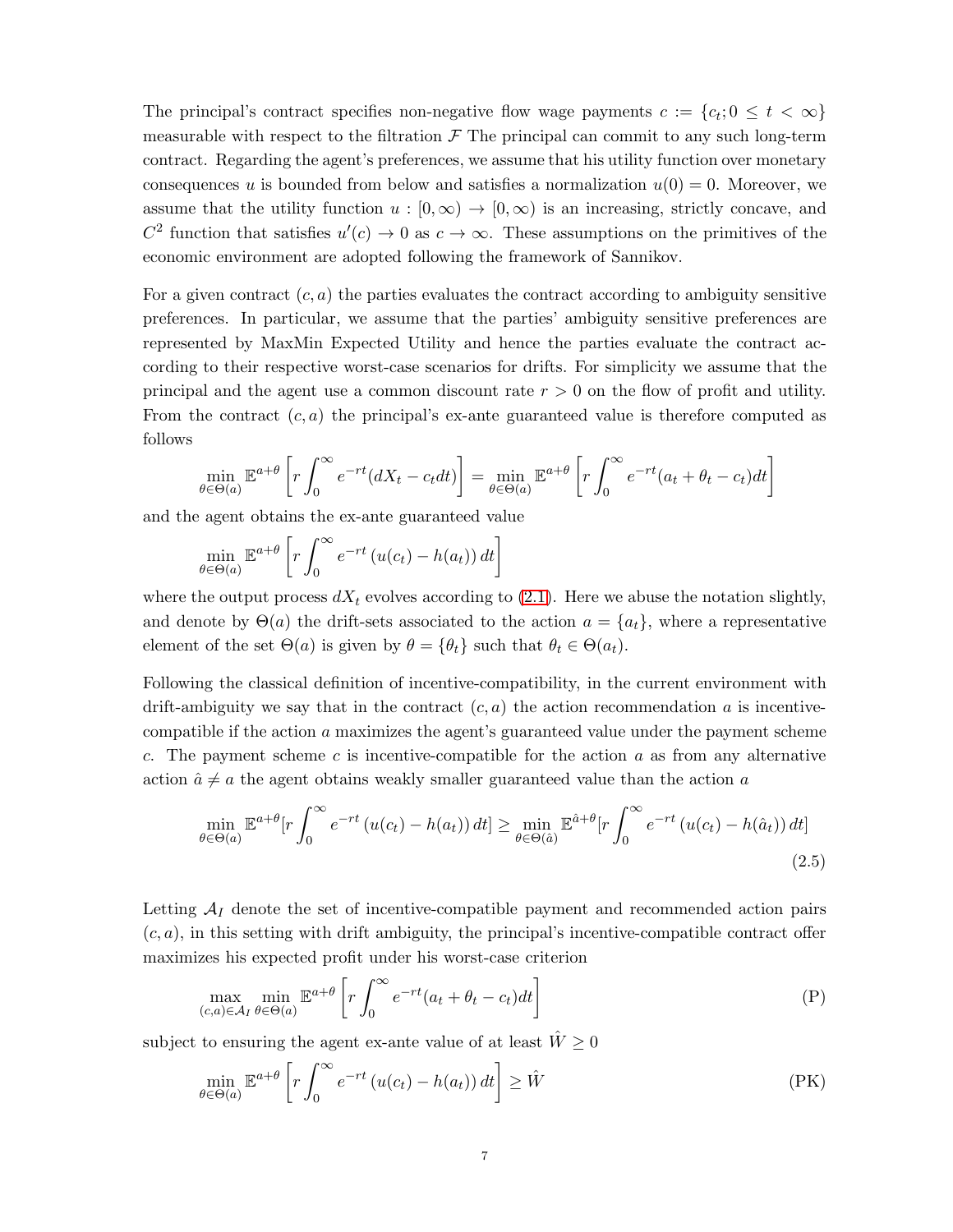We assume and normalize to zero the value of the agent's outside option. As the wages are non-negative and the agent can always choose zero effort, in the contracting problem [\(P\)](#page-6-0) the principal considers only the incentive-compatible contracts  $(c, a)$  that ensure the agent's participation: [\(PK\)](#page-6-1) holds for  $\hat{W} = 0$  in (PK). Moreover, as the principal always has the option of not hiring the agent, without loss we focus on the contracting relationship that yields non-negative guaranteed payoff for the principal. We refer to the problem in [\(P\)](#page-6-0) as the sequential contracting problem.

In the contracting problem with drift ambiguity, even though the principal and the agent has symmetric perception of drift ambiguity,  $\Theta(a)$  for any action a, their worst-case scenarios can differ as the parties have different objectives.

In order to analyze how drift ambiguity affects the contracting relationship, we introduce a parameterization on the size of drift sets to formalize different degrees of ambiguity. Intuitively, larger drift sets reflect higher degree of ambiguity. In particular, we introduce a parameter  $\phi$  and denote by  $\Theta(a; \phi)$  the drift set for the action under the parameter  $\phi$ . The drift sets under the technology  $\phi$  is given by  $\Theta(a; \phi) = a + [-\kappa(a; \phi), \kappa(a; \phi)]$  for  $a \in \mathcal{A}$ . As the function  $\kappa$  measures the size of the drift sets, we interpret it as a measure of ambiguity. In particular, we use this parameterization to rank drift ambiguity in different economic environments, and say that the degree of ambiguity is stronger if the drift sets are larger Formally, we define this relation as follows

<span id="page-7-4"></span>**Definition 1.** Technology characterized by  $\hat{\phi}$  is more ambiguous than  $\phi$ , written as  $\hat{\phi} \succ_{\kappa} \phi$ if for all actions  $a \in \mathcal{A}$ , the drift sets satisfy  $\kappa(a; \phi) \leq \kappa(a; \widehat{\phi})$ .

This relation provides a partial order over the drift sets as the set containment in the definition may not hold uniformly over all actions. With this indexing we introduce a list of the key assumptions on ambiguity about technology that streamline comparative static analysis. These assumptions on the mapping  $\kappa(a; \phi)$  that determines strength of ambiguity are:

- <span id="page-7-1"></span><span id="page-7-0"></span>(A.1) Viability of 'zero' actions:  $\kappa(0;\phi) = 0;$
- <span id="page-7-2"></span>(A.2) Better pessimistic expectations from higher effort:  $\kappa_a(a;\phi) < 1$ ;
- <span id="page-7-3"></span>(A.3) Non-trivial role for drift ambiguity: the size of the drift set  $\kappa(a; \phi)$  is not too concave in effort, i.e.,  $-\kappa_{aa} \frac{a}{1-a}$  $\frac{a}{1-\kappa_a} \leq 1;$
- (A.4) Complementarity between effort and ambiguity:  $\kappa_{\phi a} > 0$ .

Discussion of Assumptions. Assumption [\(A.1\)](#page-7-0) ensures that the set of admissible actions  $\mathcal{A}_R$ , include those actions that generate positive surplus according to the worst-case scenario, i.e., lower-envelope of the drift set. We call the set of such actions  $A_R$  as viable.

Assumption [\(A.2\)](#page-7-1) is a monotonicity condition describing that higher actions yield better pessimistic expectations, more precisely higher lower-envelopes of the drift sets. This assumption implies that increasing effort leads to the drift sets that have higher lower envelopes.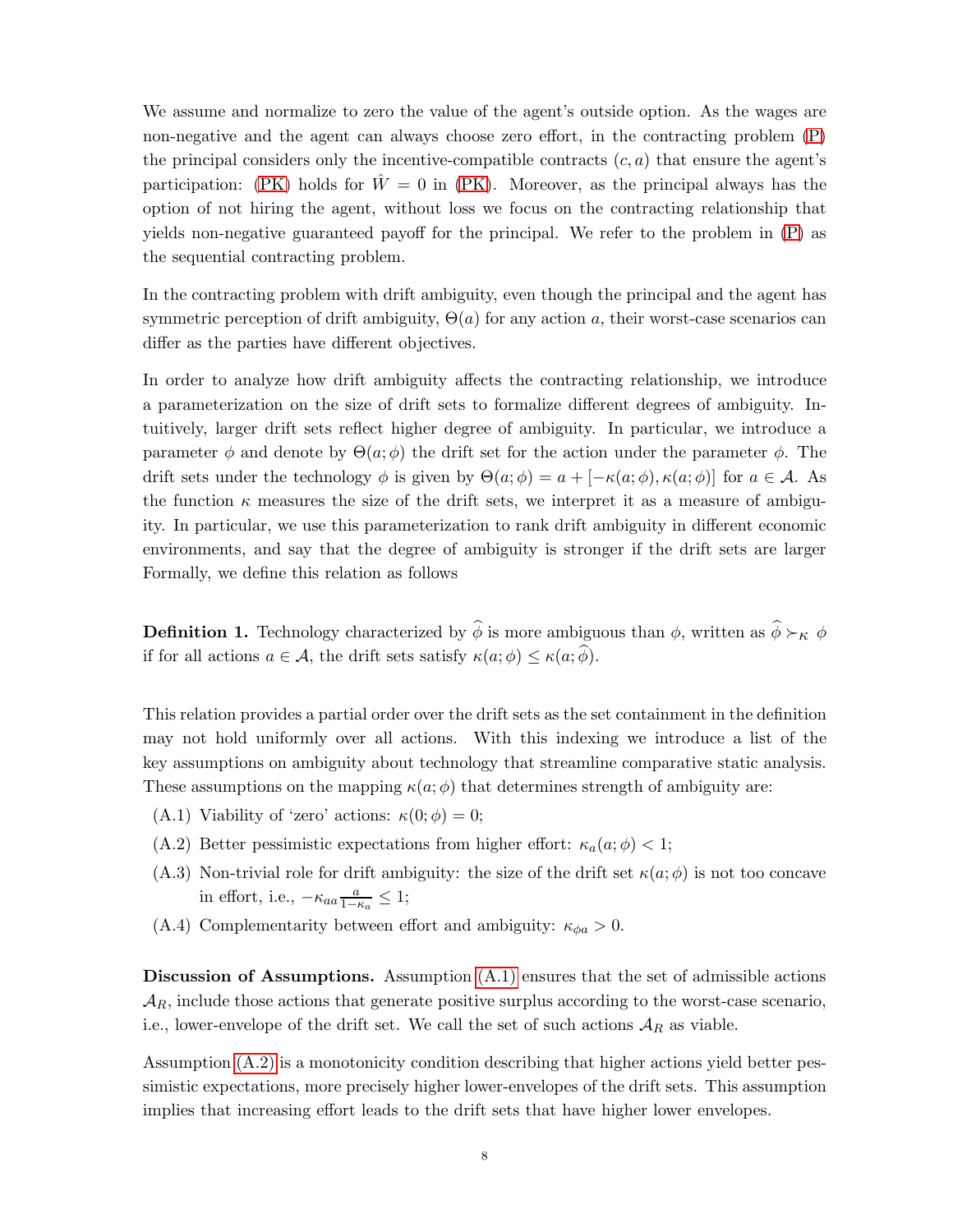Assumption [\(A.3\)](#page-7-2) ensures that the agent's optimization problem (below) for any arbitrary viable contract is a concave problem and the first-order conditions are sufficient to characterize the agent's decision rule for his action choice.

Single-crossing condition [\(A.4\)](#page-7-3) in the current context says that as the strength of ambiguity increases in order to maintain the expected output effort must increase. This is analogous to the single-crossing property commonly used in models of contracting in private information environments. As in those model, "better" type of the agent, here corresponding to lower ambiguity technology, is also marginally better for all margins.

A minimalist example for drift-ambiguity consistent with the assumptions [\(A.1\)-](#page-7-0) [\(A.4\)](#page-7-3) is the linear model:  $\kappa(a; \phi) = \phi a$  with  $\phi \leq 1$ . This reflects technology where ambiguity increase in effort, arguably a worker exerting higher effort confronts more complex tasks that are harder to measure. This class of examples is examined in detail below as well as the complementary specification where higher actions reduce drift ambiguity.

**Admissible Contracts.** The description of a contract  $(c_t, a_t)$  as a pair of wage and action recommendation allows for two kinds of retirement clauses. First, it can involve a retirement clause, also referred to as a 'golden parachute,' which specifies a stopping-time  $\tau$  such that the agent receives some constant payment  $c_t = \xi > 0$  and does not exert effort  $a_t = 0$  for  $t \geq \tau$  if this stopping-time arrives. For a second kind of retirement, the contract can specify a termination clause in which the principal effectively fires the agent. Such a termination can again be represented with a stopping time  $\tau$  such that  $a_t = 0$  and  $c_t = 0$  for  $t \geq \tau$ . In either case of retirement with a lump-sum payment  $\xi \geq 0$  at the stopping-time  $\tau$  measurable with respect to F can be equivalently expressed as flow payment  $\xi$  after  $\tau$  using the observation that  $\xi = \int_{\tau}^{\infty} r e^{-rt} \xi dt$ .

To ensure that the parties' payoffs in the contracting problem [\(P\)](#page-6-0) are well-defined, we assume that the set of admissible contracts satisfy the integrability conditions. For simplicity, we also assume that the set of admissible contracts has a finite random horizon. As the action set A is compact and for any action  $a \in \mathcal{A}$  the drift-set  $\Theta(a)$  is a compact set, it is without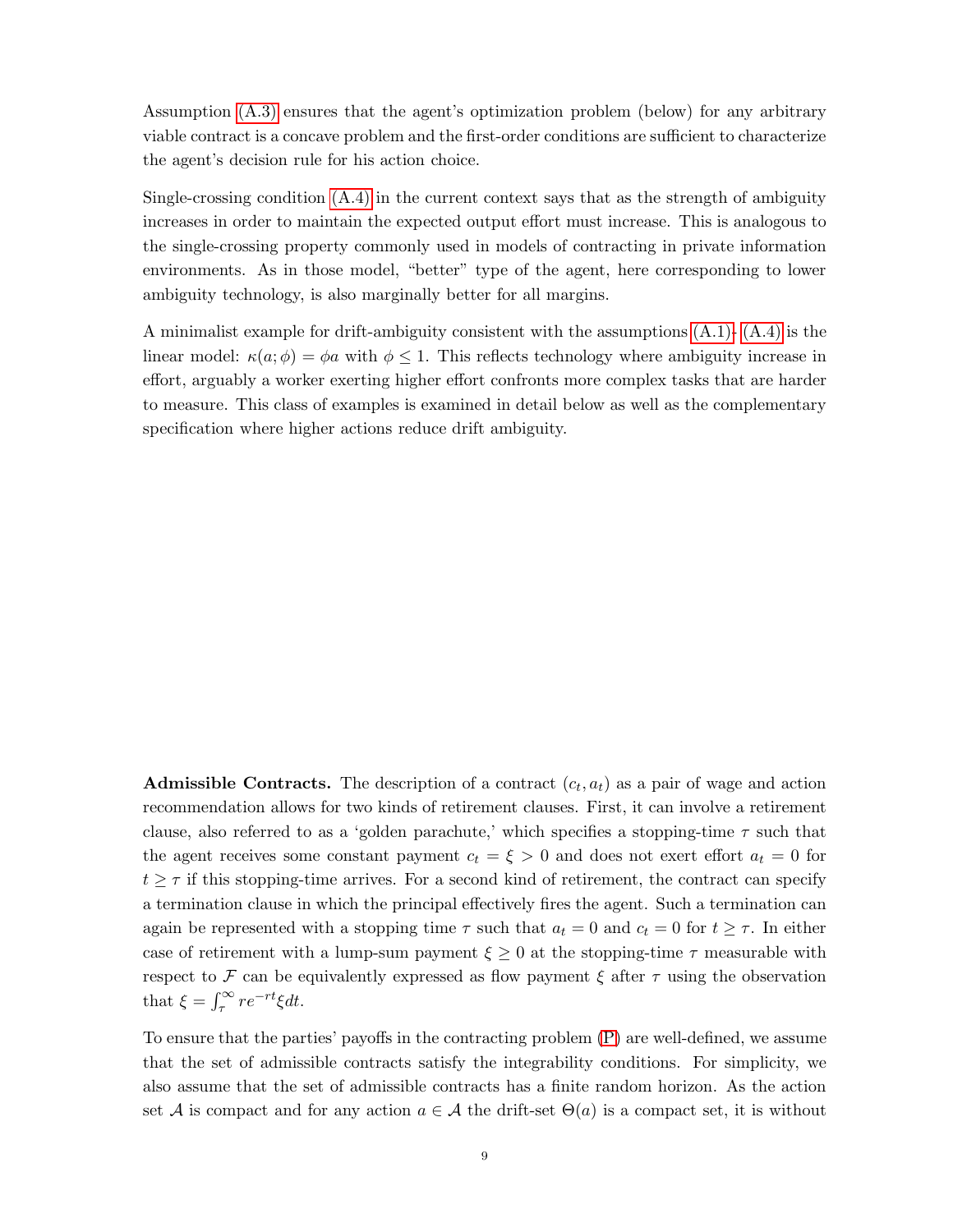<span id="page-9-1"></span>loss of generality to assume that the set of admissible contracts  $(c, a) = (c_t, a_t)$  satisfy the following square integrability conditions<sup>[3](#page-9-0)</sup>

$$
\mathbb{E}\left[\left(e^{-r\tau}\xi\right)^2 + \int_0^\tau \left(e^{-rt}c_t\right)^2 dt\right] < \infty \tag{2.6}
$$

and the random horizon  $\tau$  is finite

<span id="page-9-2"></span>
$$
\lim_{n \to \infty} P[\tau \ge n] = 0 \tag{2.7}
$$

We denote by  $\mathcal{Z}(W_0)$  the set of admissible contracts  $(c, a)$  that satisfy the integrability conditions [\(2.6\)](#page-9-1) and [\(2.7\)](#page-9-2) and provide the agent with the ex-ante value  $W_0 \geq 0$ .

We remark the assumption that in an admissible contract  $(c_t, a_t)$  the payment scheme  $\{c_t\}$ and incentive compatible action  $\{a_t\}$  are measurable with respect to the filtration F generated by the standard Brownian motion  $B$  does not entail loss of generality. Indeed, given that the payment scheme  ${c<sub>t</sub>}$  is measurable with respect to the filtration F, the incentive-compatible action  ${a_t}$  determined by [\(2.5\)](#page-6-2) is also a measurable function with respect to the filtration F. In this case, as noted by [Cvitanic and Zhang \(2013](#page-46-6), Chapter 5)) without loss of generality, for any finite horizon of contracting problem, an admissible contract can alternatively be specified as a function of history of output realizations, as in Sannikov  $(2008)^4$  $(2008)^4$ 

2.2. Incentive compatibility with drift-ambiguity. An action profile  $\{a_t\}$  is implementable if there is a contract with output contingent payments  ${c_t}$  so that the agent chooses this action profile. We use this usual definition of implementability while incorporating drift ambiguity.

For a given contract  $(c, a)$ , assume that the agent follows the recommended action a. The agent's continuation value  $W_t$  at time t is defined as

$$
W_t = \min_{\theta \in \Theta(a)} \mathbb{E}^{a+\theta} \left[ r \int_t^\tau e^{-rt} \left( u(c_t) - h(a_t) \right) dt \right]
$$
 (2.8)

where  $\tau$  is the random finite stopping-time associated to the contract  $(c, a)$ .

$$
\sup_{a\in\mathcal{A}}\sup_{\theta\in\Theta(a)}\mathbb{E}^{a+\theta}\left[\left(e^{-r\tau}\xi\right)^2+\int_0^\tau\left(e^{-rt}c_t\right)^2dt\right]<\infty;
$$

and the random horizon  $\tau$  is finite

$$
\lim_{n \to \infty} \sup_{a \in \mathcal{A}} \sup_{\theta \in \Theta(a)} P^{a+\theta}[\tau \ge n] = 0
$$

[Lin et al. \(2020\)](#page-48-8) uses these stronger conditions as in their more general formulation of dynamic moral hazard problem the agent's action controls both the drift and the volatility of the output process. In the current model, the agent's action controls on the drift of output process and hence the required integrability conditions are simpler.

<span id="page-9-3"></span><sup>4</sup>Many thanks to an anonymous referee for pointing out this clarification on the different forms of measurability requirements.

<span id="page-9-0"></span><sup>&</sup>lt;sup>3</sup>As the action A is a compact subset of  $R_+$  and for each action  $a \in A$  the drift-set  $\Theta(a)$  is compact, the integrability conditions [\(2.6\)](#page-9-1) and [\(2.7\)](#page-9-2) are sufficient as they imply that the following integrability holds for any admissible contract  $(c, a)$ :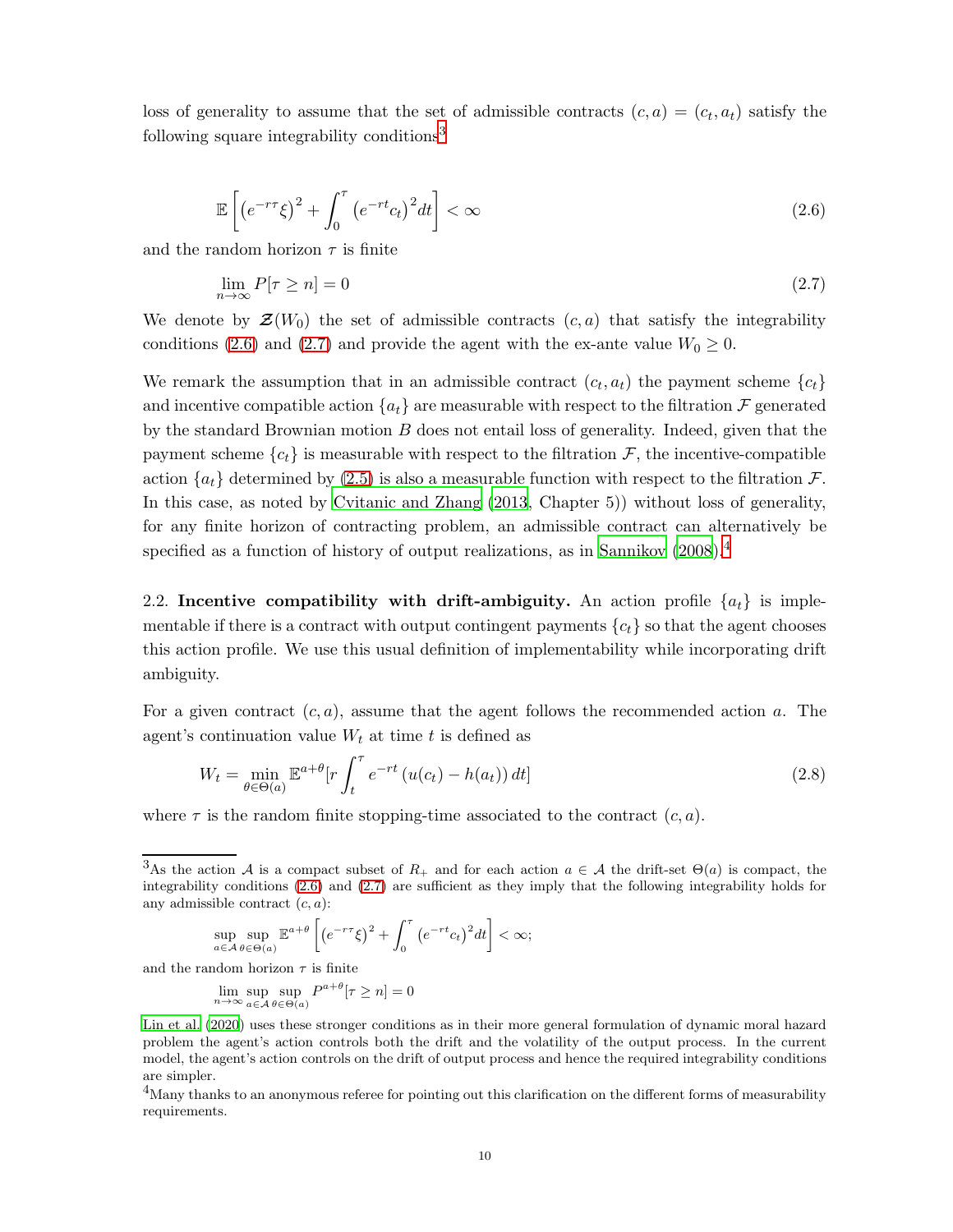To characterize implementability we start with representing as a diffusion process the agent's value from any contract and action strategy. Following Chen [and Epstein \(2002\)](#page-46-0)'s representation of recursive ambiguity sensitive preferences in continuous-time under the max-min criterion the agent's payoff can be represented as a diffusion process:

<span id="page-10-1"></span>**Proposition 1.** For any wage scheme  ${c_t}$  and any action strategy  ${a_t}$  with its associated set of drift terms  $a_t + \Theta(a_t; \phi) = [a_t - \kappa(a_t; \phi), a_t + \kappa(a_t; \phi)]$  there exists a progressively measurable process  ${Y_t}$  such that

<span id="page-10-3"></span>
$$
W_t = W_0 + \int_0^t r \left( W_s - u(c_s) + h(a_s) + \min_{\theta_s \in \Theta(a_s; \phi)} \theta_s |Y_s| \right) ds + \int_0^t r Y_s dB_s^a \tag{2.9}
$$

In this representation the action strategy  $\{a_t\}$  need not be optimal for the wage scheme  $\{c_t\}$ contingent on output history. In particular, it holds for the optimal action strategy.

.

The novel aspect of this representation due to drift-ambiguity is the effect that the agent's aversion to ambiguity introduces one additive term and discounts his value according to his worst-case scenario in the drift set:  $\min_{\theta_t \in \Theta(a_t;\phi)} \theta_t Y_t$ . In [Miao and Rivera \(2016](#page-48-9))'s model of dynamic moral hazard with drift ambiguity, the agent is ambiguity neutral and hence in Miao and Rivera's representation result ambiguity does not play a role. In our representation using MaxMin preferences to model ambiguity aversion, the effect of ambiguity disappears if the agent has precise information about the drift sets, i.e.,  $\kappa = 0$ .

In any viable contracting relationship the provision of non-trivial incentives (that is needed to implement a positive action,  $a_t > 0$ ) requires a positive sensitivity process  $Y_t > 0$ . This in turn implies that the lower envelope is the worst-case scenario perceived by the agent. Since zero-contract that implements zero action at no cost to the principal is always feasible, non-trivial incentives in a viable contracting relationship requires a positive variation process. During employment the agent's worst-case scenario for any non-trivial action  $a_t > 0$  is then given by the drift term that minimizes the expected continuation value over the drift set:  $\operatorname{argmin}_{\{\theta \in \Theta(a_t; \phi)\}} \theta Y_t = \min \{\theta \in \Theta(a_t; \phi)\} = a_t - \kappa(a_t; \phi)$  – the lower-envelope of the drift set. Denoting the agent's worst-case scenario on drift sets by  $\theta^A(a_t; \phi)$  the following result summarizes this observation:

<span id="page-10-0"></span>**Lemma 1.** For any non-trivial contract, the sensitivity  $\{Y_t\}$  process is non-negative and for any optimal action strategy  ${a_t}$  the agent's worst-case scenario is the lower envelope of drift sets:  $\theta^A(a_t; \phi) = a_t - \kappa(a_t; \phi)$ .

Using Lemma [1](#page-10-0) in Proposition [1,](#page-10-1) from any viable contract  ${c<sub>t</sub>}$  and optimal action strategy  ${a_t}$  the agent's value as a diffusion takes the following form:

<span id="page-10-2"></span>
$$
W_t = W_0 + \int_0^t r (W_s - u(c_s) + h(a_s) - \kappa(a_s; \phi) Y_s) ds + \int_0^t r Y_s dB_s^a.
$$
 (2.10)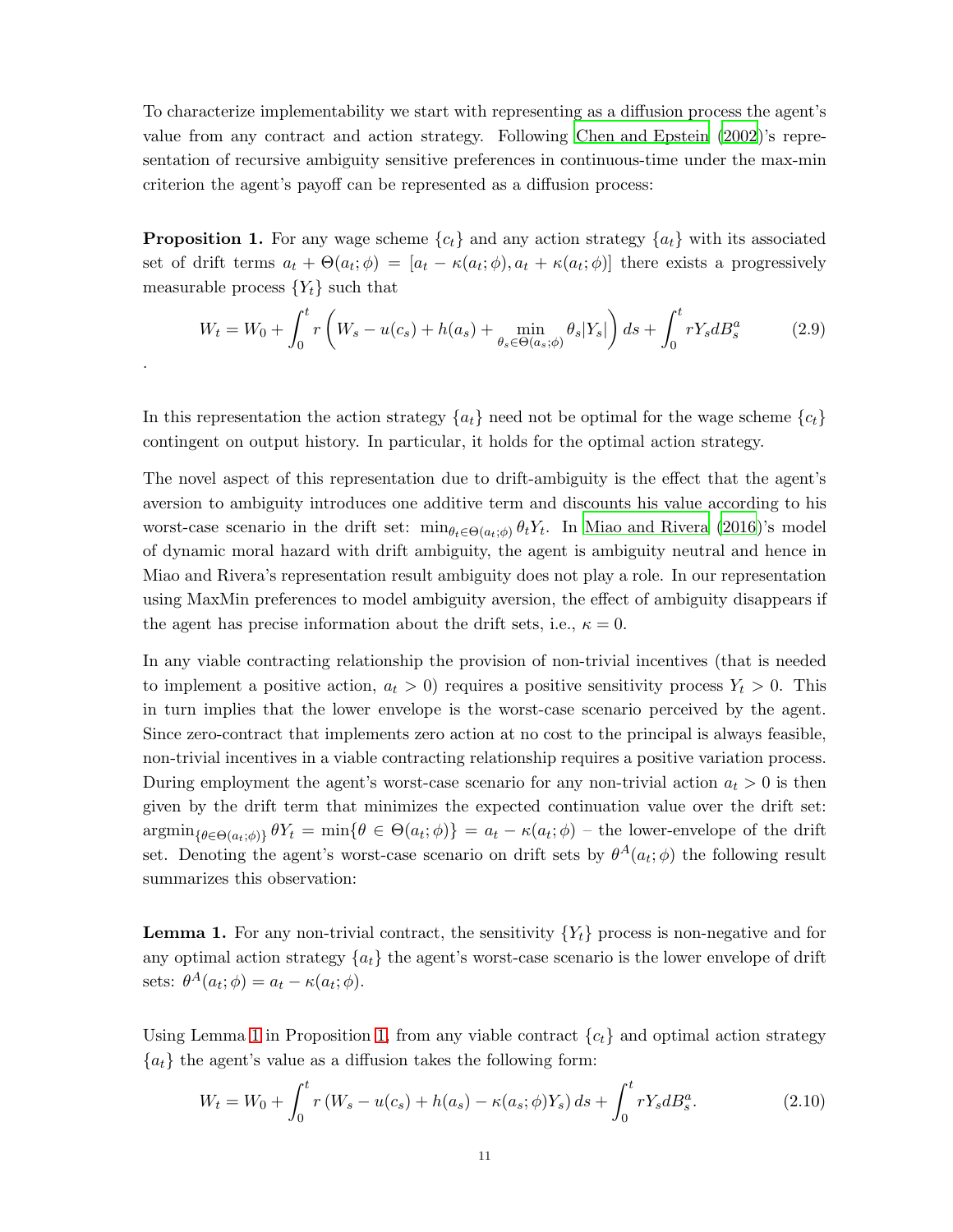An interpretation of this diffusion representation of the agent's value up to the term involving  $\kappa$  due to ambiguity aversion is analogous to that in [Sannikov \(2008](#page-48-0)). As in the latter, after any history of output up to time  $t$  its drift represents the expected increment in the agent's expected value. It involves accumulating interest coupon on the promised payments  $rW_t$ , adding his effort cost  $h(a_t)$ , and reducing it by utility of consumption from the payment received today  $u(c_t)$ . The last term in the drift is a novel negative term added due to the drift ambiguity and aversion to ambiguity. This term reduces the expected continuation value according to the agent's pessimistic expectations according to his worst-case scenario for the drift  $\kappa(a_t; \phi)Y_t$ , which is proportional to the sensitivity of the agent's continuation-value to output uncertainty or to the strength of ambiguity.

As Proposition [1](#page-10-1) shows relative to the classic case (where  $\kappa = 0$ ) drift ambiguity reduces the agent's value according to his worst-case scenario. The drift of the agent's value is determined by the allocation of payments over time as in [Sannikov \(2008](#page-48-0)). All else equal, drift ambiguity  $\kappa > 0$  and ambiguity aversion reduces the drift on the agent's value diffusion and hence reflect stronger preference for front-loaded payments relative to the case without ambiguity. Therefore, the novel effect of ambiguity in contract design is to decrease the benefits of backloaded payments, captured by  $\kappa(a_s; \phi)Y_s$ . Since the backloaded payments are important to incentivize the agent's actions in dynamic moral hazard problems, deferred payments may not be as effective when ambiguity is present.

To analyze the effect of ambiguity on the optimal contract we next derive incentive compatibility condition using the representation of the agent's value [\(2.10\)](#page-10-2) for any contract. The following result characterizes incentive compatibility in the current setting

<span id="page-11-1"></span>**Proposition 2.** For any action strategy  $a = \{a_t\}$  and wage scheme  $c = \{c_t\}$ , let  $\{Y_t\}$  be the volatility process from Proposition [1.](#page-10-1) Then the action strategy  $a$  is incentive compatible if and only if

<span id="page-11-0"></span>
$$
\forall \tilde{a}_t \in \mathcal{A} \quad Y_t(a_t - \kappa(a_t; \phi)) - h(a_t) \ge Y_t(\tilde{a}_t - \kappa(\tilde{a}_t; \phi)) - h(\tilde{a}_t) \quad dt \otimes dP \quad a.e. \tag{2.11}
$$

Notice that setting  $\kappa(a;\phi) = 0$  in condition [\(2.11\)](#page-11-0) for all  $a \in \mathcal{A}$  specializes it to [Sannikov](#page-48-0) [\(2008\)](#page-48-0)'s incentive compatibility condition in the classical case without drift ambiguity. Compared to the latter, drift-ambiguity introduces one additive term to the incentive compatibility comparison. These additional terms discounts the agent's continuation value according to the worst-case scenario due to ambiguity aversion. With a tractable incentive compatibility condition as in [\(2.11\)](#page-11-0) we next turn to analyze how ambiguity affects incentives needed to implement actions.

On the incentive benefits of back-loaded payments under ambiguity. The incentive compatibility condition [\(2.11\)](#page-11-0) provides a tractable way to analyze how incentives needed to implement an action depend on ambiguity. It implies that given any non-trivial incentives  $Y > 0$  the agent's decision rule for his optimal action choice maximizes the agent's expected continuation value net of effort cost (suppressing the dependence on employment history to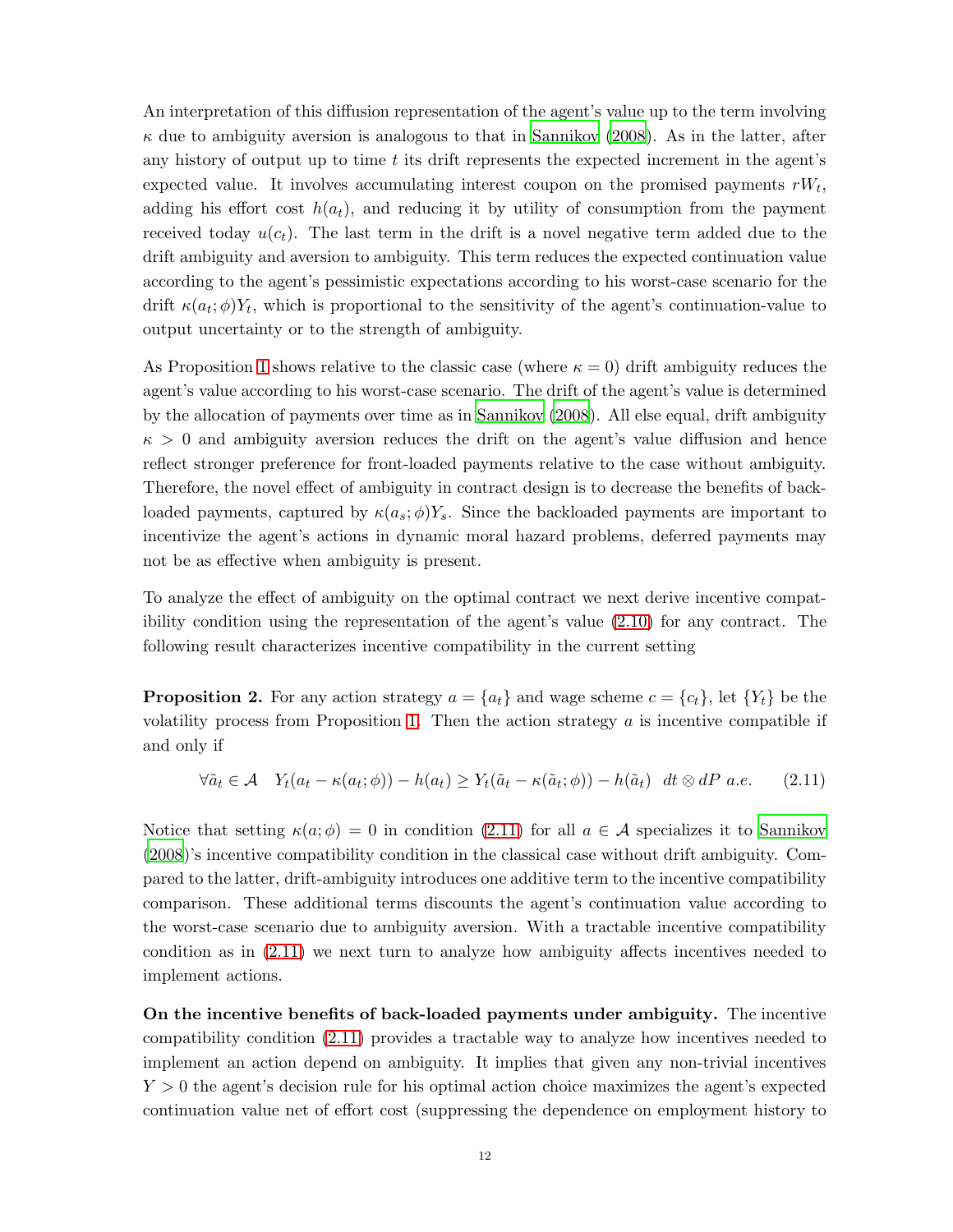preserve notation):

$$
\max_{a\geq 0} (a - \kappa(a; \phi))Y - h(a)
$$

In view of the assumptions  $(A.1)-(A.4)$ , the objective function in this maximization programme is strictly concave. Therefore, the first-order condition is sufficient to characterize the optimal action and it is given by  $(1 - \kappa_a(a; \phi))Y - h'(a) = 0$ . This in turn implies that the minimum variation  $Y(a; \phi)$  needed to implement a given action  $a > 0$  solves the first-order condition:

<span id="page-12-0"></span>
$$
Y = \frac{h'(a)}{1 - \kappa_a(a; \phi)}.\tag{2.12}
$$

For any non-trivial effort level  $a > 0$  the incentives  $Y(a; \phi)$  to implement it increases in the degree of ambiguity by the assumed complementarity (Assumption [\(A.4\)\)](#page-7-3) between effort and ambiguity,  $\kappa_{a\phi} > 0$ . Moreover, for any degree of ambiguity  $\phi$ , Assumption [\(A.3\)](#page-7-2) and [\(2.12\)](#page-12-0) together imply that implementing higher effort levels requires stronger incentives. These observations are summarized in the following lemma:

<span id="page-12-1"></span>**Lemma 2.** Under the assumptions  $(A.1)-(A.4)$ , for any non-trivial effort level  $a > 0$ , the required incentives to implement it increases in ambiguity:  $Y(a; \hat{\phi}) \geq Y(a; \phi)$  whenever  $\widehat{\phi} \succ_{\kappa} \phi$ . Moreover, for any given degree of ambiguity the incentives increase in effort level:  $Y(\widehat{a}; \phi) \geq Y(a; \phi)$  whenever  $\widehat{a} \geq a$ .

This result says that implementing an action requires stronger incentives as the strength of ambiguity increases. To illustrate in a special case, consider the  $\kappa$ -ignorance model where degree of ambiguity increases linearly in effort level:  $\kappa(a;\phi) = \phi a$  with  $\phi > 0$ . To implement any given action  $a$  notice from  $(2.12)$  that the principal needs to provide stronger incentives under ambiguity:  $Y(a; \phi) = \frac{h'(a)}{1-\phi} > h'(a) = Y(a; 0)$ . In other words, the incentive constraint become more difficult to satisfy under ambiguity. In particular, if the incentives Y become too high, the principal can be better off by retiring the agent by effectively setting  $Y = 0$ and implementing zero-action  $a = 0$ .

As the incentive-compatibility condition describes the agent's decision rule for his action choice, it depends only on the agent's ambiguity but not on the principal's ambiguity. We show later this observation in an extension of the model where the principal and the agent can perceive different ambiguity. In particular, if the principal does not perceive ambiguity, relative to the [Sannikov \(2008](#page-48-0))'s model the agent's ambiguity require stronger incentives to satisfy the incentive compatibility condition, because the agent's worst-case is always the lower envelope of the drift set for any non-trivial contract. Now, if the principal perceives ambiguity, stronger incentives can make a high drift term her worst-case scenario, as a high drift term corresponds to a distribution under which a high payment is more likely. Since the principal's worst-case scenario is endogenous, the contracting problem in the current setting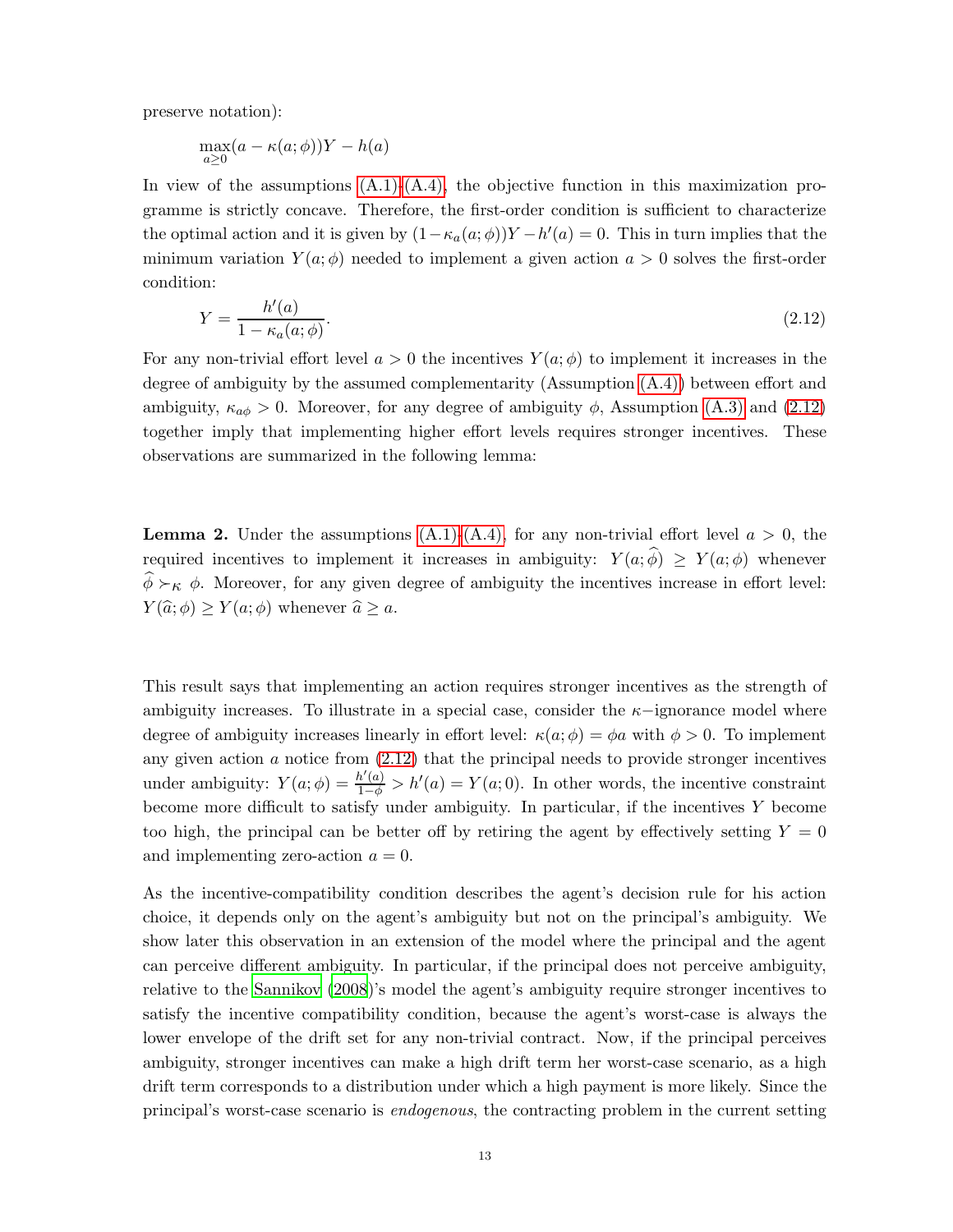is not equivalent to a version of the [Sannikov \(2008](#page-48-0))'s model by changing the drift of each action with the lower envelope of its drift set.<sup>[5](#page-13-0)</sup>

It is worth remarking that in [Miao and Rivera \(2016](#page-48-9))'s model of dynamic moral hazard with drift ambiguity, as the agent is ambiguity neutral in their setting, the agent's incentive compatibility condition does not depend on ambiguity. Therefore, in Miao and Rivera's model ambiguity does not affect how difficult it is for the principal to incentivize high effort from the agent. In contrast, in the current setting the incentive compatibility condition depends on drift ambiguity perceived by the agent. As the incentive compatibility condition describes the agent's decision rule for his action choice, it depends on ambiguity perceived by the agent but not on what ambiguity perception the principal can have.<sup>[6](#page-13-1)</sup>

Having obtained a tractable incentive compatibility condition for implementation we then turn to characterize the optimal contract and study how it depends on degree of ambiguity.

### <span id="page-13-3"></span>3. Basic Properties of Optimal Contracts

We next represent the (sequential) contracting problem [\(P\)](#page-6-0) recursively using the agent's continuation value as a state variable and then characterize its properties.

For a given contract  $(c, a)$ , the agent's value process is recursively represented by  $(2.9)$  and its diffusion is given by

$$
dW_t = r \left( W_t - u(c_t) + h(a_t) + \theta_t^A Y_t \right) dt + r \sigma Y_t dB_t^a \tag{3.1}
$$

Here  $\theta_t^A$  describes the agent's worst-case scenario under the contract  $(c, a)$  for the increments to output according to  $dX_t = (a_t + \theta_t^A)dt + \sigma dB_t^a$ . In the contract  $(c, a)$ , the agent's promised value  $W_t$  grows at the interest rate, it increases by the value of the agent's effort  $h(a_t)$ , and it is reduced by the value of the payment  $u(c_t)$ . As noted, the sensitivity  $Y_t$  describes the change in the agent's continuation value due to output uncertainty. As the principal commits to long-term contracts, and infers the agent's worst-case scenario  $\theta_t^A$ , she commits to provide the agent with the continuation value  $\{W_t\}$ .

Due to aversion to ambiguity, the principal and the agent can have different perceptions about the evolution of output even if they have the same drift-sets. Letting  $\theta_t^P$  denote the principal's worst-case scenario from the principal's perspective the output process has the following distribution  $dX_t = (a_t + \theta_t^P)dt + \sigma dB_t^a$ . Under the principal's worst-case scenario, the agent's promised value  $W_t$  therefore evolves according to the following diffusion:

<span id="page-13-2"></span>
$$
dW_t^P = r(W_t + h(a_t) - u(c_t) + \theta_t^P Y_t)dt + r\sigma Y_t dB_t^a
$$
\n(3.2)

As  $dB_t^a$  is standard Brownian motion under the measure  $P^a$ , [\(3.2\)](#page-13-2) implies that the drift of the agent's continuation value under the principal's worst-case distribution, is  $r(W_t +$ 

<sup>&</sup>lt;sup>5</sup>Many thanks to an anonymous referee for helping to point out this distinction.

<span id="page-13-1"></span><span id="page-13-0"></span> $6$ Many thanks to anonymous referees for highlighting this novel effect in the current model.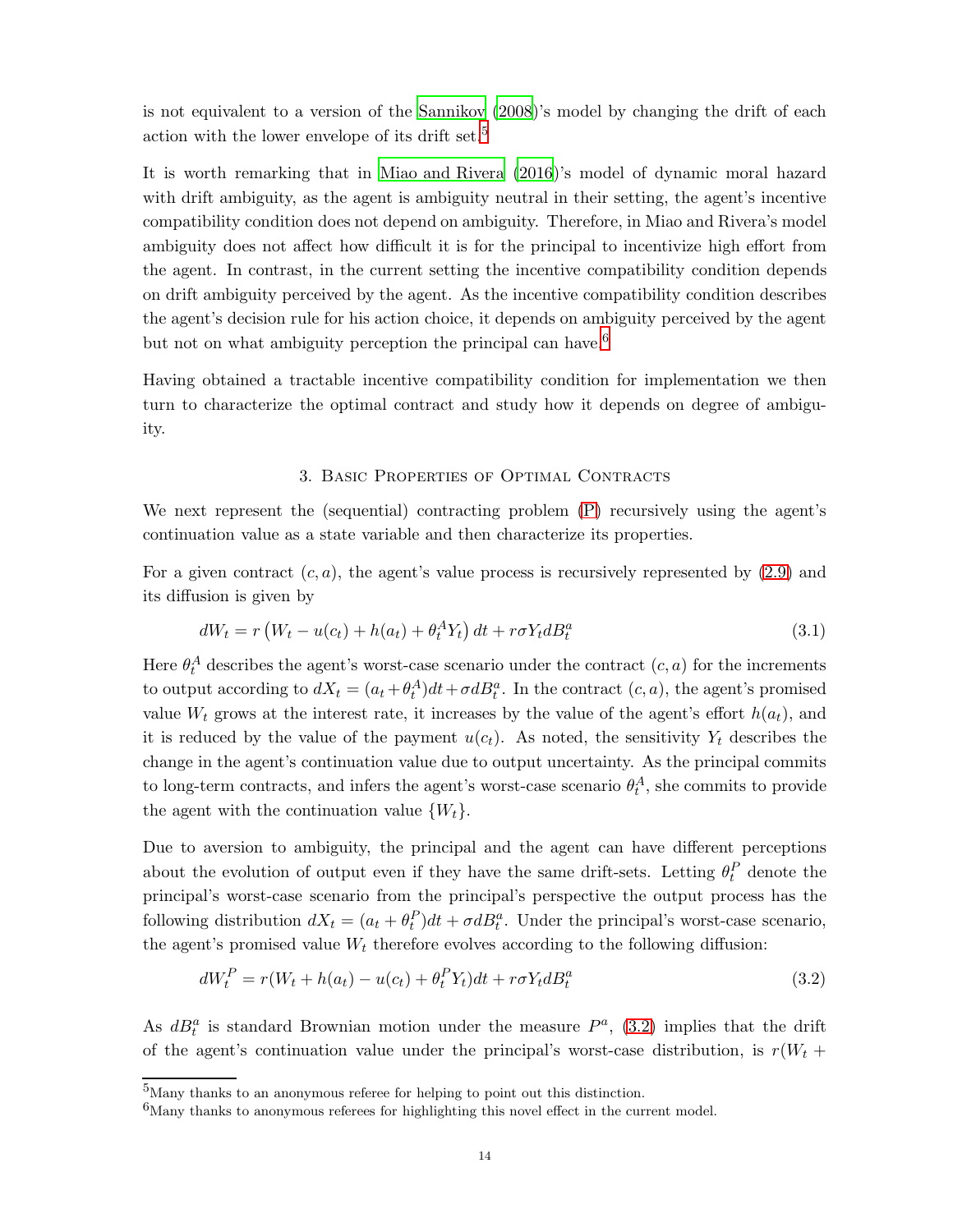$h(a_t) - u(c_t) + \theta_t^P Y_t$  and its quadratic variation is  $r^2 Y^2 \sigma^2$ . By Ito's lemma, the principal's robust contracting problem [\(P\)](#page-6-0) is represented recursively as an ordinary differential equation with the max-min criterion, which is of the Hamilton-Jacobian-Bellman-Isaac type (HJBI for short)<sup>[7](#page-14-0)</sup> and it is given as follows:

<span id="page-14-1"></span>
$$
rF(W; \phi) = \max_{(c,a,Y)\in\Gamma} \min_{\theta \in \Theta(a;\phi)} \left\{ r(a+\theta-c) + rF'(W;\phi) \left( W - u(c) + h(a) + \theta Y \right) + \frac{F''(W;\phi)}{2} r^2 Y^2 \sigma^2 \right\}
$$
(3.3)

for any  $W > 0$  subject to the boundary conditions:

$$
F(0; \phi) = 0, \quad \text{and} \quad F(W; \phi) \ge F_0(W).
$$

In this formulation, as in Sannikov, since the agent can always choose to exert zero effort, the representation [\(3.1\)](#page-13-3) of the agent's continuation value implies that the agent's participation holds with  $W > 0$ . Here the constraint set  $\Gamma$  includes non-negative wage payments  $c \geq 0$ , non-negative action recommendation  $a \geq 0$ , and non-negative sensitivity  $Y \geq 0$  that satisfies incentive-compatibility for the action a according to the agent's decision rule for his action choice as in Proposition [2.](#page-11-1)

In this representation, the first term of the objective function is the expected flow profits and it increases by expected output and decreases by payments to the agent. On the other hand, the second term reflects the contribution to the expected continuation profits through delaying the payments to the agent, and the last term captures the effect due to exposing the agent to payoff uncertainty. The principal's aversion to ambiguity is reflected by pessimistic expectation formed by taking minimum over drift sets.

The function  $F_0(W)$  describes the principal's guaranteed value after retiring the agent with the continuation value W. The principal always has available the option to retire the agent with any value  $W \in [0, u(\infty))$  where  $u(\infty) = \lim_{c \to \infty} u(c)$ . Retiring the agent with value  $u(c)$ , the principal pays the agent constant wage c and allows him to choose zero effort. The principal's payoff from retiring the agent is given by  $F_0(u(c)) = -c$ . As there is no ambiguity after retirement, the function  $F_0$  does not depend on the strength of ambiguity  $\phi$ . As a state variable the agent's continuation value W evolves during the employment, the boundary condition on retirement ensures that the principal triggers retirement whenever the principal's payoff from doing so exceeds the principal's payoff from continuing to employ the agent.

The next result shows that the recursive equation [\(3.3\)](#page-14-1) describes a solution to the the principal's robust contracting problem [\(P\)](#page-6-0) in the sequential formulation. It provides a verification argument using dynamic programming approach and characterizes the principal's contracting problem recursively using the agent's continuation value as a state variable. In particular, following a standard verification argument in the analysis of continuous-time principal agent

<span id="page-14-0"></span><sup>7</sup>See [Evans and Souganidis \(1984](#page-47-11)) for more detailed material on the mathematical development of this class of problems.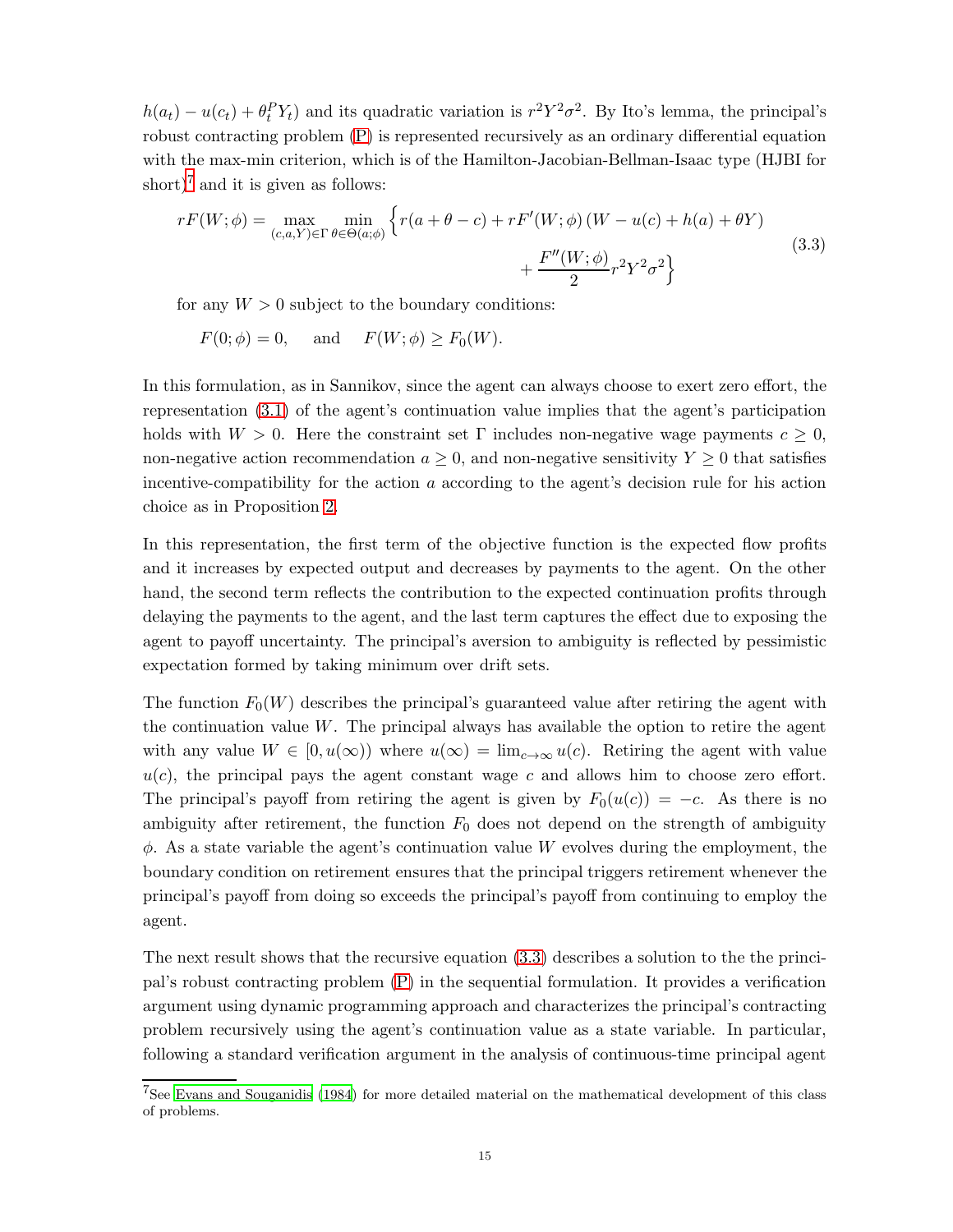problems and adapting it to drift-ambiguity, it shows that HJB [\(3.3\)](#page-14-1) characterizes a solution to the principal's sequential contract design problem.

<span id="page-15-1"></span>**Theorem 1.** Assume that the HJB equation [\(3.3\)](#page-14-1) has a unique smooth solution  $F \in C^2(R_+)$ and that the stopping region takes the form  $S = \{0\} \cup [W_{gp}, \infty)$  for some finite  $W_{gp} < \infty$ , then the solution  $(c(W), a(W), Y(W))$  for  $W \in (0, W_{gp})$  characterizes an optimal contract with a positive profit to the principal. Such a contract is based on the agent's continuation value as a state variable, which starts at  $W_0$  and evolves according to

$$
dW_t = r(W_t - u(c_t) + h(a_t) + \theta_t^A Y(a_t))dt + r\sigma Y(a_t)dB_t^a
$$

with the payments  $c_t = c(W_t)$  and the action  $a_t = a(W_t)$  with termination time  $\tau := \inf\{t \geq 0\}$  $0: W_t \in \mathcal{S}$ .

This theorem says that the principal's (sequential) problem [\(P\)](#page-6-0) can be alternatively specified in recursive form given in the associated HJB [\(3.3\)](#page-14-1) using the agent's continuation value as the summary of the payoff relevant history. Moreover, the optimal controls  $(a)$  and  $(c)$  to the HJB describe the optimal long-term contract.

To establish this result we use Possamaï and Touzi (2020)'s dynamic programming approach to study principal-agent problem in continuous time and adapt it drift ambiguity. In the formulation of [Possama¨ı and Touzi \(2020](#page-48-10)) the agent's action controls the drift of the output diffusion, like in the current paper, which follows the general approach of [Lin et al. \(2020\)](#page-48-8) allowing that the agent's action can control both the drift and the volatility of output diffu-sion.<sup>[8](#page-15-0)</sup>

A version of Theorem [1](#page-15-1) in a classical setting where there is no drift ambiguity is given by [Sannikov \(2008\)](#page-48-0). In the analysis of the HJB equation [\(3.3\)](#page-14-1), unlike Sannikov's approach we do not require an upper-boundary constraint to determines retirement with a smooth-pasting condition  $F'(W_{gp}) = F'_0(W_{gp})$ . As illustrated by Possamaï and Touzi (2020), such a smoothpasting constraint as in Sannikov's approach can entail loss of generality. Instead, following Possamaï and Touzi (2020)'s dynamic programming approach and for simplicity, we model retirement with a finite random horizon for the contracting relationship. A possible generalization to infinite valued random horizon where with a positive probability the contracting relationship does not terminate with a retirement is beyond the scope of this paper.<sup>[9](#page-15-2)</sup> Arguably, in many economic applications, modeling with a finite random horizon does not entail loss of generality as contracting relationships typically come to an end in a finite time.

<span id="page-15-0"></span><sup>8</sup>The formulation of [Lin et al. \(2020](#page-48-8)) generalize to random time-horizon the formulation of principal-agent problem in continuous-time with a finite time-horizon developed by Cvitanić et al. (2018). These contributions provide justification for reducing the principal's contracting problem into a standard stochastic control problem as introduced by [Sannikov \(2008](#page-48-0)).

<span id="page-15-2"></span> $^{9}$ Possamaï and Touzi (2020) discusses that such a generalization to infinite random horizon in a classical setting of [Sannikov \(2008\)](#page-48-0) is possible as the dynamic contracting problem reduces to a standard stochastic control problem for which the classical tools of stochastic analysis applies (see their Remark 3.8.). By analogous reasoning, we conjecture that the formulation of dynamic contracting with drift ambiguity can be generalized to infinite random-horizon.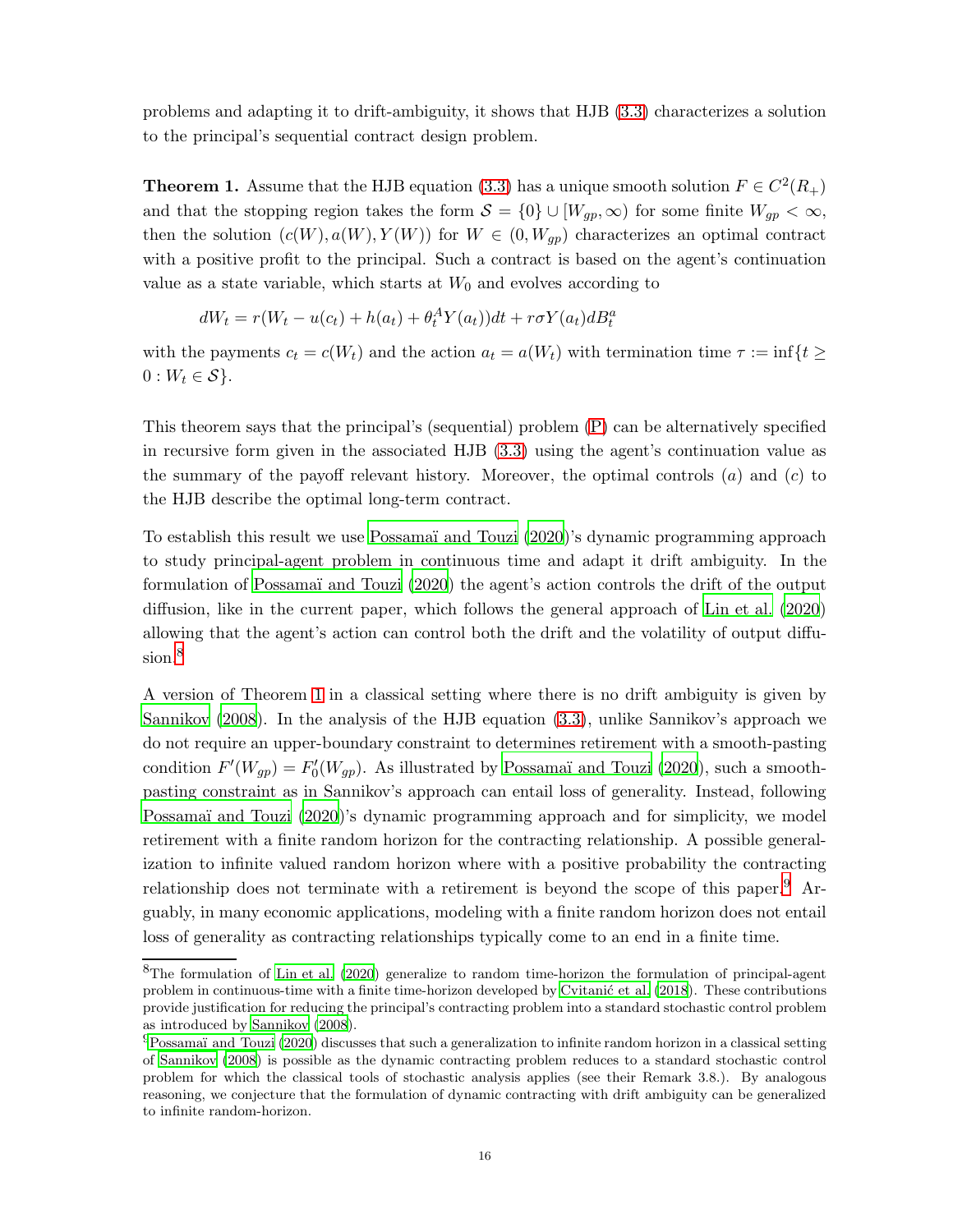We also assume that the HJB equation [\(3.3\)](#page-14-1) has a smooth solution  $F \in C^2(R_+)$ . In the classical setting without drift ambiguity, analogous HJB equation admits a smooth solution. We conjecture that by adopting Possamaï and Touzi's approach using classical tools of stochastic analysis, smooth solution obtains in our framework. However, such a generalization is beyond the scope of the current paper

The analysis of HJB functional equation in [\(3.3\)](#page-14-1) yields further basic properties of the optimal long-run contract: both the principal and the agent perceive the lower envelope as common worst-case scenario; and the principal's value function  $F$  displays monotonicity with respect to the strength of ambiguity. We next take up these properties of the optimal contract and then turn to perform monotone comparative statics analysis with respect to the strength of ambiguity.

3.1. Agreeing on the worst-case scenario. In the contracting relation, a priori the principal and the agent do not have to agree on the worst-case scenario in drift sets due to the differences in objectives. From the agent's perspective the worst-case minimizes the expectation of payments received net of effort costs. We have already seen in Lemma [1](#page-10-0) that non-trivial incentive provision implies that the agent's worst-case perception is always the lower envelope of the drift set. The principal's worst-case drift on the other hand minimizes the expectation of profits and need not be the same as the agent's worst-case scenario.

The recursive representation [\(3.3\)](#page-14-1) of the optimal contract provides a tractable characterization for the worst-case scenario perceived by the principal. For any incentive compatible action strategy  $\{a_t\}$ , the worst-case drift scenario perceived by the principal  $\theta^P$  is the drift that minimizes her expected payoff over the drift sets:

$$
\theta^{P}(a; \phi) = \operatorname*{argmin}_{\theta \in [-\kappa(a; \phi), \kappa(a; \phi)]} \theta \{1 + F'(W; \phi)Y\}.
$$

Equivalently,

<span id="page-16-1"></span>
$$
\theta^P(a; \phi) = \begin{cases}\n-\kappa(a; \phi) & \text{if } 1 + F'(W; \phi)Y \ge 0; \\
\kappa(a; \phi) & \text{if } 1 + F'(W; \phi)Y < 0.\n\end{cases}
$$
\n(L)

Here the principal's worst-case analysis involves two terms of HJB[\(3.3\)](#page-14-1) due to drift ambiguity: the first term involving 1 reflects the contemporaneous effect on the expected output and the other involving  $F'(W; \phi)Y$  captures effect on the expected continuation profits.<sup>[10](#page-16-0)</sup> The condition [\(L\)](#page-16-1) says that the lower-envelope is the worst-case scenario for the principal, so long as for each euro(/dollar) wage paid today the principal expects to make positive profits from continuing to employ the agent. Otherwise, additional payments incur net losses and in this case the upper-envelope (which maximizes expected losses) is her perceived worst-case scenario. However, the latter does not arise *during* employment in any optimal contract since the principal always has the option of retiring the agent.

<span id="page-16-0"></span> $10$ Notice also that there is no effect through the third and the last term of HJB [\(3.3\)](#page-14-1) since there is no ambiguity about the volatility of the output diffusion (by assumption for tractability).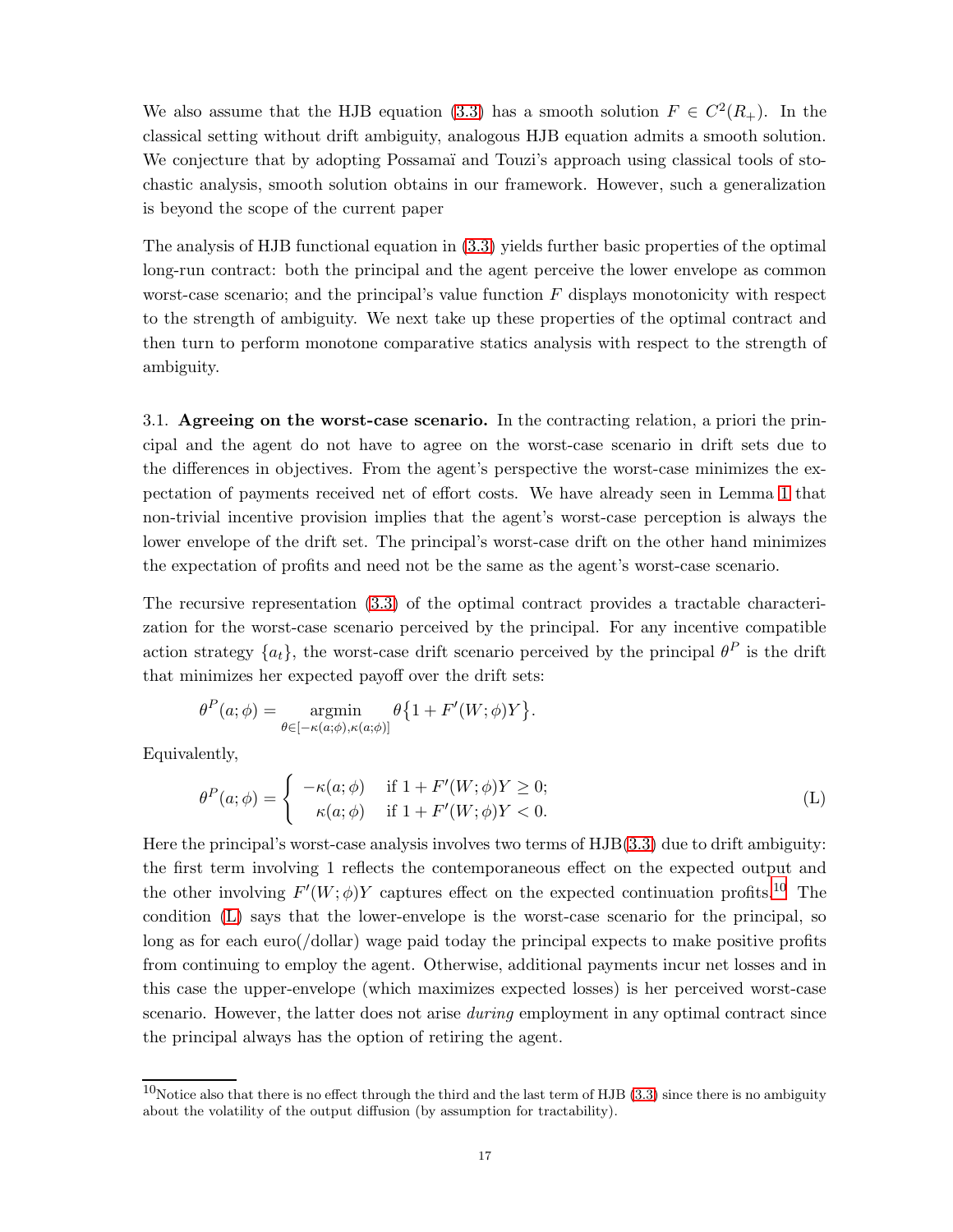Early in the contracting relationship when the agent's continuation value  $W$  is sufficiently low, marginal profitability from delaying payments contingent on future performance is positive  $F'(W; \phi) > 0$  as it incentivizes the agent to work. The principal's perceived worst-case scenario for low promised-values is therefore the lower envelope as it minimizes the expectation of marginal profits. Since the profit function is concave, for high enough  $W$ , the marginal benefit of delaying payments become negative  $F'(W; \phi) < 0$  as incentivizing the agent who has accumulated high continuation value becomes costlier due to the income effects. For high enough promised continuation value the principal's payment made today exceeds its expected benefit in the continuation value, and hence her worst-case scenario is then the upper envelope which maximizes such expected losses. However, at such high continuation values the principal would rather retire the agent. Therefore, within the contracting relationship the principal's worst-case perception is always the lower envelope of the set of drift terms. The following result summarizes this observation:

<span id="page-17-0"></span>Proposition 3. In any optimal long-term contract, the principal and the agent both perceive the lower envelopes of drift sets as the common worst-case scenario:

 $\theta^A(a;\phi) = \theta^P(a;\phi) = \min \{ \theta \in \Theta(a;\phi) \} = a - \kappa(a;\phi)$  for each  $a \in \mathcal{A}$ .

It is worth remarking that the result in Proposition [3](#page-17-0) shows that the principal and the agent both perceive the lower envelope to be the common worst-case scenario of drift sets *during* employment relationship. As this agreement on the worst-case scenario is an endogenous property in the optimal contract, the model is not equivalent to a formulation that obtains by taking the lower-envelope as the specification of technology in the model of [Sannikov](#page-48-0) [\(2008\)](#page-48-0). Despite this difference, however, Proposition [3](#page-17-0) implies that the current model becomes observationally equivalent to the model in [Sannikov \(2008\)](#page-48-0). In the current setting the principal can perceive the upper envelope as her worst-case for high enough continuation values where the cost of incentives exceed the benefits to the principal. In such a case, the principal optimally chooses to retire the agent. Therefore, the principal and the agent can use different worst-case scenarios outside of employment. As outside of employment there is no ambiguity, this does not bring new possibilities into the principal's contract design.

On concavity of the principal's value function. In a model of dynamic moral hazard where there is no drift ambiguity [Sannikov \(2008](#page-48-0)) and Possamaï and Touzi (2020) show that the solution  $F$  to the HJB equation is concave. This property extends to the current model with drift-ambiguity. Using the characterization of the principal's worst-case scenario in [\(L\)](#page-16-1) and rearranging [\(3.3\)](#page-14-1) implies

$$
F''(W) = \underbrace{\frac{F(W) - a(W) + c(W) - F'(W)(W - u(c(W)) + h(a(W)))}{r\sigma^2 Y(W)^2/2}}_{-\kappa(a(W))\frac{|1 + F'(W)Y(W)|}{r\sigma^2 Y(W)^2/2} < 0}
$$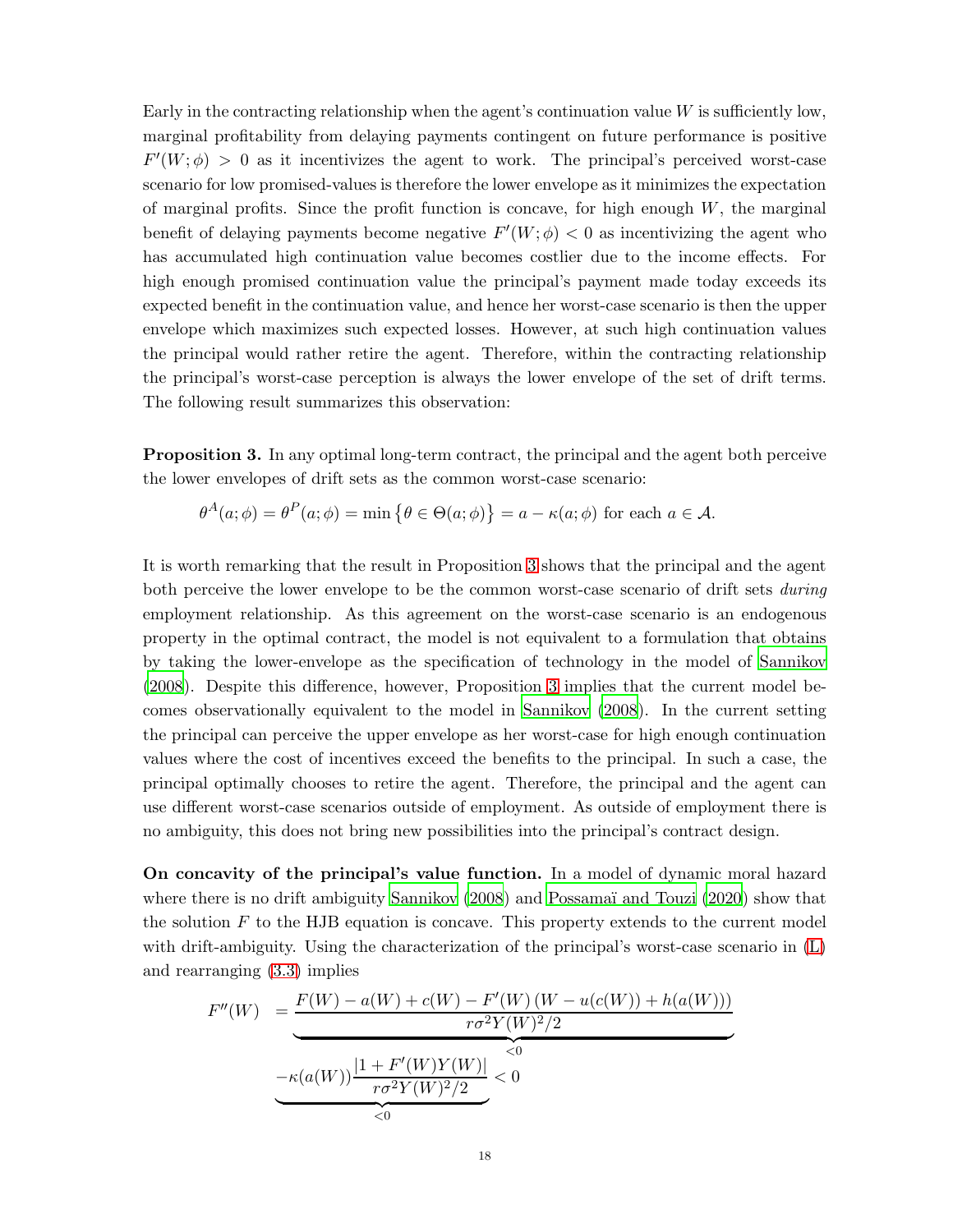When there is no ambiguity, i.e.,  $\kappa = 0$ , in the expression above the second term on the righthand side disappears and the model reduces to the classical model of [Sannikov \(2008](#page-48-0)) and hence the first term is negative. In the presence of ambiguity, the value function is also concave and in particular more concave relative to the classical case. In [Miao and Rivera \(2013](#page-48-3))'s framework where the agent is ambiguity neural and the principal's ambiguity sensitive preferences are modeled with variational preferences based on a representation of [Maccheroni et al.](#page-48-11) [\(2006\)](#page-48-11), the value function need not be concave. In particular, [Miao and Rivera \(2013](#page-48-3)) observe that the value function can be convex whenever the principal's ambiguity aversion is high enough. This in turn implies that the principal can benefit from using a public randomization device in the optimal contract. In contrast, in the framework considered here both the principal and the agent have MaxMin preferences the principal's value function coincides with its concave hull and hence such a public randomization cannot (strictly) improve upon her payoff. $^{11}$  $^{11}$  $^{11}$ 

3.2. Basic monotonicity properties. Using the common worst-case scenario from Proposition [3](#page-17-0) basic properties on the monotonicity of the principal's value with respect to the strength of drift ambiguity flows from the analysis of HJB [\(3.3\)](#page-14-1).

<span id="page-18-3"></span><span id="page-18-1"></span>Proposition 4. In the optimal long-term contract with drift ambiguity, the principal's value has the following features with respect to a change in the strength of drift ambiguity:

- <span id="page-18-2"></span>(B1) Higher ambiguity reduces the principal's profits:  $\hat{\phi} \succ_{\kappa} \phi$  implies  $F(\cdot; \hat{\phi}) < F(\cdot; \phi)$ ;
- <span id="page-18-4"></span>(B2) Higher ambiguity reduces the increments of the principal's profits:  $\hat{\phi} \succ_{\kappa} \phi$  implies  $F'(\cdot; \widehat{\phi}) < F'(\cdot; \phi);$
- (B3) Higher ambiguity leads to more concave profit function:  $\hat{\phi} \succ_{\kappa} \phi$  implies  $F''(\cdot; \hat{\phi})$  <  $F''(\cdot;\phi)$ .

Here inequalities hold strictly except for the common initial value  $W<sub>o</sub>$ . While the first two properties that higher degree of ambiguity reduces the principal's guaranteed value and its increments, in parts the parts [\(B1\)](#page-18-1) and [\(B2\)](#page-18-2) of Proposition [4](#page-18-3) respectively, are intuitively, the fact that increasing ambiguity uniformly makes the principal's profit function more concave is probably less so. Intuitively, increasing drift ambiguity for each action uniformly lowers the lower envelope which in turn reduces expected profits monotonically, and also increases the agency cost of implementation by exposing the agent to larger uncertainty. These two effects reinforce each other and imply increase in the curvature of the principal's value function. The parts [\(B2\)](#page-18-2) and [\(B3\)](#page-18-4) of Proposition [4](#page-18-3) are broadly technical and used in the comparative static analysis.

If the mapping  $\phi \mapsto \kappa(a; \phi)$  is differentiable, the results in Proposition [4](#page-18-3) can be expressed in its differential form. In particular, for a differential change in  $\phi$  that expands drift-set or increases  $\kappa(a; \phi)$  for each action a, the resulting changes in the principal's profit function

<span id="page-18-0"></span> $11$ For the analogous argument in Bayesian formulation see in particular [Sannikov \(2008](#page-48-0))'s Lemma 5 and his remark following Proposition 4.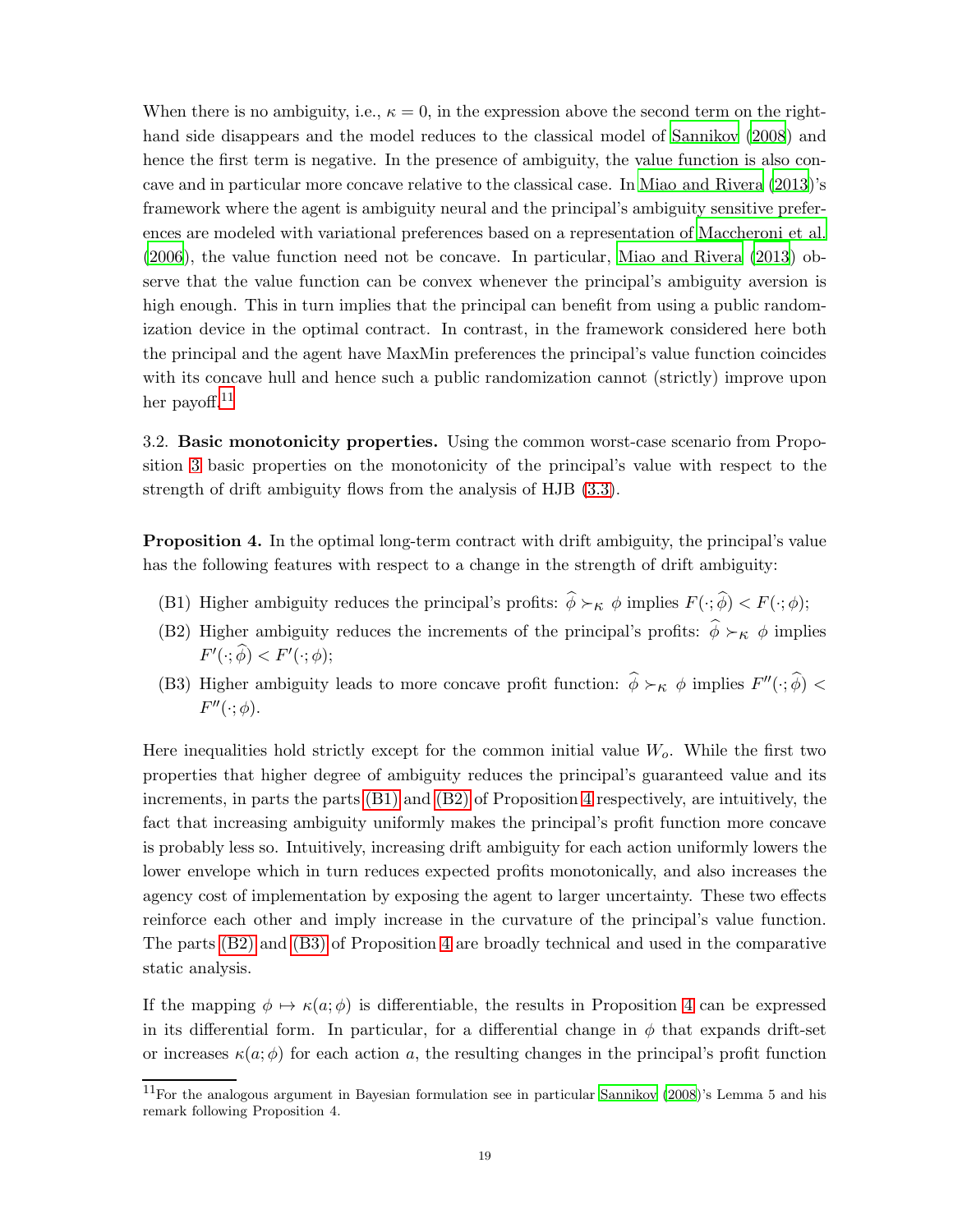corresponding to the parts of the proposition are denoted as  $F_{\phi}(W; \phi) < 0$ ,  $F'_{\phi}(W; \phi) < 0$ , and  $F''_{\phi}(W;\phi) < 0$ , respectively. The differential form will make it easier to develop the comparative static analysis in the next section.

Before we turn to monotone comparative static analysis on the optimal contract with respect to the strength of ambiguity, we give an additional implication that continuation domain shrinks in the strength of ambiguity.

More specifically, define the *continuation domain* at time t by

$$
C(\phi) = \{W_t : F(W_t; \phi) \ge F_0(W_t)\}
$$

where  $F_0(W_t)$  is the principal's outside option value from retiring the agent that yields the agent utility  $W_t$ . Since the retirement option is always available to the principal,  $F_0(W_t)$ determines the lower bound on the principal's value. The principal optimally retires the agent whenever the principal's value from the relationship  $F(W_t; \phi)$  hits this lower boundary. The set  $C(\phi)$  therefore describes the states at which stopping and terminating the contract at time t is strictly suboptimal. The part  $(B1)$  of Proposition [4](#page-18-3) then implies that the continuation domain shrinks as the degree of ambiguity increases.

<span id="page-19-1"></span><span id="page-19-0"></span>Proposition 5. In any optimal long-term contract, the continuation domain shrinks in the strength of ambiguity:  $C(\widehat{\phi}) \subset C(\phi)$  for all t whenever  $\widehat{\phi} \succ_{\kappa} \phi$ .

### 4. High-Powered Incentives and Ambiguity

This section presents the main results of the paper on the nature of the optimal contract and show that broadly speaking ambiguity flattens the power of incentives. This result follows from extending and applying monotone comparative statics analysis in continuous time framework inspired by [Quah and Strulovici \(2013\)](#page-48-2)'s approach. In the context of single-agent decision problem, [Quah and Strulovici'](#page-48-2)s powerful analysis shows a monotonic relationship between optimal control variables and time-preference parameters. For this development their key idea is that HJB equation describing the agent's decision problem can alternatively be viewed as an objective function for a monotone comparative static analysis. We start with adapting and extending this observation to the agency problem here and then analyze monotonicity between optimal compensation mix and strength of ambiguity.

The principal's optimal contract problem using the lower-envelope as the common worst-case scenario and Ito's formula on HJBI [\(3.3\)](#page-14-1)is rewritten as

$$
\max_{(a,Y,c)\geq 0} \left\{ r(a - \kappa(a;\phi) - c) + rF'(W;\phi)(W - u(c) + h(a) - \kappa(a;\phi)Y) + r^2 \sigma^2 F''(W;\phi) Y^2/2 - rF(W;\phi) \right\} = 0
$$

subject to the same boundary conditions and the action recommendation a and the required sensitivity  $Y$  to implement it are related via the incentive compatibility [\(2.12\)](#page-12-0). The latter implies the agent's decision rule for action choice  $a(Y; \phi)$  as a function of incentives Y and the degree of ambiguity  $\phi$ . Using this relationship and letting  $m(Y; \phi)$  =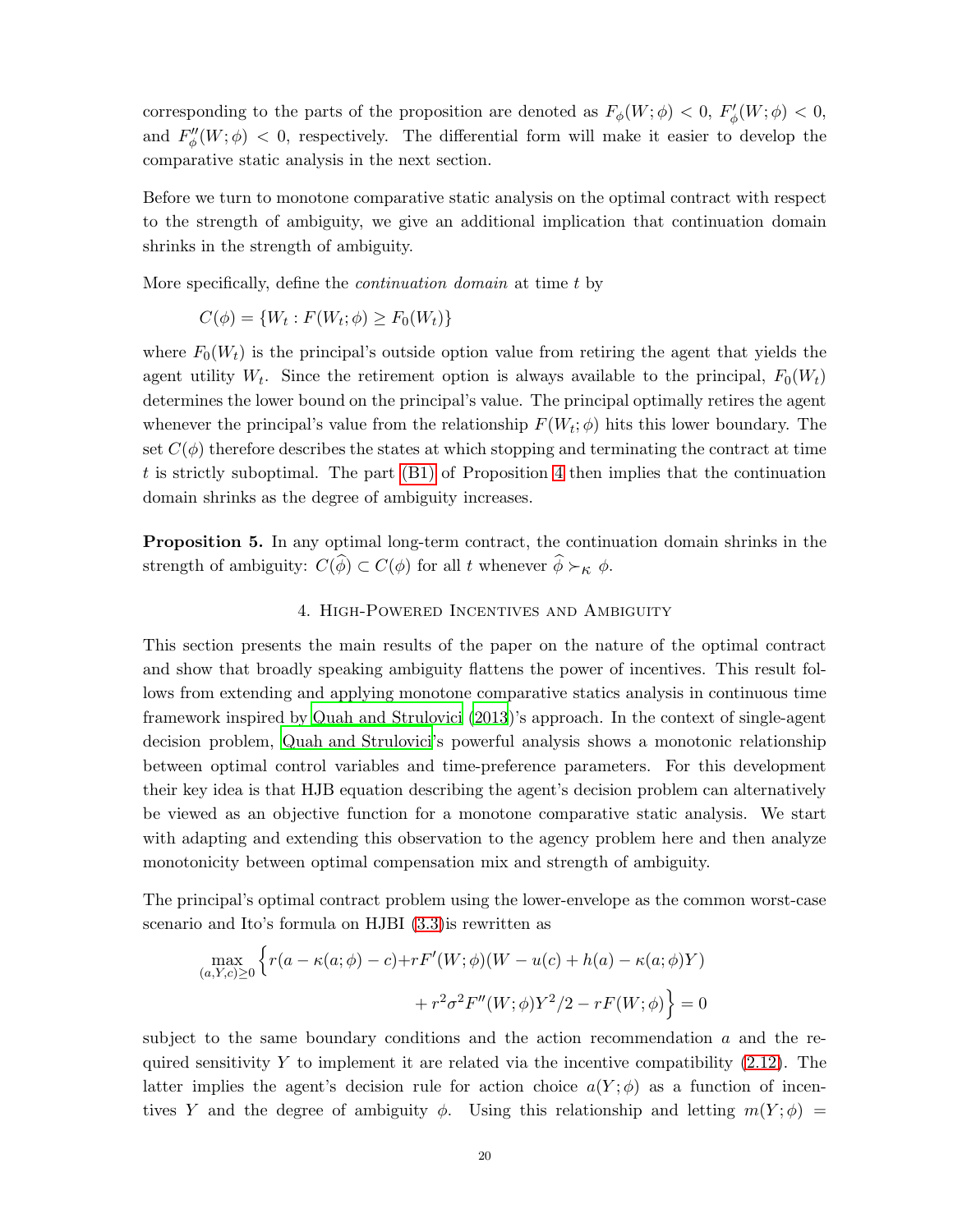$(W - u(c) + h(a(Y; \phi)) - \kappa(a(Y; \phi); \phi)Y)$  denote the drift of the agent's continuation value (to simplify notation) we can express the contracting problem in terms of the compensation mix in the following form:

<span id="page-20-1"></span>
$$
\max_{(Y,c)\geq 0} \left\{ r(a(Y;\phi) - \kappa(a(Y;\phi);\phi) - c) + rF'(W;\phi)m(Y;\phi) + r^2 \sigma^2 F''(W;\phi)Y^2/2 - rF(W;\phi) \right\} = 0
$$
\n(4.1)

The interest is in analyzing qualitative monotonic between the strength of ambiguity and the optimal compensation mix. The model of drift ambiguity described so far makes assumptions in  $(A.1)$  through  $(A.4)$  about the strength of ambiguity or the length of drift sets  $\kappa(a;\phi)$  up to second-order derivatives. These assumptions enable tractable characterization of monotonic relationships between the strength of ambiguity and the incentives to the agent for implementation given in Lemma [2](#page-12-1) on the one hand, and the principal's value function in Proposition [4](#page-18-3) on the other hand.

Monotone comparative statics analysis in its full generality, however, requires the knowledge of higher order derivatives beyond the second due to the endogenous relationship [\(2.12\)](#page-12-0) connecting actions to incentives. Such a complication in principle is not difficult to solve and yet it does not yield transparent economic analysis. Instead, sharper characterization follows from focusing on linear relationships between actions and the degree of ambiguity. For this we assume a linear relationship in how actions translate to strength of ambiguity:  $\kappa(a; \phi) = \phi_0 + \phi_1 a$ , where the vector  $\phi := (\phi_0, \phi_1)$  describes the parameterization of driftambiguity. In this linear specification, the constant  $\phi_0 \geq 0$  denotes base-level drift-ambiguity independent of action, and the slope  $\phi_1$  describes how the agent's effort affects the strength of drift-ambiguity. Consistent with the assumptions [\(A.1\)](#page-7-0) through [\(A.4\),](#page-7-3) we consider  $\phi$ so that  $\kappa(a; \phi) \geq 0$  and  $a - \kappa(a; \phi) \geq 0$ , or equivalently,  $\phi_0 \geq 0$  and  $\phi_1 \leq 1$ . For the linear drift-ambiguity model, we have the following characterization of monotone comparative statics.

<span id="page-20-0"></span>**Theorem 2.** Consider linear drift ambiguity model  $\kappa(a; \phi) = \phi_0 + \phi_1 a$  with  $\phi_0 \geq 0$ . In the optimal long-term contract, as  $\phi_0$  or  $\phi_1$  increases, the optimal sensitivity  $Y(W; \phi)$  decreases, for low enough continuation values such that  $W \in [W_0, \overline{W}]$ . On other hand, as it increases the optimal sensitivity  $Y$  may be non-decreasing, for large enough continuation value such that  $W \in [\overline{W}, W_{gp}]$ . Here the principal's profits obtain the maximum at the unique value  $\overline{W} \in (W_0, W_{qp}).$ 

This result says that the optimal sensitivity of the agent's value to output realizations broadly becomes flatter as the strength of ambiguity increases except possibly if the agent's continuation value is very high. As lower-envelop of drift-sets becomes smaller, or the expected productivity of each action in the worst-case scenarios decreases, the power of incentives become less responsive or less contingent to output realizations.

There is an intuitive explanation for why ambiguity flattens power of incentives. Drift ambiguity has an contemporaneous effect and ambiguity aversion reduces the expected benefits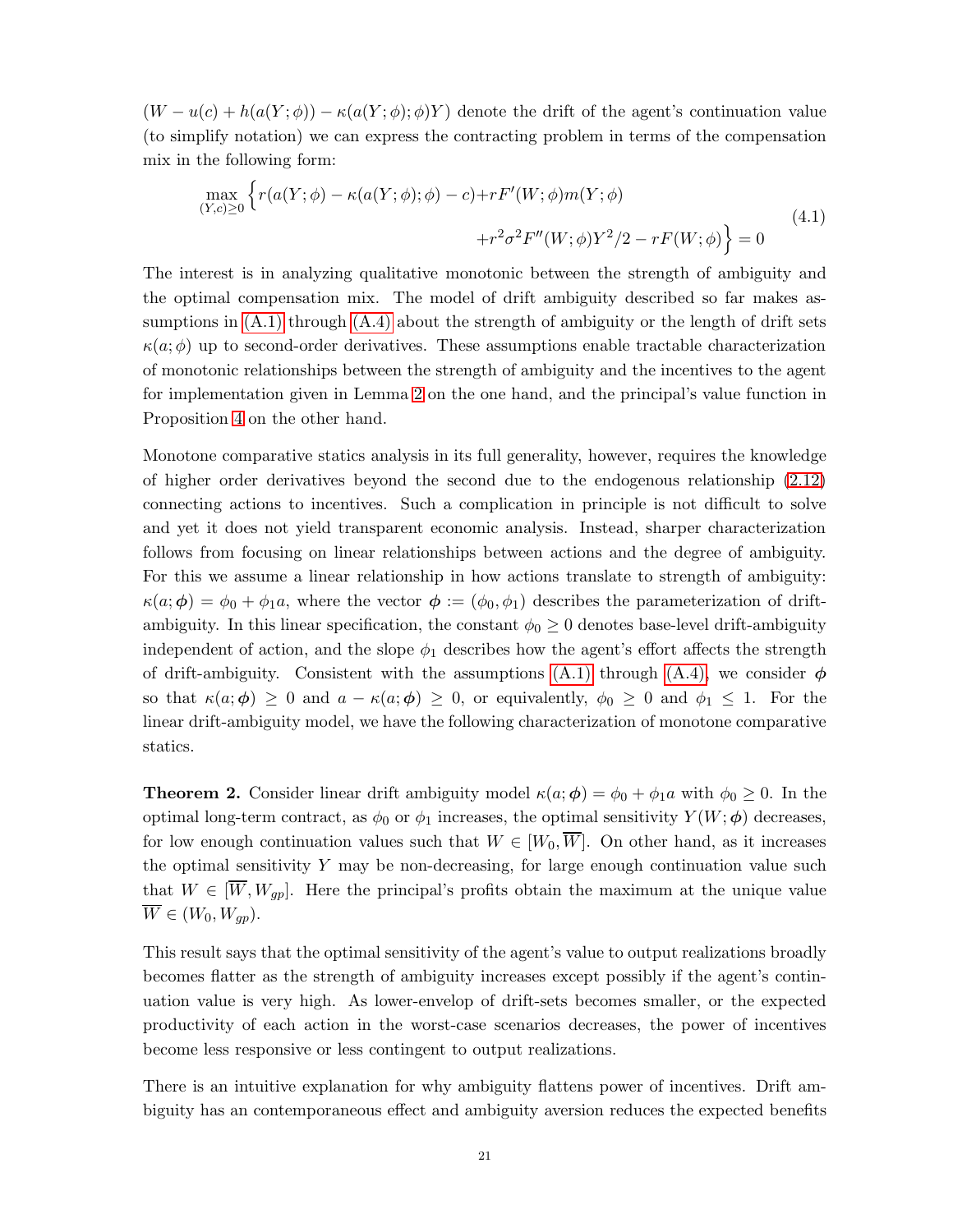from each action due to pessimistic expectation. Drift ambiguity also has a continuation effect and it reduces the principal's value because the principal has to provide stronger incentives Y to implement any viable action according to Lemma [2.](#page-12-1) The need for strong incentives contribute to the agency costs of implementing actions by exposing the agent to larger output uncertainty captured by the term  $F''(W; \phi)Y^2$ . All else being equal, both the contemporaneous and the continuation effects reduce the marginal profitability and by the monotone comparative statics argument the principal optimally chooses to provide lower powered incentives under higher drift ambiguity. However, not all else remain equal as there is an additional continuation effect of ambiguity interacting with marginal profitability of delayed payments captured by the term involving  $F'(W; \phi)$ . This effect due to delayed payments depends on the level of promised value W.

For low enough continuation values, at the beginning of the relationship, delaying payments are beneficial for the principal as  $F'(W; \phi) > 0$ . Since higher ambiguity makes the backloaded payments less desirable for the agent due to ambiguity aversion (see Proposition [1,](#page-10-1) and discussion following it), this delayed-payment effect reinforces the two effects previously identified, and further reduces incentive benefits of the continuation value; the principal optimally chooses lower powered incentives. If, on the other hand, the continuation value is sufficiently high that the delaying payments become costly for the principal due to wealth effects, i.e.,  $F'(W; \phi) < 0$ , increases in ambiguity has a positive effect on the principal's profits. Therefore, depending on the relative strength of this effect from delaying payments in comparison to the contemporaneous and the continuation effects, the strength of incentives may increase in ambiguity for high enough continuation values. However, in typical employment relationships analyzed by [Sannikov \(2008](#page-48-0)), where the optimal incentives are first increasing and then decreasing in continuation value, the optimal incentives become flatter with increases in ambiguity.

Drift ambiguity has a similar flattening effect on the evolution of optimal effort stream and reduces the optimal effort profile. When drift ambiguity increases in action in the linear model  $\kappa(a; \phi) = \phi_1 a$ , from the incentive compatibility condition [\(2.12\)](#page-12-0) the optimal action is given by  $a = (1 - \phi_1)Y$  and higher ambiguity (corresponding to higher  $\phi$ ) implies decrease in optimal action. If, on the other hand, the strength of ambiguity decreases in actions, that is the size of the drift set is of the form  $\kappa(a; \phi) = \phi_0 - \phi_1 a$ , then the incentive compatibility condition [\(2.12\)](#page-12-0) implies  $a = (1 + \phi_1)Y$ , which again decreases in the strength of ambiguity as in this case smaller  $\phi_1$  corresponds to larger drift sets.

Drift ambiguity has an ambiguous effect on the duration of the agency relationship, or the optimal stopping time. Notice that Theorem [2](#page-20-0) says that expected worst-case increment in the agent's continuation value (drift of the diffusion  $W$ ) and its volatility Y both becomes smaller. While the first effect reduces the length of time it takes to trigger the end of the relationship via retiring or firing the agent, the second effect delays such an event. The effect of ambiguity on the duration of the contracting relationship is therefore ambiguous, even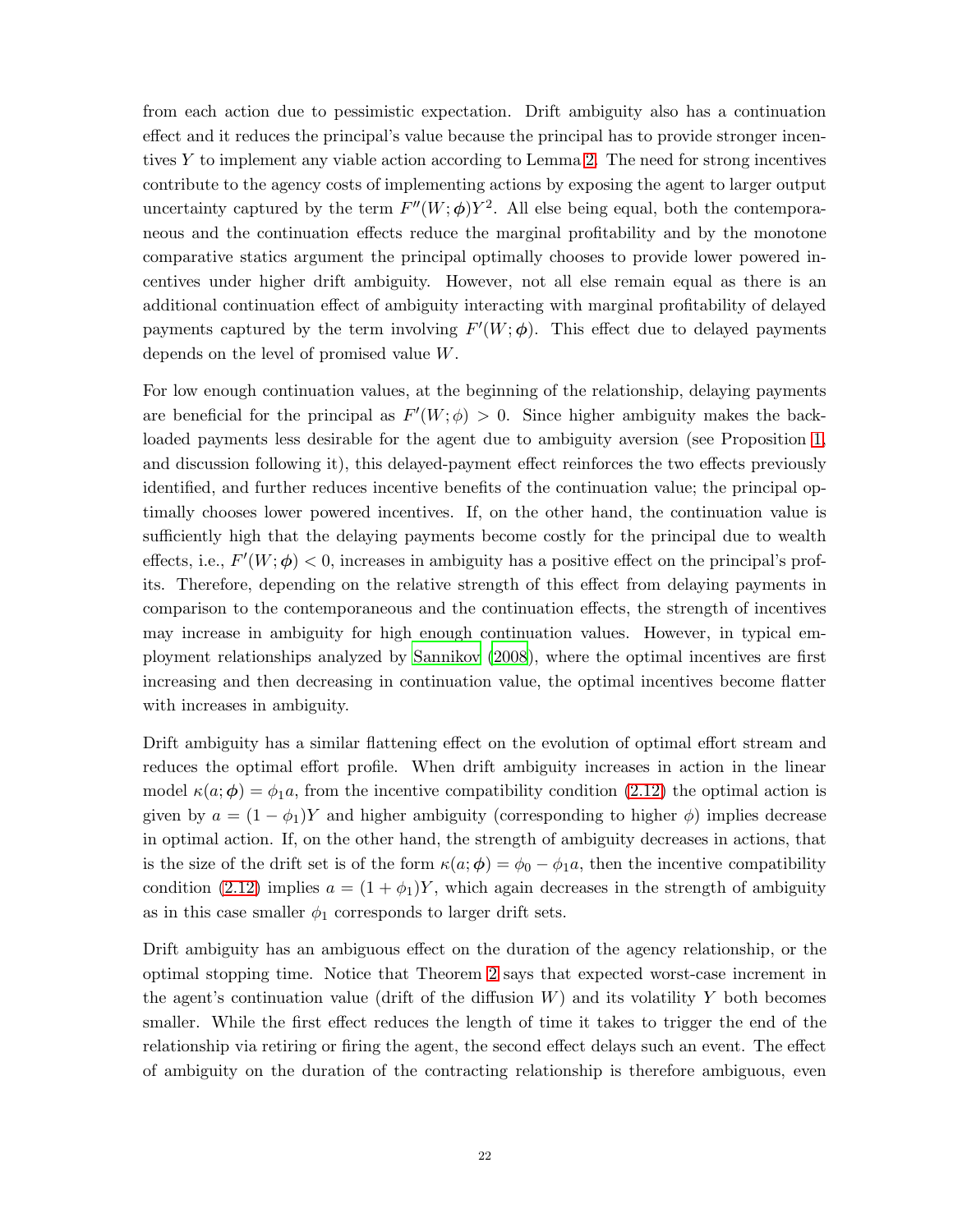if according to Proposition [5](#page-19-0) the upper bound of the continuation domain is smaller with ambiguity.

The analysis so far has characterized the effect of ambiguity on optimal power of incentives and on the duration of the contracting relationship. Next we further characterize the optimal payment schemes and show that the presence of ambiguity depresses wages and makes the optimal contract more reliant on the long-term incentives.

<span id="page-22-0"></span>**Proposition 6.** Higher ambiguity depresses wages:  $c(W; \hat{\phi}) < c(W; \phi)$  for all W whenever  $\hat{\phi} \succ_{\kappa} \phi$ . Moreover, the ratio of volatilities of the agent's consumption and continuation values is greater in the contract associated with  $\hat{\phi}$  whenever  $c(\widehat{W}; \widehat{\phi}) = c(W; \phi)$ .

This result is reminiscent of [Sannikov \(2008](#page-48-0))'s Theorem 4 that studies how the contractual environment affects the optimal long-term incentives. In particular, imprecise information about technology as compared to precise information compresses wage profile, and reduces the sensitivity of current wage with respect to the continuation value. The latter implies that the contract associated with precise information environment relies less on short-term incentives and more on long-term incentives.

Turning to the interpretation of the result in Proposition [6](#page-22-0) notice that as in the classical case, the variation in the continuation value with output realizations is still present to incentivize the agent's effort, see from the incentive compatibility condition [\(2.11\)](#page-11-0). The familiar intuition is that to solve agency conflict the principal's design of contract aligns interests by letting agent's compensation to positively vary with her profits. This intuition is still applicable to interpret our result as during employment the parties endogenously agree on the worst-case. On the other hand, as we have seen the presence of ambiguity and aversion to it makes backloaded incentives a less effective tool relative to the classical case because ambiguity-averse agent prefers certainty of payments today over uncertainty of future payments.

# 5. Extension to Heterogeneous Drift-Ambiguity

<span id="page-22-1"></span>The agency problem posed with symmetric ambiguity and the approach to its analysis is flexible enough to allow for heterogeneity in ambiguity. In particular, we now allow for driftsets perceived by the principal and the agent to be different by setting for each action  $a \in \mathcal{A}$ ,  $\kappa(a; \phi^A)$  and  $\kappa(a; \phi^P)$ , respectively. We assume that the parties share common knowledge about the heterogeneity in ambiguity. The principal and the agent can evaluate a contract using different drift sets. To keep track of drift-ambiguity perceived by the parties, we use the notation  $\phi := (\phi^A, \phi^P)$  by extending the notation used in the symmetric case.

For tractability, we make regularity assumptions analogous to those in the symmetric case and assume that Assumptions [\(A.1\)](#page-7-0)[-\(A.4\)](#page-7-3) hold for the mappings  $\kappa(a; \phi^A)$  and  $\kappa(a; \phi^P)$ , respectively.

With this reformulation Proposition [1,](#page-10-1) which uses only the drift set of the agent, applies using the drift set  $\Theta(a_t; \phi^A) = [a_t - \kappa(a_t; \phi^A), a_t + \kappa(a_t; \phi^A)]$  and yields a representation of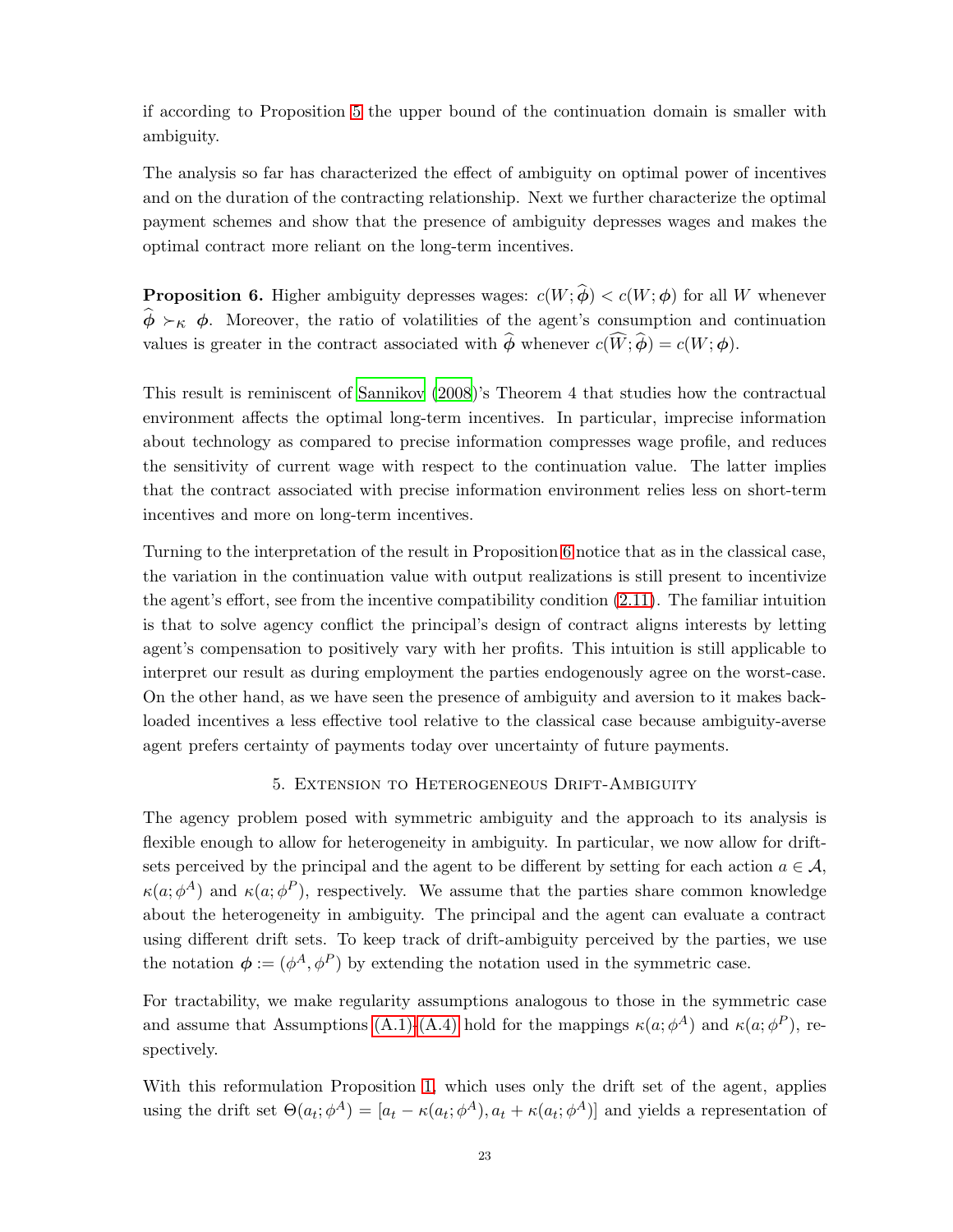the agent's value as a diffusion. Using this diffusion representation then, Lemma [1](#page-10-0) applies analogously and the agent's worst-case scenario for any non-zero contract is now given by the lower-envelope of his drift-set:  $\theta^A(a_t; \phi^A) = a_t - \kappa(a_t; \phi^A)$ . Applying Proposition [2](#page-11-1) incentive compatible sensitivity Y to implement a non-trivial action  $a > 0$  analogous to [\(2.12\)](#page-12-0) in with minimized cost is therefore characterized by

<span id="page-23-0"></span>
$$
Y = \frac{a}{1 - \kappa_a(a; \phi^A)}.\tag{5.1}
$$

This in turn extends Lemma [2](#page-12-1) and implies that as the ambiguity perceived by the agent increases the required variation  $Y(a; \phi^A)$  to implement an action a, which solves for Y the equation [\(5.1\)](#page-23-0), increases and that for any  $\phi^A$  the incentives  $Y(a; \phi^A)$  increase in a. Notice that for any contract the agent's decision rule given by [\(5.1\)](#page-23-0) depends only on the agent's ambiguity  $\phi^A$  but not on the principal's ambiguity  $\phi^P$ .

Using the characterization of the agent's decision rule for his action choice, HJBI formulation for the optimal contracting problem for heterogeneous ambiguity  $\phi = (\phi^A, \phi^P)$  then takes the following form

<span id="page-23-1"></span>
$$
rF(W; \phi) = \max_{(a,c) \ge 0} \min_{\theta \in \Theta(a; \phi^P)} \left\{ r(a + \theta - c) + rF'(W; \phi) \left( W - u(c) + h(a) + \theta Y(a; \phi^A) \right) + \frac{F''(W; \phi)}{2} r^2 Y(a; \phi^A)^2 \sigma^2 \right\}
$$
(5.2)

subject to the boundary conditions and the smooth pasting condition:

$$
F(0; \phi) = 0
$$
,  $F(W_{gp}; \phi) = F_0(W_{gp})$  and  $F'(W_{gp}; \phi) = F'_0(W_{gp})$ .

Comparing the contracting problem [\(3.3\)](#page-14-1) with symmetric ambiguity notice here the distinct roles played by  $\phi^A$  and  $\phi^P$ . The principal's value depends on her ambiguity  $\phi^P$  directly through his worst-case expectation over  $\Theta(a; \phi^P)$ . Her value indirectly depends on the agent's ambiguity  $\phi^A$  as it determines via [\(5.1\)](#page-23-0) the agent's incentive compatible decision rule. The principal's optimal contract design takes into account both sources of ambiguity.

The argument for Theorem [1](#page-15-1) extends and applies to heterogeneous case as the regularity conditions analogously hold. The recursive HJBI formulation [\(5.2\)](#page-23-1) therefore provides an equivalent characterization of the optimal contracting problem. In turn, the recursive representation [\(5.2\)](#page-23-1) provides a tractable characterization for the worst-case scenario perceived by the principal as in the symmetric case. For any incentive compatible action strategy  $\{a_t\}$  and the corresponding incentives  $(Y_t)$ , the worst-case drift scenario  $\theta^P$  perceived by the principal is the drift term that minimizes her expected payoff over the drift set:

$$
\theta^{P}(a; \phi) = \operatorname*{argmin}_{\theta \in [-\kappa(a; \phi^{P}), \kappa(a; \phi^{P})]} \theta[1 + F'(W; \phi)Y]
$$

Equivalently,

<span id="page-23-2"></span>
$$
\theta^{P}(a; \phi) = \begin{cases}\n-\kappa(a; \phi^{P}) & \text{if } 1 + F'(W; \phi)Y \ge 0; \\
\kappa(a; \phi^{P}) & \text{if } 1 + F'(W; \phi)Y < 0.\n\end{cases}
$$
\n(L')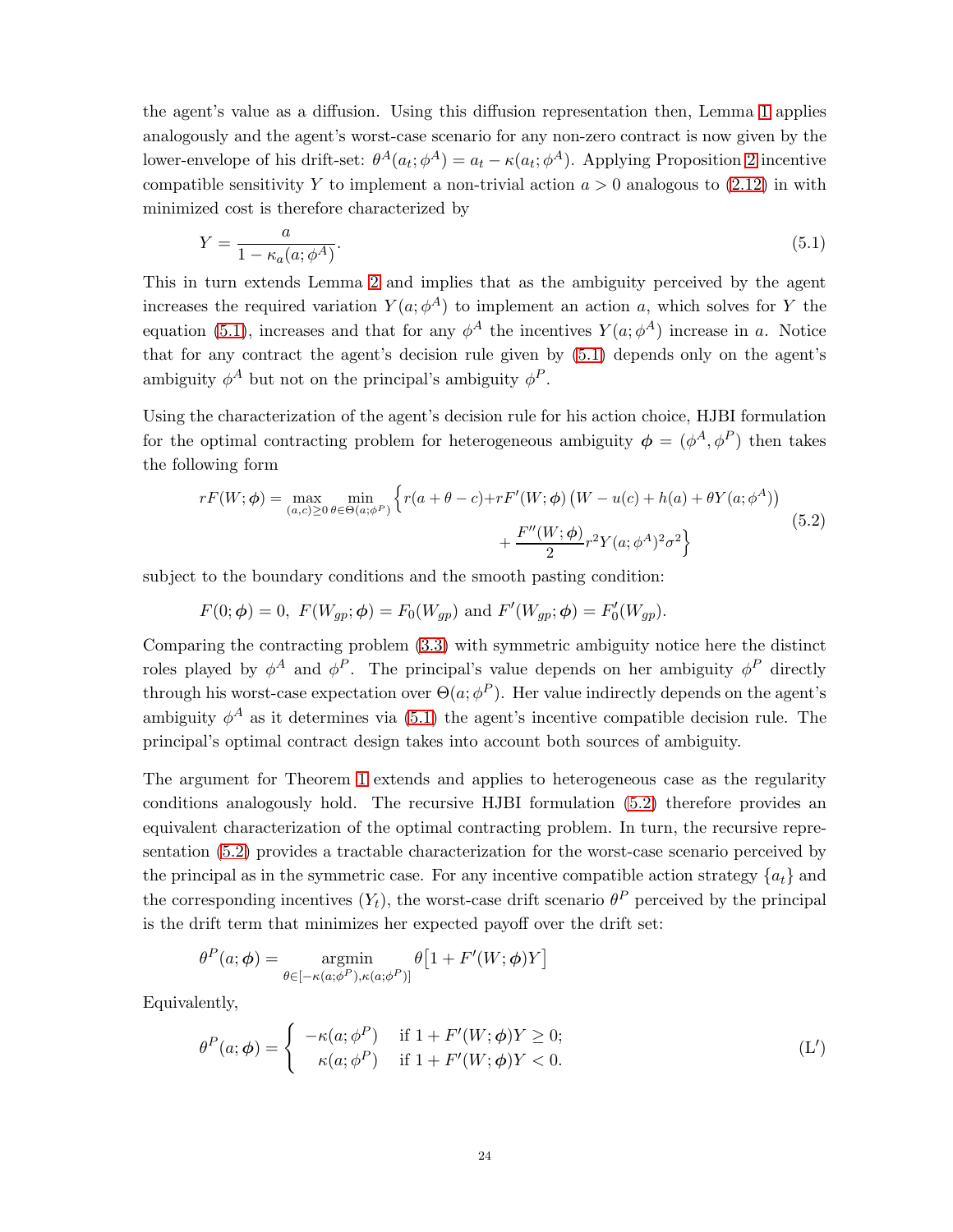The interpretation of this condition is analogous to that, [\(L\)](#page-16-1), in the symmetric ambiguity case: during employment in any optimal contract the lower-envelope of drift-set is the worstcase scenario for the principal. For otherwise, additional payments incur net losses and the principal always has the option of retiring the agent instead of making such losses.

5.1. Basic properties with heterogeneous ambiguity. Proposition [4](#page-18-3) has established basic monotonicity properties of the principal's value function with respect to symmetric drift ambiguity. Its analysis extends to heterogeneous ambiguous perceptions and shows that qualitatively the analogous results hold.

To represent different degrees of drift ambiguity in heterogeneous case, we define the relation  $\phi \succ_{\kappa} \phi$  to mean contracting environment where at least one of the parties perceive larger drift ambiguity: formally,  $\kappa(\cdot; \hat{\phi}^i) \geq \kappa(\cdot; \phi^i)$  for each  $i = A, P$  and  $\kappa(\cdot; \hat{\phi}^i) > \kappa(\cdot; \phi^i)$  and for at least one of  $i = A, P$ . This naturally extends to the heterogeneity in drift ambiguity the definition of comparative ambiguity for the symmetric case.

Using the lower envelopes as worst-case scenarios for each party, analogous to Proposition [4](#page-18-3) the basic monotonicity properties for the principal's guaranteed value with respect to the strength of ambiguity  $\phi = (\phi^A, \phi^P)$  follow from the analysis of HJBI [\(5.2\)](#page-23-1):

<span id="page-24-1"></span><span id="page-24-0"></span>Proposition 7. In the optimal long-term contract with drift ambiguity, the principal's guaranteed value has the following features,

- <span id="page-24-2"></span>(B1') Higher ambiguity reduces the principal's profits:  $\hat{\phi} \succ_{\kappa} \phi$  implies  $F(\cdot; \hat{\phi}) < F(\cdot; \phi)$ ;
- <span id="page-24-3"></span>(B2') Higher ambiguity reduces the increments of the principal's profits:  $\hat{\phi} \succ_{\kappa} \phi$  implies  $F'(\cdot; \widehat{\boldsymbol{\phi}}) < F'(\cdot; \boldsymbol{\phi});$
- (B3<sup>'</sup>) Higher ambiguity leads to a more concave profit function:  $\hat{\phi} \succ_{\kappa} \phi$  implies  $F''(\cdot; \hat{\phi})$  <  $F''(\cdot; \phi)$ .

Here inequalities hold strictly except for the common initial value  $W<sub>o</sub>$ . In other words, higher ambiguity perceived by the principal or the agent reduces the principal's value function, decreases its increments, and makes it more concave. These basic properties with heterogeneous drift ambiguity are qualitative similar to those with homogeneous drift ambiguity given in Proposition [4.](#page-18-3) Relative to the latter allowing for heterogeneous drift-ambiguity in the analysis of HJBI [\(5.2\)](#page-23-1) highlights two distinct effects of the parties' ambiguity perceptions. Firstly, increases in the agent's ambiguous perceptions increase agency costs due to higher powered incentives required for implementation and hence reduce the principal's value. Secondly, increases in the principal's ambiguity reduces her guaranteed value by deteriorating expectations in her worst-case scenario.

<span id="page-24-4"></span>5.2. Optimal incentives and heterogeneous drift-ambiguity. We now turn to analyze the monotone comparative static analysis on the strength of ambiguity and the power of incentives in the optimal compensation mix. For this, using the basic monotonicity properties of HJBI's objective function from Proposition [7,](#page-24-0) we extend Theorem [2](#page-20-0) to heterogenous drift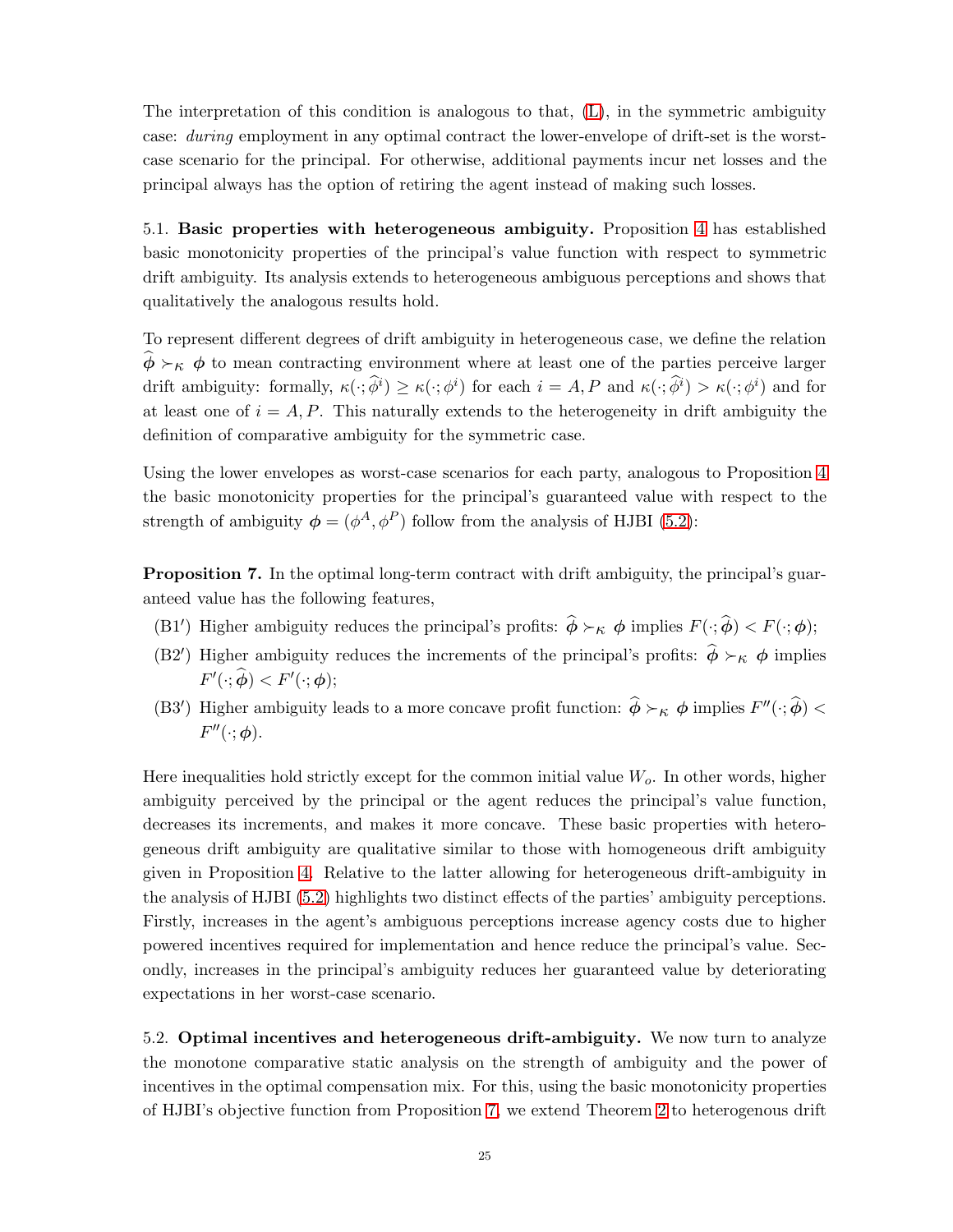ambiguity. This analysis shows broadly that the qualitative feature of flattening of incentives at higher ambiguity levels holds allowing for heterogeneity in drift-ambiguity.

<span id="page-25-0"></span>**Theorem 3.** Consider a linear drift ambiguity model  $\kappa(a; \phi^i) = \phi_0^i + \phi_1^i a$  with  $\phi_0^i \geq 0$  for each  $i = A, P$  In the optimal long-term contract, the incentives with respect to ambiguity have the following characterization.

- (a) As  $\phi_0^P$ ,  $\phi_1^P$  or  $\phi_1^A$  increases, the optimal sensitivity  $Y(W; \phi)$  decreases for low enough continuation values  $W \in [W_0, \overline{W}]$ . On other hand, as it increases the optimal sensitivity may be non-decreasing, for large enough continuation value such that. The principal's profits obtain the maximum at the unique  $\overline{W} \in (W_0, W_{qp})$ .
- (b) As  $\phi_0^A$  increases the optimal sensitivity  $Y(W; \phi)$  decreases for all continuation values during employment  $W \in [W_0, \overline{W}]$ .

This characterization is qualitatively similar to that of the symmetric linear-drift-ambiguity model described in Theorem [2.](#page-20-0) Formulation with heterogeneous ambiguity perceptions reveals different possible effects of the strength of ambiguity perceived by the parties. Compared to the symmetric formulation, notice that the agent's heterogeneous constant ambiguity perception has unambiguous effect and flattens the incentives. This is because an increase in the agent's constant ambiguity  $\phi_0^A$  worsens the expected value for the agent from any viable contract and hence constrains the set of contracts the principal can implement.

On the other hand, an increase in the constant ambiguity  $\phi_0^P$  perceived by the principal has an effect of incentives that can depend on the level of the promised value to the agent W. First, increase in  $\phi_0^P$  lowers the expectation in the flow benefit, which unambiguously call for lower incentives because its benefits are now lower. Second, the principal's worsening of lower envelope also limits the increments to the agent's continuation value from the principal's perspective. This second effect's sign depends on where the relationship stands during the contract. For low enough  $W \in [W_0, \overline{W}]$  backloading payments is beneficial for the principal and an increase in  $\phi_0^P$  limits this gain by reducing the agent's continuation value from the principal's perspective. This reinforces the first effect and lowers the optimal incentive provision. On the other hand, for high enough  $W$  backloading incentives is costly due to wealth effects and in this case reducing the increments to the continuation value as  $\phi_0^P$  increases can decrease the cost of incentive provision. This in turn counteracts the first effect and hence can induce an increase in incentives. This effect is also present for changes in  $\phi_1^P$  or  $\phi_1^A$ that increases drift-sets. In either scenario, incentive path becomes compressed, i.e., it takes values in a narrower range, as constant ambiguity increases since typically incentives are first increasing and then decreasing in  $W$  in a continuous manner (see Sannikov  $(2008)$ ).

Applying similar arguments extends Proposition [6](#page-22-0) to the heterogenous drift-ambiguity case. Therefore, the optimal wage scheme becomes more depressed as the strength of drift ambiguity perceived by the principal and/or the agent increases.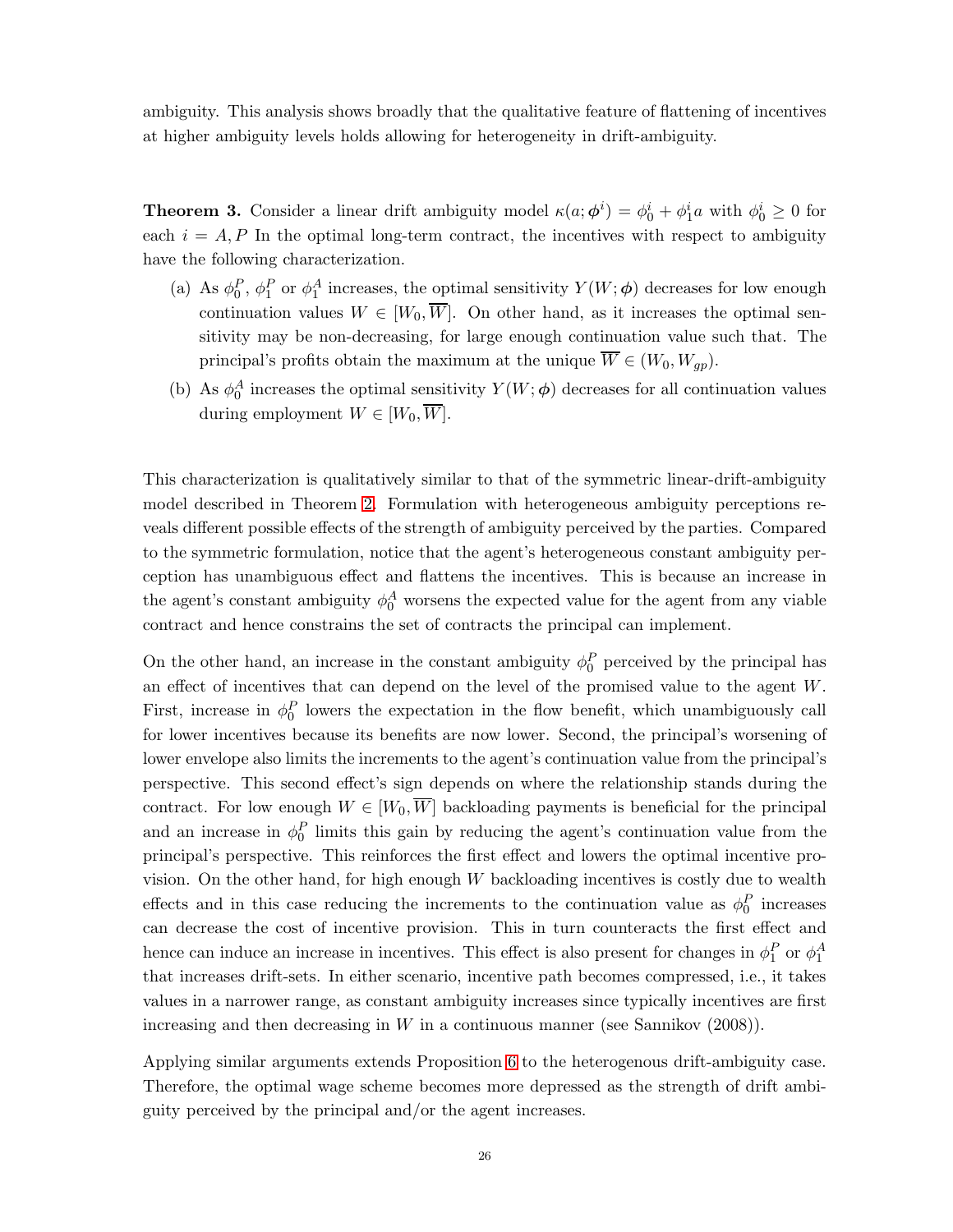# 6. Concluding Remarks

This paper presents a dynamic model of moral hazard relationship whose central feature is imprecise information about the consequences of actions. Imprecise information about technology translating actions into outcomes are important for applications, yet known to lead to difficulties of analysis in the classic Bayesian formulation of dynamic moral hazard problems. Methodologically, the paper provides a model of dynamic moral hazard that formulates imprecise information using drift-ambiguity i) can sustain nontrivial dynamic incentives; ii) has a tractable solution, characterized by a one-dimensional differential equation; and iii) incorporates novel monotone comparative statics in a dynamic agency relationship.

Substantively, the paper sheds new lights on the effects of imprecise information and ambiguity aversion on dynamic contracts (compressing of the incentive effects of "high-powered" incentive payments), and we provide empirical predictions on the "high-powered" incentives (compressing of the incentive payments in imprecisely understood environments relative to Bayesian environments with precise understanding of connection between actions and their consequences). This resonates well with empirical observations that in workplace settings where output and/or quality are difficult to measure, for instance performance of white collared workers, the workers' contracts are not sensitively fine-tuned to performance realizations [\(Lazear, 2018](#page-48-12)).

We want to make a remark about our use of the MaxMin criteria as a formalization of attitude towards imprecise information or non-probabilistic beliefs. One class of axiomatizations of MaxMin preferences come from [Gilboa and Schmeidler \(1989\)](#page-47-12)'s approach towards ambiguity that takes the state space as a primitive. We do our analysis on the space of payoff-relevant outcomes, or more specifically over paths of output diffusions. In general, the state-space approach towards ambiguity is not conceptually amenable to agency problems, as the probabilities of outcomes in the latter are conditional on actions (see [Karni \(2006](#page-47-13)) and [Karni](#page-48-13) [\(2009\)](#page-48-13) for discussions on this issue). We therefore do not invoke such axiomatizations as a foundation for our formulation, instead we see this simply as a plausible way to capture the idea of robustness concerns when designing contracts. Our take is that such concerns are more appropriately modeled as evaluations of outcome prospects. We therefore follow the behaviorally justifiable approach of taking as a primitive the decision maker's preferences over sets of distributions over the outcome space (see [Ahn \(2008\)](#page-46-8), [Olszewski \(2007](#page-48-14)) and [Dumav and Stinchcombe \(2018](#page-47-14)) for similar approaches).

For tractability the current model uses, for ambiguity sensitive preferences an extreme form of pessimism represented by the formulation with MaxMin Expected Utility. In the dynamic framework considered here, MEU is the only form that allows for non-separability between time and ambiguity attitudes [\(Strzalecki](#page-49-4), [2013\)](#page-49-4). This provides therefore a transparent insight into effect of ambiguity on dynamic incentives. However, the framework is analytically flexible enough to accommodate other formulations of ambiguity sensitive preferences.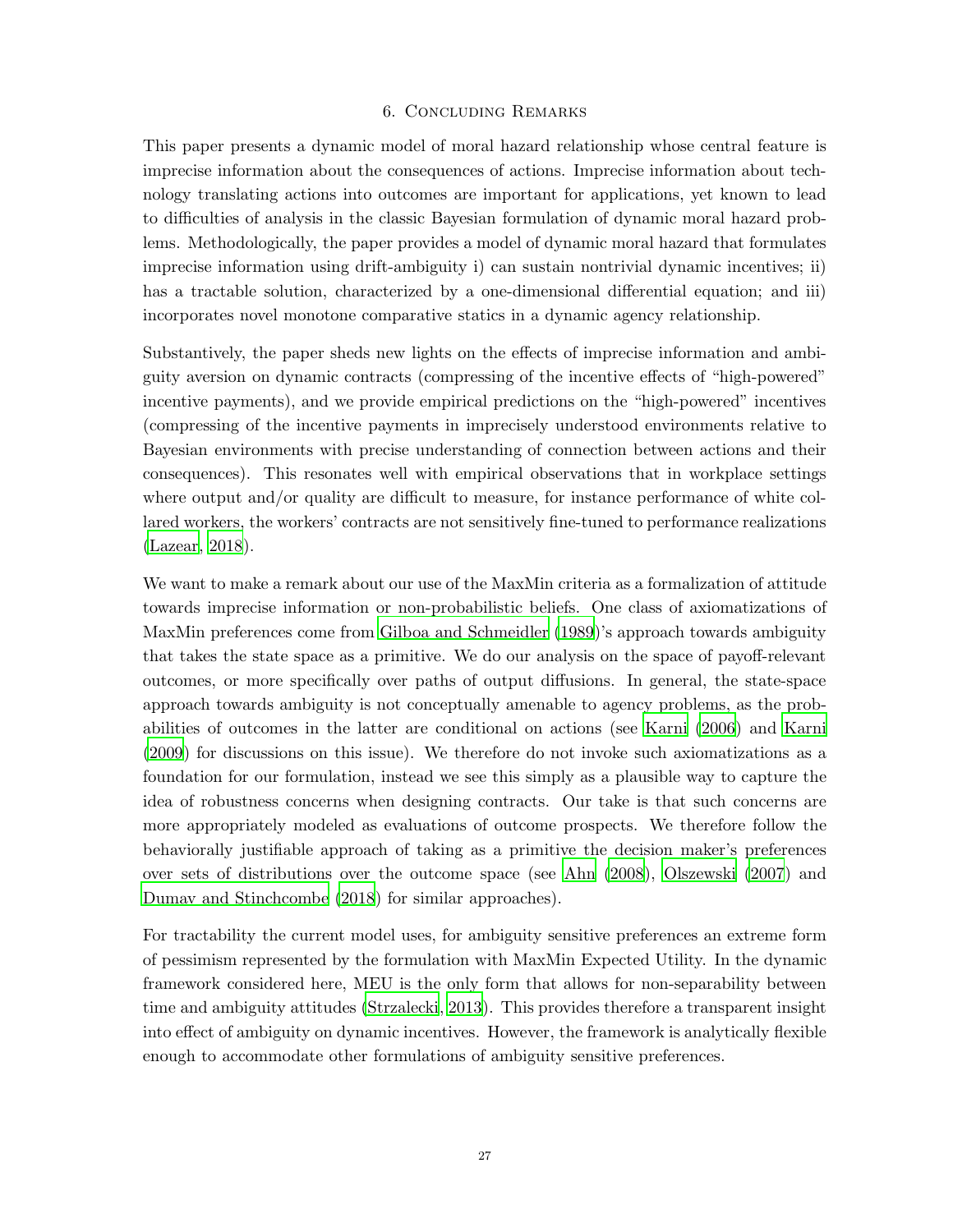While interpreting our results, one has to be conscious of our formalization that the agent and the principal have stationary perceptions of drift ambiguity. Generally, our intuitions about the dynamics of the agent's wages and incentives do not appear to depend on this assumption. However, the assumption that the parties have stationary ambiguity matters if one addresses the practically important issues that the contracting parties experiment about the technological possibilities. These highly interesting issues introduce forms of nonstationarity in the contracting problem and further analysis is left to future research.

### APPENDICES

<span id="page-27-1"></span>The structure of the sets of priors: Rectangularity and regularity

In this section, we provide a class of multi-priors that satisfy dynamic consistency and regularity conditions. These conditions in turn ensure that the contracting problem admits a solution and can be analyzed recursively.

The formalization of the drift-sets follows the approach in [Chen and Epstein \(2002](#page-46-0)) and adapts it to the contracting problem. Throughout we use as primitive a measure space  $(\Omega, \mathcal{F}, P)$  and a Brownian motion B defined on this space.

We begin with observing that as the contraction problem has a finite random horizon  $P(\tau \leq \tau)$  $\infty$ ) = 1, we fix any given finite time horizon  $T \leq \infty$  such that  $\tau(\omega) \leq T$  with probability one, and let time t vary over [0, T]. We also fix any given drift ambiguity scenario  $\phi$  and hence leave its dependence implicit to simplify notation.

For any action profile  $a = \{a_t\}$  in an admissible contract, we consider a drift process  $\theta = \{\theta_t\}$ adapted to the filtration F such that  $\theta_t \in \Theta(a_t)$ . Using the drift process we define a process of Girsanov exponents as follows

$$
z_t^{a+\theta} := \exp\left\{-\frac{1}{2}\int_0^t |a_s + \theta_s|^2 ds - \int_0^t (a_s + \theta_s) dB_s^a\right\}, \quad 0 \le t \le T,
$$
\n
$$
\theta \in \Theta(a) = [e(a), e(a)]
$$
\n(6.1)

where  $\theta_t \in \Theta(a_t) = [-\kappa(a_t), \kappa(a_t)].$ 

As the action set A is a compact subset in  $R_+$  and the drift set  $\Theta(a)$  for any action  $a \in \mathcal{A}$ is a compact subset in  $R_+$ , the process  $a + \theta := \{a_t + \theta_t\}$  is bounded and hence satisfies the following square-integrability condition

$$
\mathbb{E}\left[\exp\left(\frac{1}{2}\int_0^T|a_s+\theta_s|^2ds\right)\right]<\infty.
$$

Using this property, and using Girsanov's change of measure theorem ensure that the process  $\{z_t^{a+\theta}\}\$  defines a P-density on  $\mathcal{F}_T$  (see, for instance, [Duffie \(2001](#page-46-9), p. 337)). Therefore, the process  $a + \theta$  generates a probability measure  $P^{a+\theta}$  on the measurable space of sample paths  $(\Omega, \mathcal{F})$  and the Radon-Nikodym derivative of this measure with respect to the reference measure  $P$  is given by

<span id="page-27-0"></span>
$$
\left. \frac{dP^{a+\theta}}{dP} \right|_{\mathcal{F}_t} = z_t^{a+\theta}, \quad 0 \le t \le T. \tag{6.2}
$$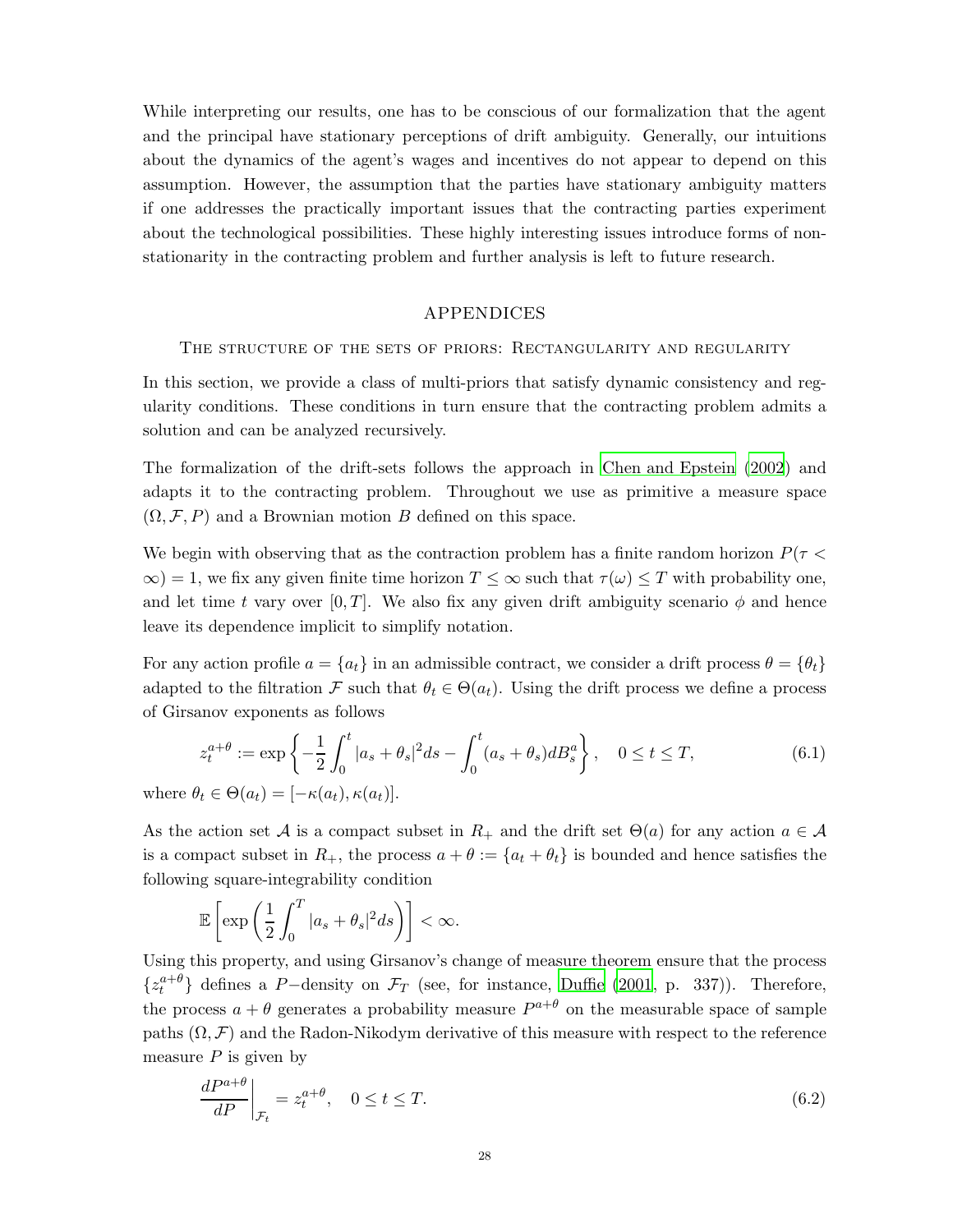For the action  $a = \{a_t\}$  and the measurable drift process  $\{\theta_t\}$  such that  $\theta_t \in \Theta(a_t)$  we have therefore constructed a measure  $P^{a+\theta}$  equivalent to P via a change of measure. Now, as in [Chen and Epstein \(2002\)](#page-46-0) we define the set of multi-priors for the given action  $a = \{a_t\}$  as the set of all such equivalent measures  $P^{a+\theta}$  that can be constructed using some measurable selection  $\{\theta_t\}$  from the process of correspondences  $\Theta(a_t)$ . The multi-prior for the action is then given by:

$$
\mathcal{P}^{\Theta(a)} := \{P^{a+\theta} : \{\theta_t\} \text{ is a measurable selection from } \{\Theta(a_t)\} \text{ and}
$$
\n
$$
P^{a+\theta} \text{ is defined by (6.2)}\}
$$
\n(6.3)

For any admissible action  $a = \{a_t\}$ , by analogous argument and terminology used by [Chen and Epstein](#page-46-0)  $(2002)$  the set of priors  $\mathcal{P}^{\Theta(a)}$  satisfies rectangularity.

We next turn to verify that the drift sets  $\{\Theta(a_t)\}\$  and the set of priors  $\mathcal{P}^{\Theta(a)}$  satisfy regularity conditions that facilitate the recursive analysis of the contracting problem.

As the action  $a = \{a_t\}$  is measurable with respect to the filtration F, and the function  $\kappa$  defined on  $\mathcal A$  is continuous, the process of compact and convex-valued correspondences  $\{\Theta(a_t)\}\$ is measurable with respect to the same filtration.<sup>[12](#page-28-0)</sup> Moreover, a normalization property  $0 \in \Theta(a_t)$  holds almost surely as  $0 \in \Theta(a) = [-\kappa(a), \kappa(a)]$  for any  $a \in \mathcal{A}$ . We summarize these regularity properties on the drift sets as follows

<span id="page-28-1"></span>**Lemma 3.** The process of drift sets  $\{\Theta(a_t)\}\$  satisfies:

- (a)  $\{\Theta(a_t)\}\$ is uniformly bounded.
- (b) The correspondence  $(t, \omega) \mapsto \Theta(a_t(\omega))$  is compact-valued and convex-valued, and is  $\mathcal{F}_t$ −measurable for any  $0 < t \leq T$ .
- (c) Normalization  $0 \in \Theta(a_t(\omega))$  holds  $dt \otimes dP$  a.e.

We next turn to verify regularity properties for the set of priors  $\mathcal{P}^{\Theta(a)}$ . For this we use the weak topology on the space of countably additive probabilities  $ca(\Omega, \mathcal{F}_T)$ . To characterize this topology we use the Prokhorov metric  $\rho$ . For any two measures Q and  $Q'$  in the space  $ca(\Omega, \mathcal{F}_T)$  the Prokhorov distance  $\rho(Q, Q')$  is defined by

$$
\rho(Q, Q') := \inf \{ \varepsilon > 0 : \text{ for any closed set } F \in \mathcal{F}_T, Q(F) \le Q'(F^{\varepsilon}) + \varepsilon \text{ and } Q'(F) \le Q(F^{\varepsilon}) + \varepsilon \}
$$
(6.4)

where  $F^{\varepsilon}$  is the  $\varepsilon$ -ball around the set F. The Prokhorov metric  $\rho$  metrizes the weak topology on  $ca(\Omega, \mathcal{F}_T)$ , indeed  $\rho(Q_n, Q) \to 0$  if and only if for all bounded and continuous function f  $\int_{\Omega} f dQ_n \to \int_{\Omega} f dQ$  (see, instance, [Corbae et al. \(2009,](#page-46-10) Theorem 9.3.2)). Moreover, on the class compact and convex subsets of  $ca(\Omega, \mathcal{F}_T)$  we use Hausdoff topology corresponding to the Prokhorov metric  $\rho$ .

<span id="page-28-0"></span><sup>&</sup>lt;sup>12</sup>Indeed, using the definition of measurability in the class  $K$  of compact subsets of R (see for instance, [Aliprantis and Border \(2006,](#page-46-11) Chapter 14.12)) for each compact set  $K \in \mathcal{K}$ , it is the case that  $\{(t,\omega) \in$  $[0, s] \times \Omega : \Theta(a_t(\omega)) \bigcap K \neq \emptyset$   $\in \mathcal{B}([0, s]) \times \mathcal{F}_s$ .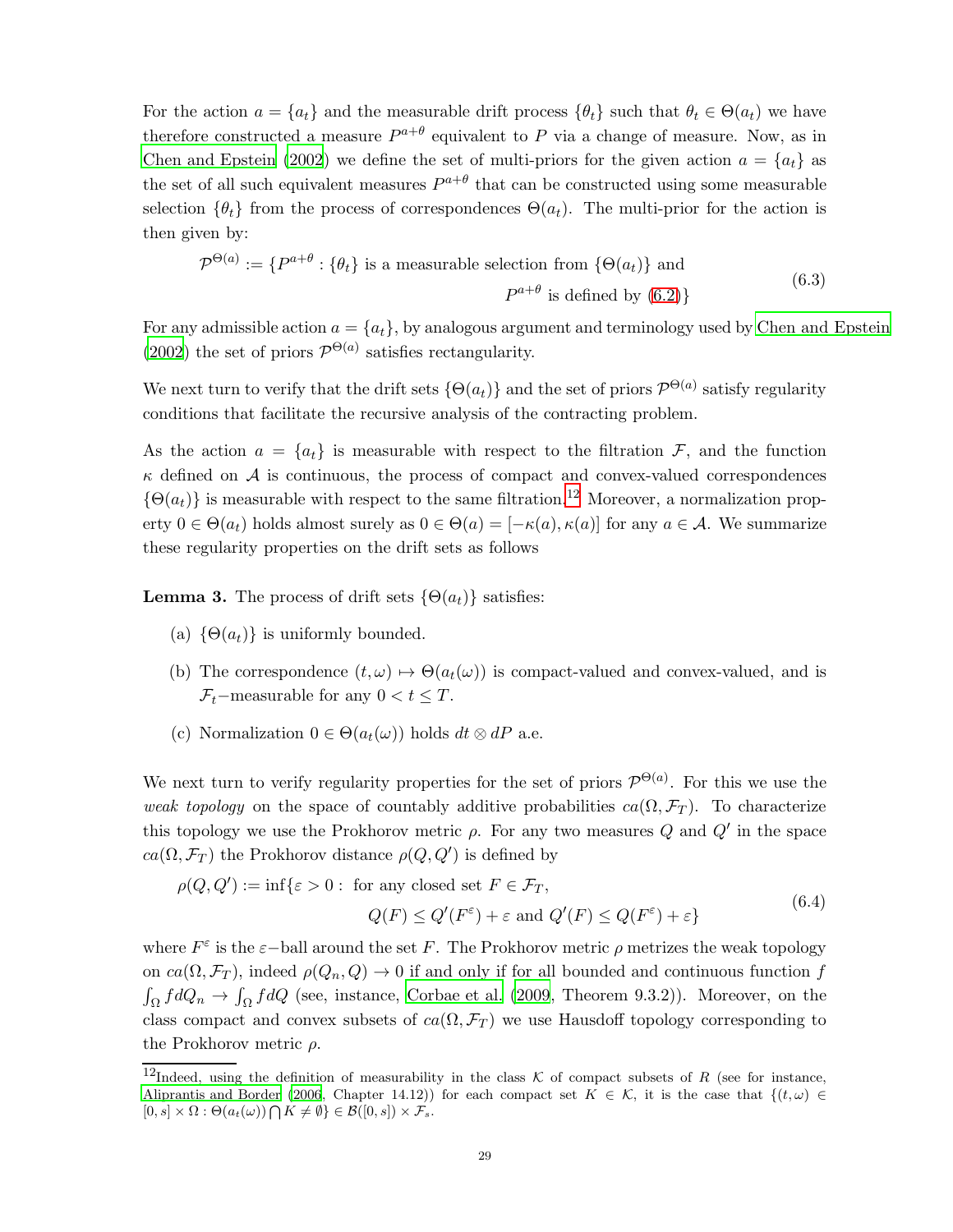Under the regularity conditions on the process of drift sets  $\{\Theta(a_t)\}\$ in Lemma [3,](#page-28-1) for any admissible action  $a = \{a_t\}$ , the following set of properties on the prior sets  $\mathcal{P}^{\Theta(a)}$  hold

**Lemma 4.** The set of priors  $\mathcal{P}^{\Theta(a)}$  satisfies:

- (a)  $P \in \mathcal{P}^{\Theta(a)}$  and  $\mathcal{P}^{\Theta(a)}$  is uniformly absolutely continuous with respect to P. Each measure in  $\mathcal{P}^{\Theta(a)}$  is equivalent to P.
- (b)  $\mathcal{P}^{\Theta(a)}$  is convex and compact in the weak topology.
- (c) For every  $\xi \in L^2(\omega, \mathcal{F}_T, P)$ , there exists  $P^{a+\theta^*} \in \mathcal{P}^{\Theta(a)}$  such that

$$
\mathbb{E}^{a+\theta^*}\left[\xi|\mathcal{F}_t\right] = \min_{\theta \in \Theta(a)} \mathbb{E}^{a+\theta}\left[\xi|\mathcal{F}_t\right], \quad 0 \le t \le T.
$$

*Proof.* The properties in (a), (b) and (c) follows from the arguments analogous to those made in the proof of Theorem 2.1 by Chen and Epstein  $(2002)$ .

PROOFS OF THE RESULTS FOR SYMMETRIC DRIFT AMBIGUITY IN SECTIONS [2-](#page-4-1)[4](#page-19-1)

**Proof of Proposition [1.](#page-10-1)** As in the structure of the prior sets, we begin with observing that as the contraction problem has a finite random horizon  $P(\tau < \infty) = 1$ , we fix any given finite time horizon  $T \leq \infty$  such that  $\tau(\omega) \leq T$  with probability one, and let time t vary over [0, T]. This is without loss of generality. Indeed, notice that if  $t \geq \tau(\omega)$ , then the agent stops working  $a_t(\omega) = 0$ , and receives no payment  $c_t(\omega) = 0$  or a positive payment  $c_t(\omega) = \xi > 0$ , depending on whether at the stopping time  $\tau(\omega)$  the principal terminates the contract by firing the agent or by retiring him, respectively.

For a given pair of processes of wages and actions  $\{c_t\}$  and  $\{a_t\}$ , respectively, define the agent's valuation process  $\{V_t\}$  by

<span id="page-29-0"></span>
$$
V_t = r \int_0^t e^{-rs} (u(c_s) - h(a_s)) ds + e^{-rt} W_t(c, a)
$$
\n(6.5)

where  $W_t(c, a)$  is the continuation value defined by

$$
W_t = \min_{Q \in \mathcal{P}^{\Theta(a)}} \mathbb{E}_Q \left[ \int_t^{\infty} e^{-r(s-t)} \left( u(c_s) - h(a_s) \right) ds \big| \mathcal{F}_t \right].
$$

Since, by construction,  $\mathcal{P}^{\Theta(a)}$  is a rectangular set of multi-priors over the paths of output realizations, using [Chen and Epstein \(2002\)](#page-46-0)'s representation theorem, then we find a progressively measurable process  $\{Y_t\}$  such that

<span id="page-29-1"></span>
$$
-dV_t = -\theta_t^* r e^{-rt} |Y_t| dt - \sigma r e^{-rt} Y_t dB_t^a \tag{6.6}
$$

where  $B_t$  is a Brownian motion under the reference measure  $P; \theta_t^* := \min_{\theta_t \in \Theta(a_t)} \theta_t |Y_t|$  is the agent's worst-case drift for the action process  $\{a_t\}$ ; and the factor  $re^{-rt}\sigma$  is a convenient rescaling factor. On the other hand, differentiating [\(6.5\)](#page-29-0) with respect to t one finds that

<span id="page-29-2"></span>
$$
dV_t = re^{-rt}(u(c_t) - h(a_t))dt - re^{-rt}W_t dt + e^{-rt}dW_t.
$$
\n(6.7)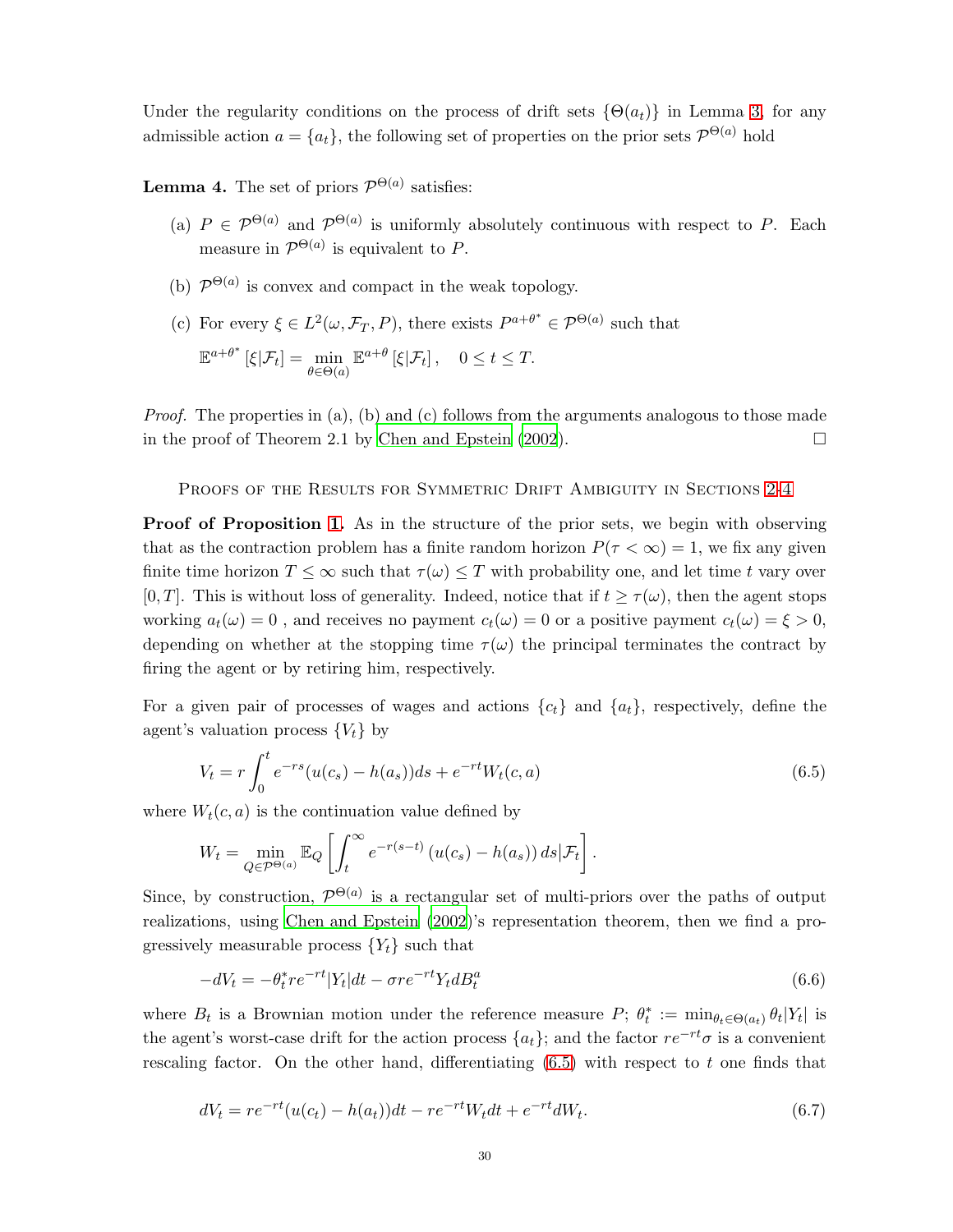Now, together [\(6.6\)](#page-29-1) and [\(6.7\)](#page-29-2) imply that

$$
re^{-rt}(u(c_t) - h(a_t))dt - re^{-rt}W_t dt + e^{-rt}dW_t = \theta_t^* re^{-rt} \kappa |Y_t|dt + \sigma re^{-rt}Y_t dB_t^a
$$
  

$$
\implies dW_t = r\theta_t^* |Y_t|dt + \sigma rY_t dB_t^a - r(u(c_t) - h(a_t))dt + rW_t dt.
$$

The latter further implies

$$
W_{t} = W_{0} + \int_{0}^{t} r \left( W_{s} - u(c_{s}) + h(a_{s}) + \min_{\theta_{s} \in \Theta(a_{s})} \theta_{s} | Y_{s} | \right) ds + \int_{0}^{t} r Y_{s} dB_{s}^{a}
$$

where  $(B_t)$  with  $B_t = X_t - a_t$  is a Brownian motion under the action strategy  $\{a_t\}$ .  $\Box$ 

**Proof of Proposition [2.](#page-11-1)** This result follows as a special case of the incentive compatibility condition for a slightly more general specification  $\Theta(\mu(a_t))$  for the drift-set. The special case then arises by taking the drift set  $\Theta(a)$  to be in  $\kappa$ -ignorance form:  $\Theta(a_t) = [a_t - \kappa(a_t), a_t +$  $\kappa(a_t)$ ].

<span id="page-30-2"></span>**Proposition 8.** For a given strategy  $a = \{a_t\}$ , let  $\{Y_t\}$  be the volatility process from Propo-sition [1.](#page-10-1) Then the action strategy  $\alpha$  is optimal if and only if

<span id="page-30-1"></span>
$$
\forall a'_t \in \mathcal{A}, \ Y_t \mu(a_t) - h(a_t) + \min_{\theta_t \in \Theta(a_t)} \theta_t |Y_t| \ge Y_t \mu(a'_t) - h(a'_t) + \min_{\theta_t \in \Theta(a'_t)} \theta_t |Y_t| \ dt \otimes dP \ a.e. \tag{6.8}
$$

*Proof.* Consider an arbitrary alternative strategy  $a' = (a'_t)$  that follows possibly different actions  $a'_{\tau}$  up to t and afterwards continues with  $a_t$ . The action strategy process  $a'$  induces a set of densities  $\Theta(a)$  satisfying the regularity conditions as specified earlier, and since the set is IID (independent and indistinguishable in the sense of Chen and Epstein see Section [6](#page-27-1) for details) the corresponding set of multiple priors  $\mathcal{P}^{a'}$  is rectangular. The agent's expected payoff from this action strategy is well-defined by

$$
V'_t = \min_{Q \in \mathcal{P}^{\Theta(a')}} V_t^Q,
$$

where  $V_t^Q$  $\mathcal{H}^{\mathcal{Q}}$  is unique solution (ensured by [Duffie and Epstein \(1992\)](#page-46-12)) to BSDE

$$
V_t^Q = \mathbb{E}^Q \left[ \int_t^\infty f(c_s, a'_s, V_s^Q) \right],
$$

where  $f = u(c) - h(a) - \beta V$  is the standard aggregator. By g-martingale representation theorem of Chen and Epstein  $(2002,$  Theorem 2.2),  $V'$  is recursively represented in a unique manner:

$$
dV'_{t} = (-f(c_{t}, a'_{t}, V'_{t}) + \max_{\theta \in \Theta(a'_{t})} \theta_{t} Y'_{t}) dt + Y'_{t} dB^{a}_{t}
$$

for a unique volatility process  $Y'$ .

More generally,  $V'$  and  $Y'$  uniquely solves a BSDE of the following form

<span id="page-30-0"></span>
$$
dV_t = g'(V_t, Z_t, \omega, t)dt + Z_t dB_t^{a'},
$$
\n
$$
(6.9)
$$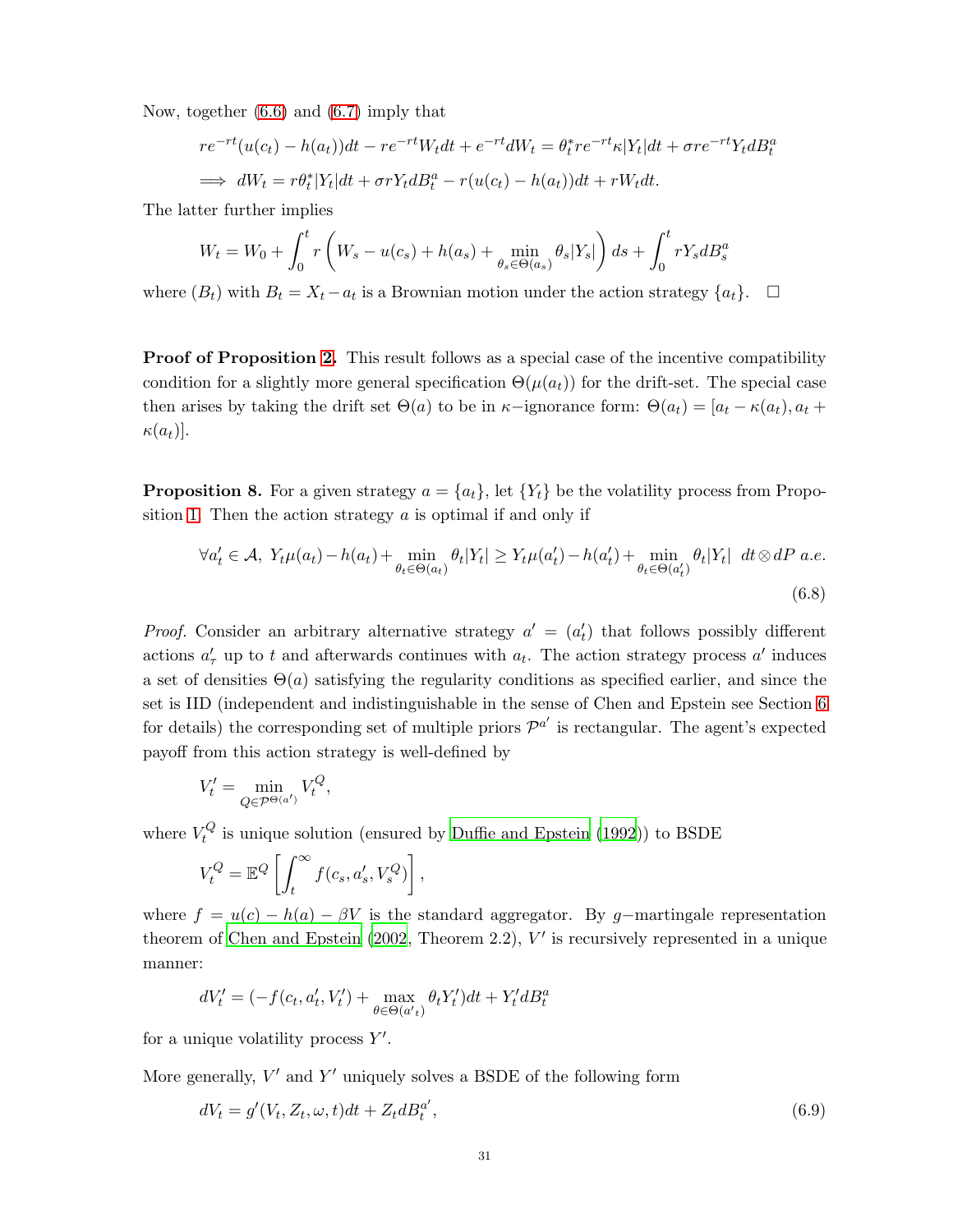with terminal condition  $\xi$  for any path  $\omega$  over the output realizations. Specializing this result to the setup of in the current formulation we have

$$
g'(V, Z, \omega, t) = -f(c_t(\omega), a'_t(\omega), V) + \max_{\theta \in \Theta(a'_t)} \theta(\omega)Y
$$
\n(6.10)

and the terminal condition is the value at the retirement. It therefore follows that under the action strategy  $\{a_t\}$  the agent's value process  $V_t$  and its volatility  $Y_t$  solve [\(6.9\)](#page-30-0).

Suppose that the condition given in [\(6.8\)](#page-30-1) holds. Since the terminal conditions corresponds to the retirement and at the retirement there is no uncertainty, the terminal conditions are invariant under different action strategies  $a$  and  $a'$ . By the Comparison Theorem in [El Karoui et al.](#page-47-15) [\(1997,](#page-47-15) Theorem 2.2)

<span id="page-31-0"></span>
$$
g(V, Z, \omega, t) \le g'(V, Z, \omega, t) \quad dt \otimes dP \ a.e. \tag{6.11}
$$

or equivalent the condition [\(6.8\)](#page-30-1) in our model holds

$$
\mu(a_t)Y_t - h(a_t) - \max_{\theta \in \Theta(a_t)} \theta Y_t \ge \mu(a'_t)Y_t - h(a'_t) - \max_{\theta \in \Theta(a'_t)} \theta Y_t \quad dt \otimes dP \text{ a.e.}
$$

which implies that  $V \geq V'$  for almost every t.

Suppose now that the condition[\(6.8\)](#page-30-1) fails on a set of positive measures, and choose an action strategy a' that maximizes  $\mu(\tilde{a})Y_t - h(\tilde{a}) - \max_{\theta \in \Theta(\tilde{a})} \theta Y_t$  over  $\tilde{a} \in \mathcal{A}$  for all  $t \geq 0$ . Then  $g(V, Z, \omega, t) \leq g'(V, Z, \omega, t)$  dt  $\otimes dP$  a.e.. Since a' specifies the same action as a after t, an application of the comparison theorem implies  $V' > V$ . Therefore, a is suboptimal.

If the volatility process is written as  $-Y_t$  the minimum replaces the maximum in [\(6.11\)](#page-31-0). Notice that Proposition [8](#page-30-2) is formulated for any generating process  $\Theta(a)$ . Taking  $\Theta(a) :=$  $\{(\theta_t): \mu(a_t) + |\theta_t| \leq \kappa(a_t)\}\$ in the set up of Proposition [1,](#page-10-1) Proposition [8](#page-30-2) now specializes to the characterization of incentive compatibility  $\kappa$ -ignorance model:

**Lemma 5.** For any action strategy a, let  ${Y_t}$  be the volatility process from Proposition [1.](#page-10-1) Then the strategy  $\alpha$  is incentive compatible if and only if

$$
\forall \widetilde{a}_t \in \mathcal{A} \quad Y_t \mu(a_t) - \kappa(a_t) |Y_t| - h(a_t) \ge Y_t \mu(\widetilde{a}_t) - \kappa(\widetilde{a}_t) |Y_t| - h(\widetilde{a}_t) \quad dt \otimes dP \text{ a.e.}
$$

Finally, taking  $\mu(a) = a$  for all  $a \in \mathcal{A}$  specializes the result to Proposition [2.](#page-11-1)

**Proof of Theorem [1.](#page-15-1)** In this proof, we provide a verification argument as a standard justification that establishes validity of the dynamic programming approach to characterize the principal's contracting problem recursively using the agent's continuation value as a state variable.

We follow closely dynamic programming approach of Possamaï and Touzi (2020) to analyze dynamic principal agent problems in a classical setting of [Sannikov \(2008](#page-48-0)), we adopt it to allow for drift ambiguity.<sup>[13](#page-31-1)</sup> In particular, the characterization of the optimal contract as a solution

<span id="page-31-1"></span> $13P$ ossamaï and Touzi (2020) uses the general approach of [Lin et al. \(2020](#page-48-8)) who develop formulation of the model where the agent's action can control both the drift and the volatility of output process.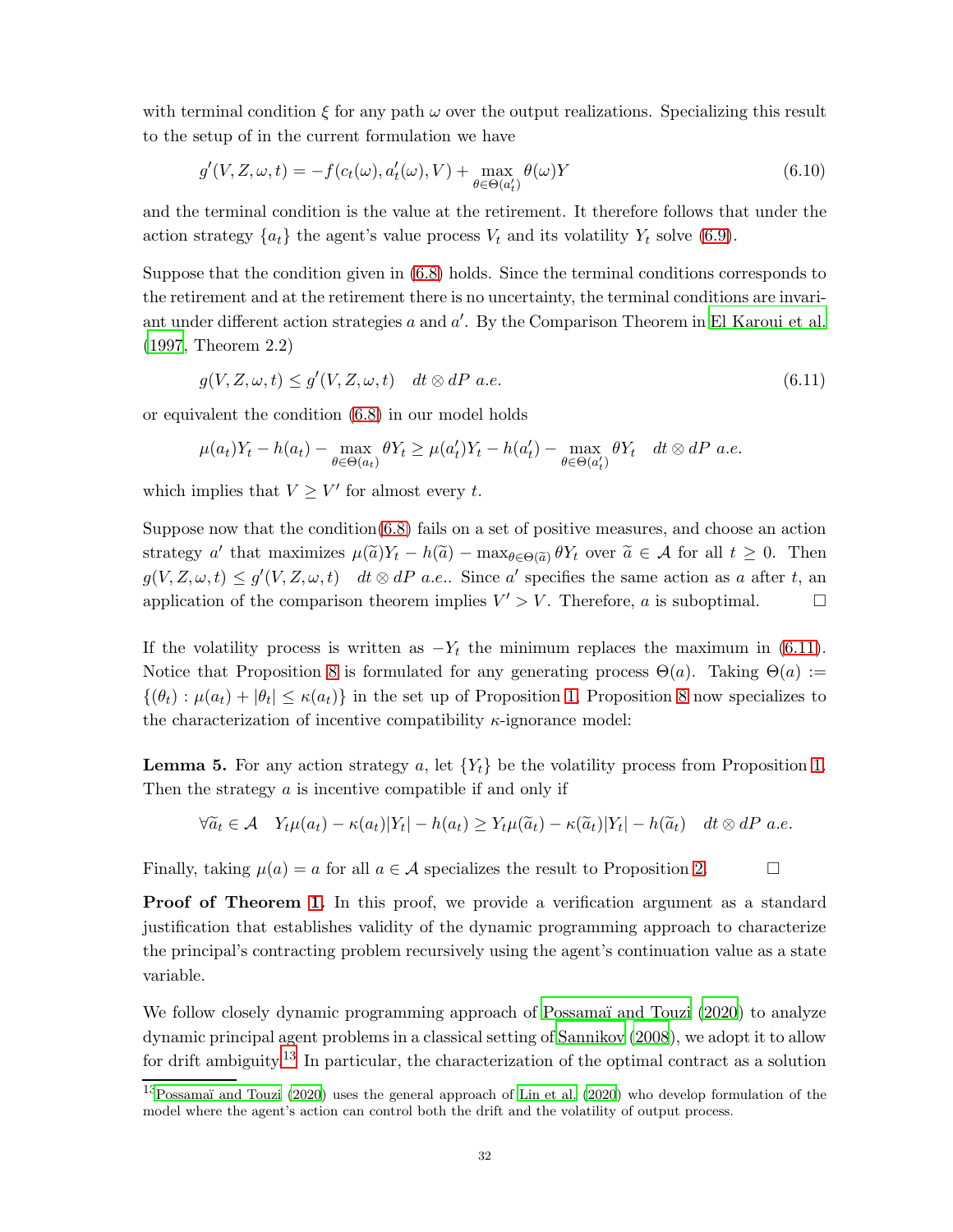to the HJB equation follows closely the proof strategy used in the proof of Theorem 3.6 and Proposition 7.2 in Possamaï and Touzi (2020) for the case where the principal and the agent have a common discount factor. Indeed, the main new mathematical arguments will be due to possible heterogeneity in the worst-case drift scenarios perceived by the principal and the agent.

We prove the verification argument under a 'regularity' assumption that for any given promised value to the agent  $W \geq 0$  the solution  $(c(W), a(W), Y(W))$  of the HJB equation [\(6.12\)](#page-32-0) yields an admissible contract. In particular, this contract is defined by  $(c_t, a_t) := (c(W_t), a(W_t))$ with the associated incentive-compatible sensitivity is given  $Y_t := Y(W_t)$ . For this contract, the agent's promised value process  $\{W_t\}$  evolves according to the flow diffusion equation [\(3.1\)](#page-13-3). To streamline exposition, we first prove the verification result under this regularity assumption. Specifically, we show that under the regularity assumption recursive optimal scheme  $(c, a)$  is a solution to the principal's sequential contracting problem. We then turn to verify this regularity property by showing that recursive optimal scheme is indeed an admissible contract. To simplify notation, we develop the verification argument for any given drift-ambiguity scenario  $\phi$  and leave it implicit.

Step 1. Reproducing the contracting problem in sequential and recursive formulations

We re-state the sequential problem  $(P)$  and denote by v its value function defined by

$$
V(W) := \max_{(c,a)\in\mathcal{Z}(W_0)} \min_{\theta\in\Theta(a)} \mathbb{E}^{a+\theta} \left[ r \int_0^\infty e^{-rt} (dX_t - c_t dt) \right].
$$
 (P)

Here we recall that the set  $\mathcal{Z}(W_0)$  describes the set of admissible of contracts that satisfy incentive compatibility in  $(2.5)$  and integrability in  $(2.6)$  and  $(2.7)$ , and yields to the agent ex-ante value  $W_0$ .

We also reproduce the recursive formulation of the contracting problem and simplify the representation of its solution

<span id="page-32-0"></span>
$$
F(W; \phi) = \max_{(c,a,Y)\in\Gamma} \min_{\theta \in \Theta(a;\phi)} \left\{ r(a+\theta-c) + rF'(W;\phi) \left( W - u(c) + h(a) + \theta Y \right) + \frac{F''(W;\phi)}{2} r^2 Y^2 \sigma^2 \right\}
$$
(6.12)

subject to the boundary conditions:

$$
F(0) = 0, \text{ and } F \ge F_0.
$$

As in the retirement region the value function is equal to the value of retiring the agent, i.e.,  $S = \{F = F_0\}$ , the recursive formulation [\(6.12\)](#page-32-0) can be rewritten in a compact form:

<span id="page-32-1"></span>
$$
F(0) = 0, \quad \text{and } L(F) = 0 \text{ on } W \in (0, \infty)
$$
\n(6.13)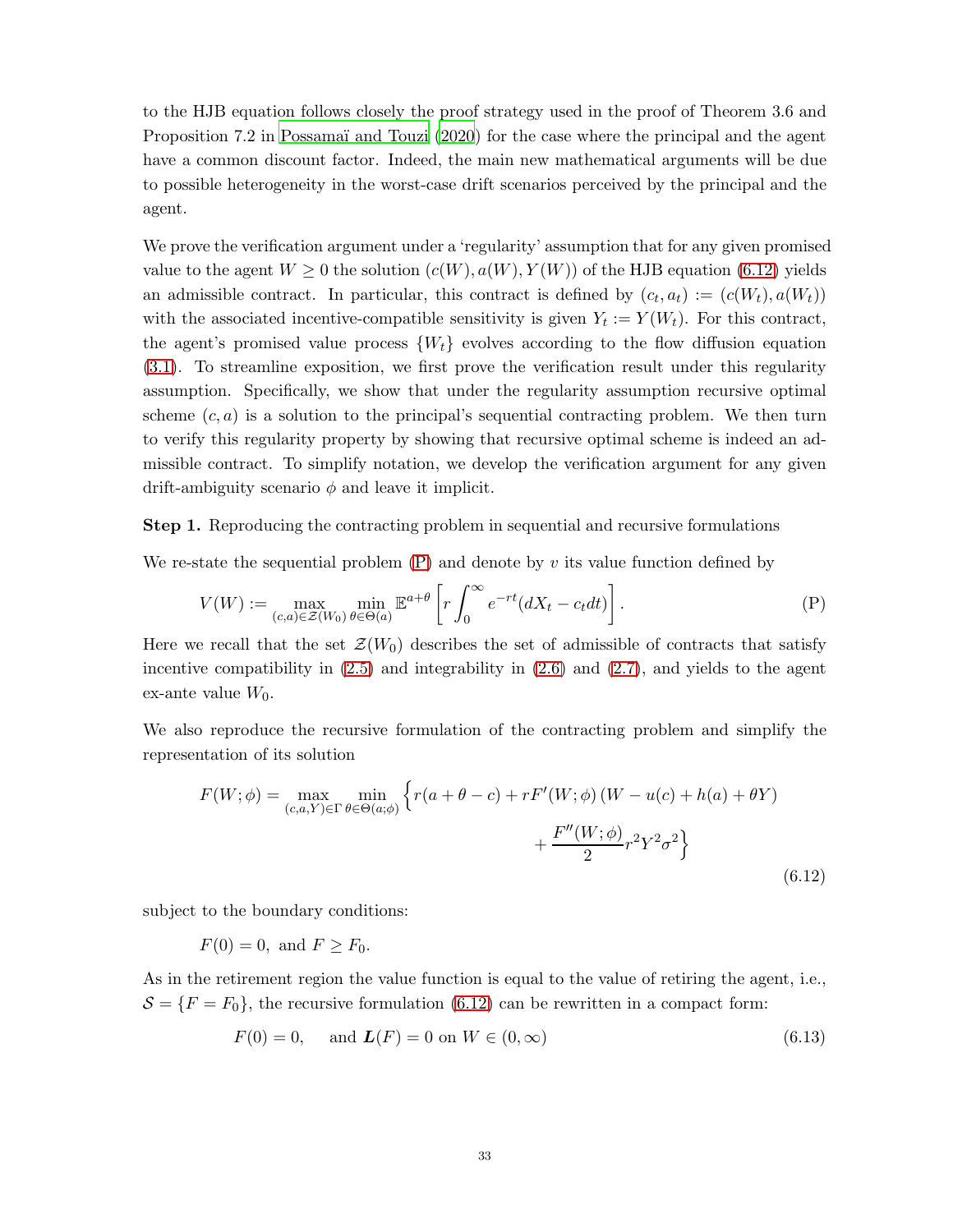where for any continuation value  $W > 0$  the operator  $\boldsymbol{L}$  is defined as follows:

$$
LF(W) := F - \max_{(c,a,Y)\in\Gamma} \min_{\theta\in\Theta(a)} \left\{ r(a+\theta-c) + rF'(W) (W-u(c)+h(a)+\theta Y) + \frac{F''(W)}{2} r^2 Y^2 \sigma^2 \right\}
$$

Step 2. The recursive optimal scheme yields a larger value than the principal's value function in the sequential problem:  $F \geq V$ .

Consider any admissible contract  $(c, a) \in Z(W_0)$  which yields ex-ante value  $W_0$  to the agent. Let  $\{W_t\}$  denote the corresponding value process that describes the evolution of the agent's value from the contract  $(c, a)$ , according to the flow diffusion equation [\(3.1\)](#page-13-3). Let  $\tau_n :=$  $\tau \wedge \inf\{t \geq 0 : W_t \geq n\}$  a finite stopping time. By Ito's formula, the principal's value from the contract  $(c, a)$  can be expressed as follows

$$
F(W_0) = e^{-r\tau_n} F(W_{\tau_n}) - \int_0^{\tau_n} e^{-rt} \{-rF + \partial_t v + rF'(W_t)(W_t + u(c_t) - h(a_t) + \theta_t^P Y_t) + \frac{1}{2}\sigma^2 r^2 Y_t^2 F''(W_t) \} dt
$$
  
- 
$$
\int_0^{\tau_n} e^{-rt} F'(W_t) rY_t \sigma dB_t^{a+\theta^P}
$$

As the solution to HJB satisfies  $L(F) = 0$  by [\(6.13\)](#page-32-1) and  $F \geq F_0$  on the continuation region  $\mathcal{S}^c$  the last equation implies

$$
\geq e^{-r\tau_n} F_0(W_{\tau_n}) + \int_0^{\tau_n} e^{-rt} \left( \mathbf{L} F(W_t) + a_t + \theta_t^P - c_t \right) dt - \int_0^{\tau_n} e^{-rt} F'(W_t) r Y_t \sigma dB_t^{a+\theta^P}
$$
  
=  $e^{-r\tau_n} F_0(W_{\tau_n}) + \int_0^{\tau_n} e^{-rt} \left( a_t + \theta_t^P - c_t \right) dt - \int_0^{\tau_n} e^{-rt} F'(W_t) r Y_t \sigma dB_t^{a+\theta^P}.$ 

As  $F'$  is bounded on  $[0, \tau_n]$ , and the admissible contract  $(c, a)$  satisfies by assumption the integrability conditions in [\(2.6\)](#page-9-1) and [\(2.7\)](#page-9-2), taking expectations in turn implies

$$
F(W_0) \geq \mathbb{E}^{a+\theta^P} \left[ e^{-r\tau_n} F_0(W_{\tau_n}) + \int_0^{\tau_n} e^{-rt} \left( a_t + \theta_t^P - c_t \right) dt \right]
$$

$$
\xrightarrow{n \to \infty} \mathbb{E}^{a+\theta^P} \left[ e^{-r\tau} F_0(W_\tau) + \int_0^\tau e^{-rt} \left( a_t + \theta_t^P - c_t \right) dt \right]
$$

$$
= \min_{\theta \in \Theta(a)} \mathbb{E}^{a+\theta} \left[ e^{-r\tau_n} F_0(W_\tau) + \int_0^{\tau_n} e^{-rt} \left( a_t + \theta_t - c_t \right) dt \right].
$$

Here the convergence as  $n \to \infty$  follows from integrability of the contract  $(c, a)$  and the implied continuation value process  $\{W_t\}$ . Moreover, the equality holds as the term  $\theta_t^P$  is the principal's worst-case scenario under the contract  $(c, a)$ . Finally, since the inequality holds for an arbitrary admissible contract  $(c, a)$  that yields to the agent value  $W_0$ , it implies that  $F(W_0) \geq V(W_0)$ .

Step 3. The principal's value function in the sequential problem exceeds the value from the recursive optimal scheme:  $F \geq V$ .

For this, we start with considering the solution  $(c(W), a(W), Y(W))$  to the HJB for any admissible  $W \geq 0$ . Associated to this solution, define a recursive optimal scheme by  $(c_t, a_t) :=$  $(c(W_t), a(W_t))$  together with sensitivity process  $Y_t := (Y(W_t))$  given by  $(2.12)$  for the action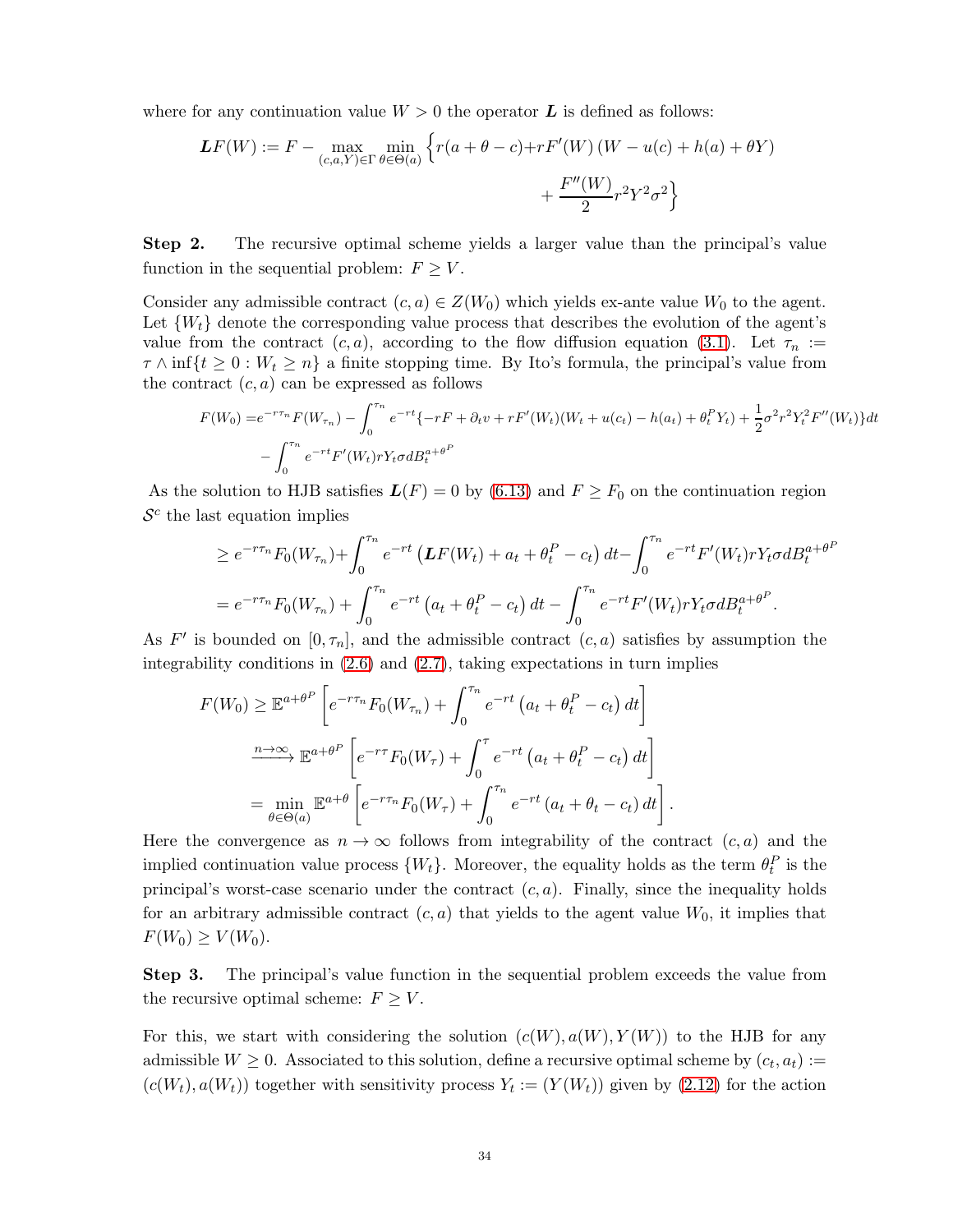$a(W_t)$  where the corresponding promised value process  $\{W_t\}$  is defined by the flow diffusion equation  $(3.1)$  starting with  $W_0$  for this recursive optimal scheme.

For simplicity we assume that the solution  $(c(W), a(W), Y(W))$  to the recursive equation HJB [\(3.3\)](#page-14-1) is unique.<sup>[14](#page-34-0)</sup> Analogous to the argument as in the previous step, letting  $\tau_n :=$  $\tau \wedge \inf\{t \geq 0 : W_t \geq n\}$  denote a finite stopping time and applying Ito's formula to the principal's value yields

$$
F(W_0) = \mathbb{E}^{a+\theta^P} \left[ e^{-r\tau_n} F(W_{\tau_n}) + \int_0^{\tau_n} e^{-rt} \left( a_t + \theta_t^P - c_t \right) dt \right]
$$

$$
\xrightarrow{n \to \infty} \mathbb{E}^{a+\theta^P} \left[ e^{-r\tau} F(W_\tau) + \int_0^\tau e^{-rt} \left( a_t + \theta_t^P - c_t \right) dt \right]
$$

$$
= \mathbb{E}^{a+\theta^P} \left[ e^{-r\tau} F_0(W_\tau) + \int_0^\tau e^{-rt} \left( a_t + \theta_t^P - c_t \right) dt \right] \le V(W_0)
$$

where we use the fact that in the retirement region  $F = F_0$ . Here the inequality holds as the recursive optimal scheme  $(c, a) \in \mathcal{Z}(W_0)$  is an admissible contract and it yields the promised value  $W_0$  to the agent. Since the recursive optimal contract is an admissible contract in the sequential primal formulation, the principal's optimization in the sequential formulation over the (weakly) larger set of admissible contracts yields him a (weakly) better payoff and hence  $F(W_0) \le V(W_0)$ .

Step 4. Verifying the regularity condition that the recursive optimal scheme yields an admissible contract.

We have shown that the solution to the HJB equation describes an optimal contract under the regularity assumption that the recursive optimal solution yields an admissible contract  $(c, a) \in \mathcal{Z}(W_0)$ . In the remainder of this proof, we verify that this regularity property holds.

For this we start with noticing that as the action space  $A$  and the consumption space  $C$ are compact subsets in  $R_+$ , respectively, the mappings  $a(W)$  and  $c(W)$  are bounded on the continuation domain  $S^c$ . Similarly, the optimal sensitivity  $Y(W)$  implied by incentive compatibility condition [\(2.12\)](#page-12-0) is bounded on the continuation domain  $S<sup>c</sup>$ . Furthermore, as the value function  $F$  is continuous in  $W$ , the objective function of HJB equation is continuous and hence by the theorem of Maximum as an optimizer the mapping  $Y(W)$  is continuous on  $S<sup>c</sup>$ . This therefore shows that rewriting the agent's continuation value process [\(3.1\)](#page-13-3) as the following

<span id="page-34-1"></span>
$$
dW_t = r(W_t + h(a_t) - u(c_t))dt + r\sigma Y_t dB_t^{a+\theta^A}, \ P^{a+\theta^A} - a.s.
$$
\n(6.14)

where  $dB_t^{a+\theta^A} = (a_t + \theta_t^A)dt + dB_t$  is a Brownian motion under the measure  $P^{a+\theta^A}$  for the agent's worst-case scenario, the drift term is a bounded function of  $W_t$  and the volatility term is a continuous function of it. Applying [Stroock and Varadhan \(1997](#page-48-15)) (Corollary 6.4.4) now

<span id="page-34-0"></span><sup>14</sup>The analogous arguments apply to general case of allowing for multi-valued correspondence and working with each possible value in the correspondence.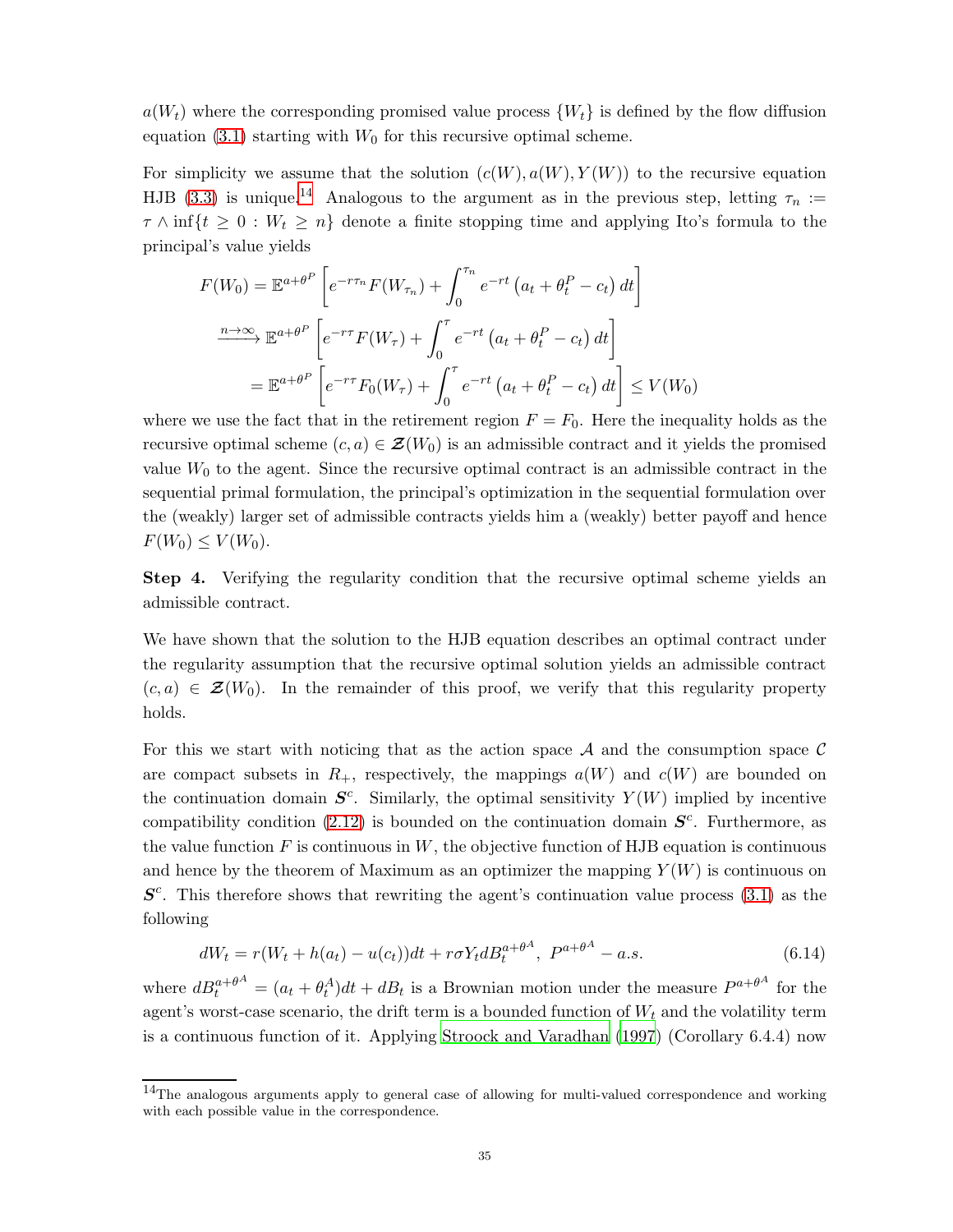implies that there exists a unique (weak) solution for the agent's continuation-value process  $(W_t)$  starting from  $W_0$ .

It remains to verify that the stopping-time  $\tau := \inf\{t \geq 0 : W_t \in \mathcal{S}\}\)$  associated with the contract  $(c, a)$  has a finite random horizon. As the value process  $\{W_t\}$  defined by [\(6.14\)](#page-34-1) is a one-dimensional Markov process for which the boundaries 0 and  $W_{gp}$  are absorbing, the stopping-time  $\tau$  is finite with probability 1 under the distribution  $P^{a+\theta^A}$  (see, for instance, [Helland \(1996](#page-47-16))). Moreover, as the action  $\{a_t\}$  takes values in the compact set A and the drift  $\theta^A(a_t)$  for any  $a_t$  belongs to a compact set  $\Theta(a_t)$ , Radon-Nikodym derivative of the distribution  $P^{a+\theta^A}$  with respect to the reference measure  $dP^{a+\theta^A}/dP^0$  given by the Girsanov exponent in (??) has finite moments of any order. Therefore, the stopping-time  $\tau$  is also finite almost surely under the measure  $P^0$ . Similarly, for any alternative action process  $\{\hat{a}_t\}$ to which the agent can deviate and the drift process  $\{\hat{\theta}_t\}$ , taking values in  $\Theta(\hat{a}_t)$ , the resulting process  $\hat{W}_t$  defined by [\(6.14\)](#page-34-1) using  $dB_t^{\hat{a}+\hat{\theta}}$  is a Brownian motion and hence a one-dimensional Markov process. The stopping-time  $\tau$  is therefore finite with probability 1 under any such resulting distribution  $P^{\hat{a}+\hat{\theta}}$ .

Proof of Proposition [3.](#page-17-0) Recall that non-trivial incentives implies a positive variation in the continuation payoff  $Y > 0$  within the contracting relationship. This in turn implies that the agent perceives the lower envelope to be the worst-case scenario for him:  $\theta^A$  =  $a - \kappa(a; \phi)$ .

Using the characterization of the principal's worst-case scenario in [\(L\)](#page-16-1), we next show that whenever the principal's worst-case becomes upper envelope, i.e.,  $a + \kappa(a; \phi)$ , she would rather retire the agent, and hence during the contracting relationship the lower-envelope is the principal's worst case. In particular whenever upper-envelope is active for some  $W'$  then  $W' > W_{gp}$ . Suppose to the contrary and hence for some  $\tilde{W} < W'$ , and close to  $W_{gp}$  by continuity of F implies that  $F'(\tilde{W}) > F'_{o}(W_{gp}) = -\frac{1}{u'(C_{gp})} = -\frac{1}{\gamma_o}$  where  $\gamma_o$  is the minimum of continuous function  $Y(a) = h'(a)/(1 - \kappa'(a))$  over a in a compact set A. Moreover, since the continuation value is in the interior of the continuation region,  $\tilde{W} \in (0, W_{qp})$ , and  $F(\tilde{W}) > F_0(\tilde{W})$ , taking linear approximation at  $\tilde{W}$  yields

$$
F(\tilde{W}) + F'(\tilde{W})\tilde{W} > F_o(W_{gp}) + F'_o(W_{gp})W_{gp} > -C_{gp} + F'(\tilde{W})u(C_{gp}).
$$

As  $F'(\tilde{W}) > F'_{o}(W_{gp})$  and the upper envelope in [\(L\)](#page-16-1) is the worst case, the latter implies that

$$
F''(\tilde{W}) = \frac{F(\tilde{W}) - a - \kappa(a) + c - F'(\tilde{W})(\tilde{W} - u(c) + h(a) + \kappa(a)Y)}{r\sigma^2 Y^2/2}
$$
  
\n
$$
\geq \frac{F(\tilde{W}) - a - \kappa(a) + C_{gp} - F'(\tilde{W})(\tilde{W} - u(C_{gp}) + h(a) + \kappa(a)Y)}{r\sigma^2 Y^2/2}
$$
  
\n
$$
> \frac{-a + h(a)/\gamma_o}{r\sigma^2 Y^2/2} > 0,
$$

contradicting concavity of the principal's value function.

Proof of Proposition [4.](#page-18-3) The proof of [\(B1\)](#page-18-1) of Proposition [4](#page-18-3) follows from a 'revealed preference' argument. Specifically, fix any initial promised value  $W$  and pick an optimal action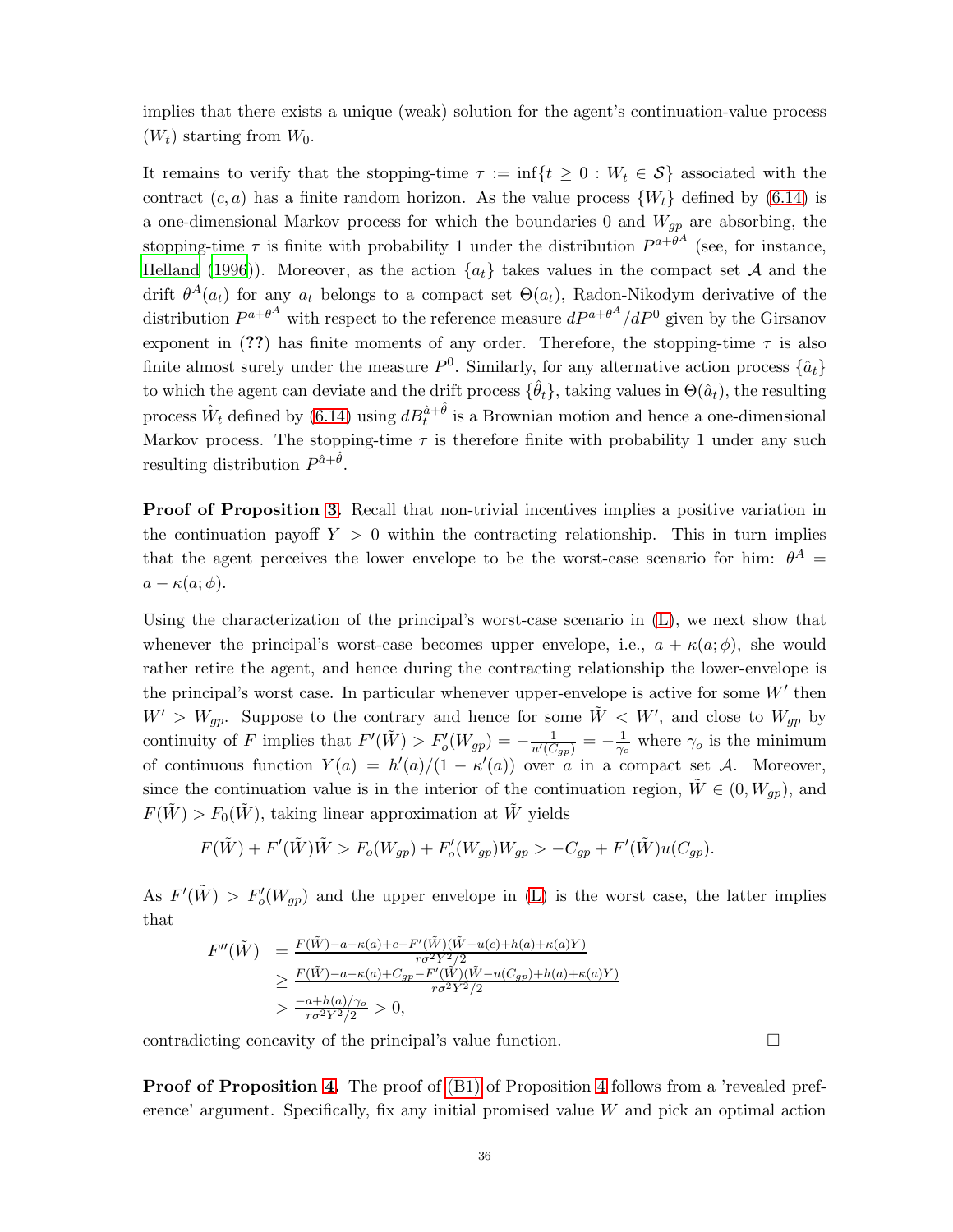strategy  $(\hat{a}_t)$  under  $\hat{\phi}$ . Let  $\hat{c}^{\hat{a}}$  and  $c^{\hat{a}}$  be the least costly wage schemes to implement these action strategies under  $\hat{\phi}$  and  $\phi$ , respectively. Since  $\hat{\phi} > \phi$ , the contract  $(\hat{c}^{\hat{a}})$  together with action strategy  $(\hat{a}_t)$  yields first-order stochastically better distribution over output paths under  $φ$  than under  $φ$ 

<span id="page-36-0"></span>
$$
F(W; \hat{\phi}) = \mathbb{E}_{\hat{a} - \kappa(\hat{a}; \hat{\phi})} \left[ \int_0^{\hat{\tau}} X_t - \hat{c}_t^{\hat{a}} dt \right] \leq \mathbb{E}_{\hat{a} - \kappa(\hat{a}; \phi)} \left[ \int_0^{\hat{\tau}} X_t - \hat{c}_t^{\hat{a}} dt \right]
$$
(K1)

Moreover, since  $c^{\hat{a}}$  is the least costly way of implementing  $\hat{a}$  under  $\phi$ , we have that:

$$
\mathbb{E}_{\widehat{a}-\kappa(\widehat{a};\phi)}\left[\int_0^{\widehat{\tau}} X_t - \widehat{c}_t^{\widehat{a}} dt\right] \leq \mathbb{E}_{\widehat{a}-\kappa(\widehat{a};\phi)}\left[\int_0^{\tau} X_t - c_t^{\widehat{a}} dt\right]
$$
(K2)

Finally, under  $\phi$  the optimal action strategy  $(a_t^*)$  does weakly better than  $(\widehat{a}_t)$ :

<span id="page-36-1"></span>
$$
\mathbb{E}_{\widehat{a}-\kappa(\widehat{a};\phi)}\left[\int_0^\tau X_t - c_t^{\widehat{a}} dt\right] \leq \mathbb{E}_{a^*-\kappa(a^*,\phi)}\left[\int_0^\tau X_t - c_t^{a^*} dt\right] = F(W;\phi)
$$
\n(K3)

Together with [\(K1\)](#page-36-0)-[\(K3\)](#page-36-1) now gives  $F(W; \phi) > F(W; \phi)$ . The latter in turn holds for all W by Markov property of the solutions to HJBI equation [\(3.3\)](#page-14-1).

Since the profit function has the same initial condition and the same boundary conditions, and the profit function under higher ambiguity is lower at all values of  $W$ . The latter implies that the slope of the profit function must be lower under higher ambiguity at every continuation value  $W$ , which shows the part  $(B2)$  of Proposition [4](#page-18-3)

To show the part [\(B3\)](#page-18-4) of Proposition [4](#page-18-3) we reformulate HJBI in the following form:

$$
F''(W; \phi) = \min_{(c, a, Y) \in \Gamma} \frac{F(W) - (a - \kappa(a; \phi)) + c - F'(W)(W - u(c) + h(a) + \kappa(a; \phi)Y)}{r\sigma^2 Y^2/2}
$$

By a generalized envelope theorem argument [Milgrom and Segal \(2002](#page-48-16)):

$$
F''_{\phi}(W;\phi) := \frac{\partial F''(W;\phi)}{\partial \phi} = \frac{F_{\phi}(W;\phi)}{r\sigma^2 Y^2/2} + \kappa_{\phi}(a;\phi)\frac{-1 - F'(W;\phi)Y}{r\sigma^2 Y^2/2} - \frac{F'_{\phi}(W;\phi)(W - u(c) + h(a) + \kappa(a;\phi)Y)}{r\sigma^2 Y^2/2} < 0
$$

evaluated at the optimal controls a, c and Y.<sup>[15](#page-36-2)</sup> The first term is negative because  $F_{\phi}(W; \phi) \leq$ 0 by the part [\(B1\)](#page-18-1) of Proposition [4;](#page-18-3) the second term is negative in view of  $-1-F'(W;\phi)Y < 0$ – property [\(L\)](#page-16-1) that characterizes in Proposition [3](#page-17-0) the lower envelope as the common worstcase scenario, and by Definition [1](#page-7-4) higher strength of ambiguity implies a larger drift-set  $\kappa_{\phi}(a;\phi) > 0$  The third term is also negative because  $F'_{\phi}(W;\phi) \leq 0$  by the part [\(B2\)](#page-18-2) of Proposition [4](#page-18-3) and the drift of the agent's continuation value  $(W - u(c) + h(a) + \kappa(a; \phi)Y)$  is non-negative as the zero-action is always feasible.  $\Box$ 

<span id="page-36-2"></span><sup>&</sup>lt;sup>15</sup>The parameter  $\phi$  does not affect the distribution P of the underlying process, which justifies the application of the theorem.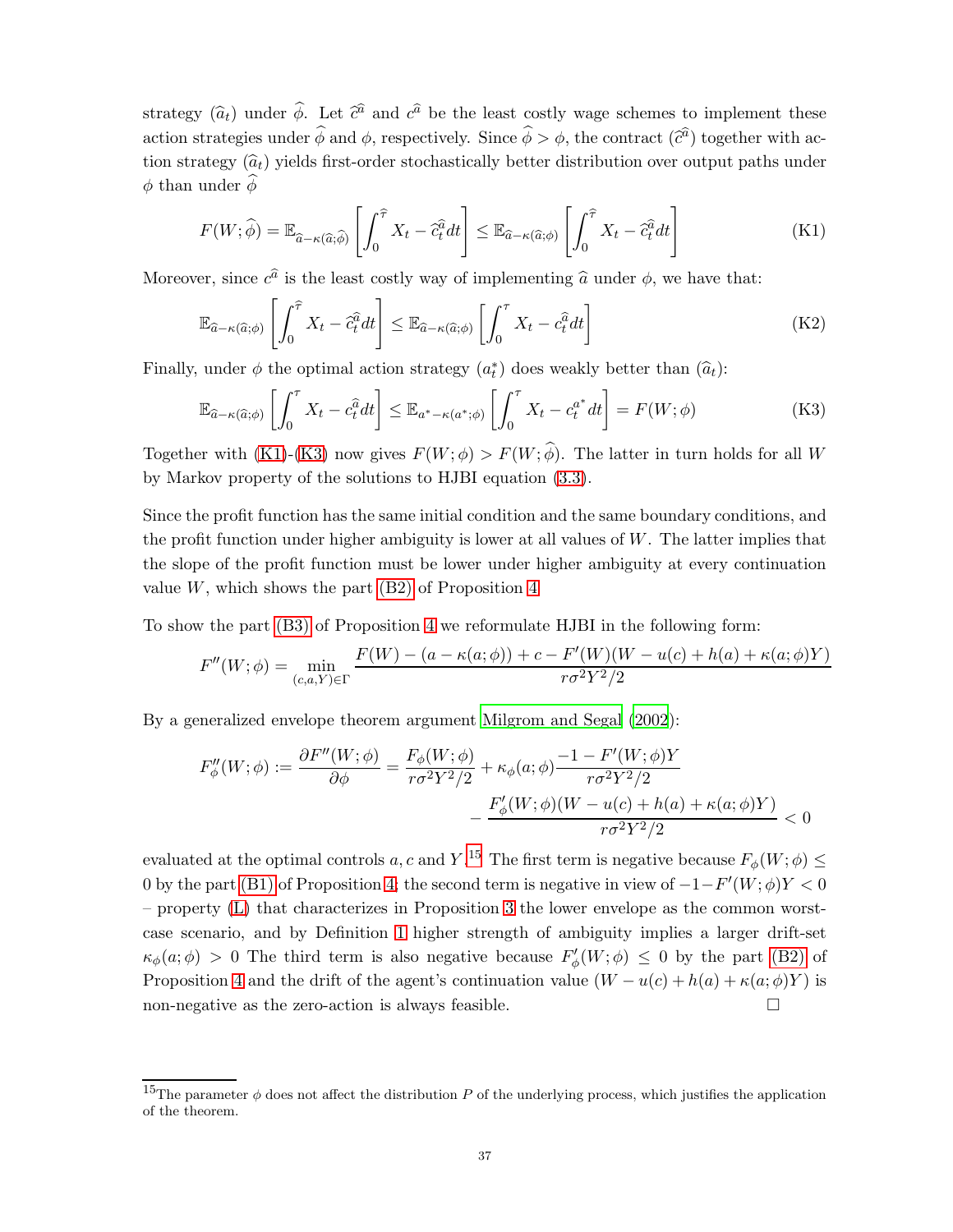**Proof of Proposition [5.](#page-19-0)** Suppose that  $W_t \in C(\phi', t)$ . This implies that  $F(W_t, \phi') >$  $F_0(W_t)$ . The part [\(B1\)](#page-18-1) of Proposition [4](#page-18-3) implies that  $F(W_t, \phi) > F(W_t, \phi')$ , and hence  $W_t \in C(\phi).$ 

**Proof of Theorem [2.](#page-20-0)** The proof strategy implements monotone comparative statics for three kinds of affine forms relating actions to the degrees of drift ambiguity: constant, linear increasing, and linear decreasing. We treat each in turn below.

**Constant Ambiguity.** Consider a drift ambiguity model with  $\kappa(a; \phi) = \phi_0$  for all a. With this formulation of the drift ambiguity, using the lower envelope  $a - \phi_0$  as the (common) worst-case scenario the functional equation HJBI [\(3.3\)](#page-14-1) describing the principal's contracting problem therefore takes the following form

<span id="page-37-0"></span>
$$
rF(W; \phi_0) = \max_{(a, Y, c) \ge 0} \left\{ r (a - \phi_0 - c) + rF'(W; \phi_0) (W - u(c) + h(a) - \phi Y) + F''(W; \phi_0) r^2 Y^2 \sigma^2 / 2 \right\}
$$
(6.15)

subject to the incentive compatibility  $(2.12)$  and boundary conditions in  $(3.3)$ .

The incentive compatibility for the constant ambiguity model implies the following relationship between an action  $a$  and incentive compatible variation in the continuation value to the agent Y required to implement it:  $Y = a$ . It does not depend on the constant ambiguity as the agent's action choice in this model does not affect it. Using this relationship and letting  $m(Y; \phi_0) := (W - u(c) + h(Y) - \phi_0 Y)$  denote the drift of the agent's continuation value (from the principal's perspective) expresses the HJBI equation [\(6.15\)](#page-37-0) in the following form:

$$
rF(W; \phi_0) = \max_{(Y, c) \ge 0} \left\{ r (Y - \phi_0 - c) + r F'(W; \phi_0) m(Y; \phi_0) + F''(W; \phi_0) r^2 Y^2 \sigma^2 / 2 \right\}
$$

subject to the same set of boundary conditions as in [\(6.15\)](#page-37-0).

Interest is in the monotone comparative statics argument for the optimal incentive Y respect to constant (common) strength of ambiguity  $\phi_0$ . This is based on analyzing the nature of modularity for the objective function with respect to Y and  $\phi_0$ . For this, we focus on the terms of the objective function that involve interactions between the incentives Y and strength of ambiguity  $\phi_0$ . The partial derivative of the related terms with respect to  $\phi_0$ :

$$
\mathcal{H}_{\phi_0}(Y) = rF'_{\phi}(W; \phi_0)m(Y; \phi_0) - rF'(W; \phi_0)Y + F''_{\phi_0}(W; \phi_0)r^2Y^2\sigma^2/2
$$

We next analyze whether this partial derivative is decreasing (increasing) in  $Y$  and determine whether the objective function is sub(super)-modular in Y and  $\phi_0$ . By envelope theorem applied to the agent's optimization problem, the first term of the partial derivative  $\mathcal{H}_{\phi_0}(Y)$ does not vary with Y. The last term is also monotone decreasing in Y as  $F''_{\phi_0}(W;\phi_0) < 0$  by part [\(B3\)](#page-18-4) of Proposition [4.](#page-18-3) The second term, on the other hand, is first decreasing in Y for low enough continuation values such that  $W \in (W_o, \overline{W})$  since on this set  $F'(W; \phi_0) \geq 0$ , and then it is increasing in Y for high enough continuation values such that  $W \in (\overline{W}, W_{gp})$ . As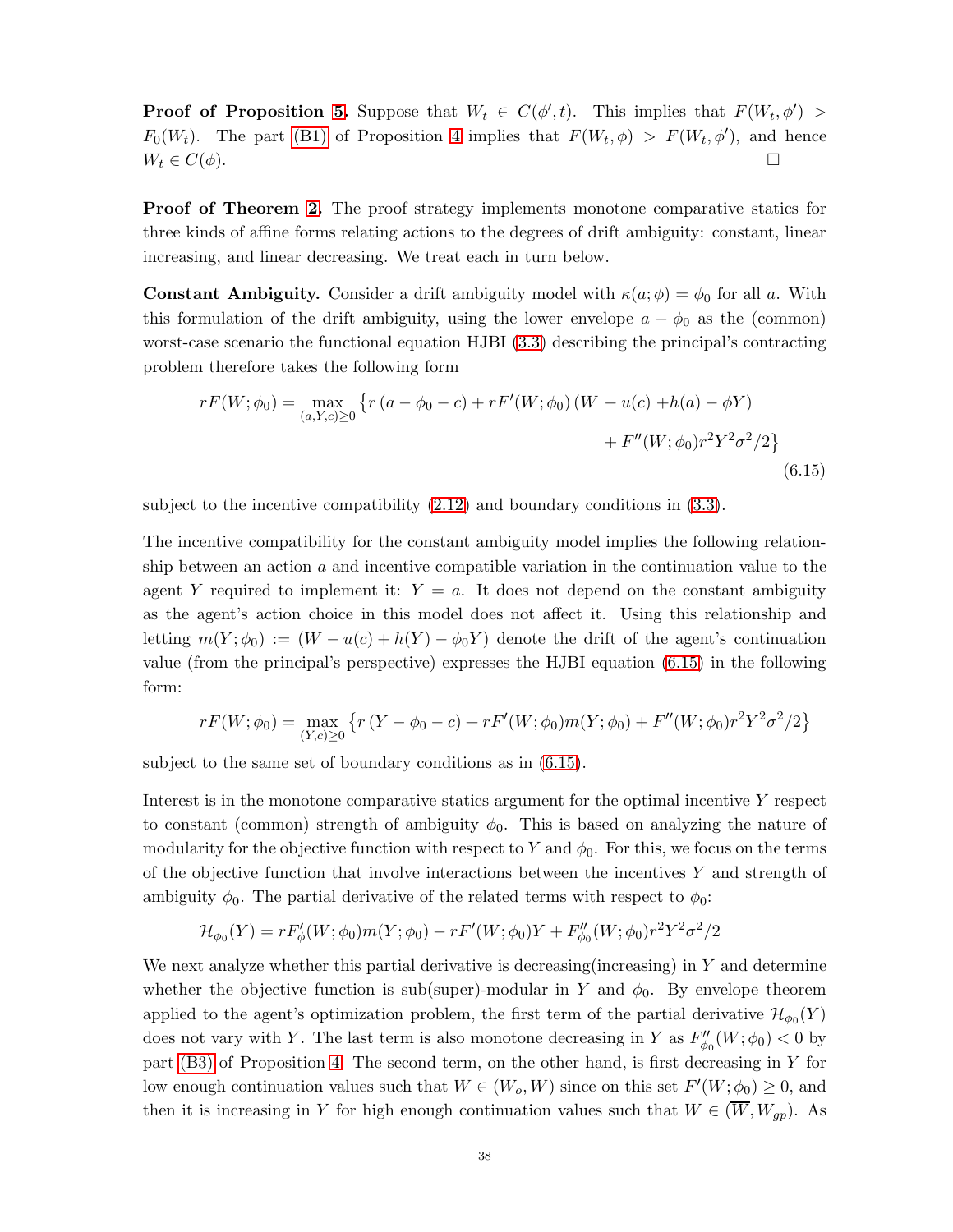the sum of these terms the partial derivative  $\mathcal{H}_{\phi_0}(Y)$  is therefore monotone decreasing in Y and hence the objective function is sub-modular for low enough continuation values such that  $W \in (W_o, \overline{W})$ . For high enough continuation values  $W \in (\overline{W}, W_{gp})$  on the other hand it may be super-modular if super-modularity due to the second term overcomes the sub-modularity due to the other terms.

Summarizing, the characterization of monotone comparative statics for the optimal incentive Y with respect to the constant ambiguity  $\phi_0$  is as follows. For low enough continuation values  $W \in (W_o, \overline{W})$ , the objective function in [\(6.15\)](#page-37-0) is sub-modular in  $(Y, \phi_0)$  and by the monotone comparative static argument, the optimal incentive sensitivity Y decreases in  $\phi_0$ . For high enough continuation values  $W \in (\overline{W}, W_{qp})$ , on the other hand, the objective function in  $(6.15)$  can be super-modular in  $(Y, \phi_0)$  and by the monotone comparative static argument, hence the optimal sensitivity Y can be non-decreasing in  $\phi_0$ . This yields the result in the part (a) of Theorem [2.](#page-20-0) We next turn to analyze how the optimal  $Y$  changes as the slope term  $\phi_1$  changes.

Ambiguity linearly increasing in action. Consider a linear drift ambiguity model with  $\kappa(a;\phi_1) = \phi_1 a$ . With this formulation of the drift ambiguity, using the lower envelope  $a(1-\phi)$ as the (common) worst-case scenario the HJBI [\(3.3\)](#page-14-1) therefore takes the form:

<span id="page-38-0"></span>
$$
rF(W; \phi_1) = \max_{(a, Y, c) \ge 0} \left\{ r (a(1 - \phi_1) - c) + rF'(W; \phi_1) (W - u(c) + h(a) - \phi_1 aY) + F''(W; \phi_1) r^2 Y^2 \sigma^2 / 2 \right\}
$$
(6.16)

subject to the boundary conditions (corresponding to individual rationality requirements), and incentive compatibility [\(2.12\)](#page-12-0). The incentive compatibility implies the following relationship between an action  $a$  and incentive compatible variation in the continuation value to the agent Y required to implement it:  $Y = a/1 - \phi_1$ . Using this relationship so that  $a(Y; \phi_1) = (1 - \phi_1)Y$  and letting  $m(Y; \phi_1) = (W - u(c) + h(a(Y; \phi)) - \phi_1 a(Y; \phi)Y)$  denote the drift of the agent's continuation value (from the principal's perspective) expresses the HJBI equation [\(6.16\)](#page-38-0) in the following form:

$$
rF(W; \phi_1) = \max_{(Y, c) \ge 0} \left\{ r \left( a(Y; \phi_1)(1 - \phi_1) - c \right) + rF'(W; \phi_1)m(Y; \phi_1) + F''(W; \phi_1)r^2Y^2\sigma^2/2 \right\}
$$

subject to the same set of boundary conditions as in [\(6.16\)](#page-38-0). For monotone comparative statics argument, we focus on the terms of the objective function that involve interactions between incentives Y and the strength of ambiguity  $\phi_1$ 

$$
\mathcal{H}(Y; \phi_1) := r(1 - \phi_1)^2 Y + rF'(W; \phi_1)m(Y; \phi_1) + F''(W; \phi_1)r^2 Y^2 \sigma^2/2 \tag{6.17}
$$

We next analyze modularity of this function in terms of Y and  $\phi_1$  which in turn determines the monotone comparative statics in the optimal contract for Y in terms of  $\phi$ . The partial derivative of  $\mathcal{H}(Y; \phi)$  with respect to  $\phi$  is

$$
\mathcal{H}_{\phi_1}(Y) := -r2(1-\phi_1)Y + F'_{\phi_1}(W;\phi)m(Y;\phi_1) + F'(W;\phi_1)m_{\phi}(Y;\phi_1) + F''_{\phi_1}(W;\phi_1)rY^2\sigma^2/2
$$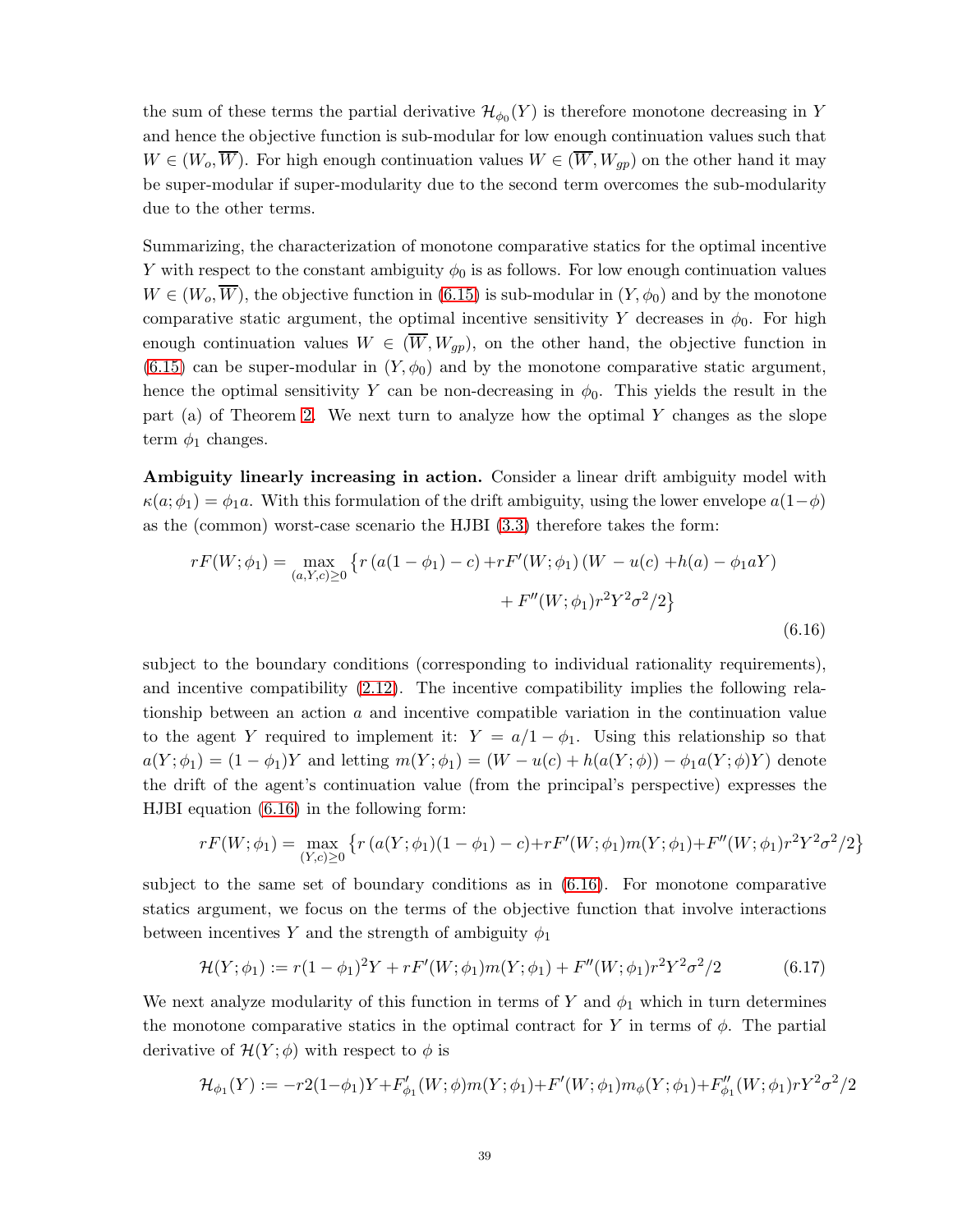The first term of this partial derivative is decreasing in Y since  $\phi_1 \leq 1$  for any viable contracting relationship for otherwise the incentive compatibility condition [\(2.12\)](#page-12-0) implies that the optimal contract would implement zero-action corresponding to termination. The second term at the optimum contract does not vary in  $Y$  by the envelope theorem applied to the agent's optimization problem. Turning to the third term of the partial derivative, since  $m_{\phi_1}(Y; \phi_1)$  is decreasing in Y, it is decreasing in Y for low enough continuation value so that  $W \in (W_o, \overline{W})$  as in this range  $F'(W; \phi_1) \geq 0$ . On the other hand, it is then increasing in Y for high enough continuation values  $W \in (\overline{W}, W_{gp})$  for which  $F'(W; \phi_1) < 0$ . Finally, the last term of the partial derivative  $\mathcal{H}_{\phi_1}(Y)$  is monotone decreasing in Y as  $F''_{\phi_1} < 0$  by the part [\(B3\)](#page-18-4) of Proposition [4.](#page-18-3) Considering the sum of these terms then, except possibly for high enough continuation values such that  $W \in (\overline{W}, W_{qp})$  the objective function is sub-modular in Y and  $\phi_1$  in the linear model, and hence by monotone comparative statics arguments the optimal incentives Y decreases in the principal's linear ambiguity  $\phi_1$ .

Ambiguity linearly decreasing in effort: In this formulation, the length of drift-set is given by  $\kappa(a; \phi) = \phi_0 - \phi_1 a$ . With this linear decreasing formulation of the drift ambiguity, using the lower envelope  $a - \kappa(a; \phi)$  as the (common) worst-case scenario in drift-sets the functional equation HJBI [\(3.3\)](#page-14-1) describing the principal's contracting problem therefore takes the form:

$$
rF(W; \phi) = \max_{(a, Y, c) \ge 0} \left\{ r(a - \kappa(a; \phi) - c) + rF'(W; \phi) (W - u(c) + h(a) - \kappa(a; \phi)Y) + F''(W; \phi)r^2 Y^2 \sigma^2 / 2 \right\}
$$

subject to boundary conditions in  $(3.3)$ , and incentive compatibility  $(2.12)$ . The latter for the linear decreasing model of drift set implies the following relationship between an action a and sensitivity in the continuation value to the agent Y to implement it:  $Y = a/1 + \phi_1$ . Using this relationship  $a(Y; \phi) := (1+\phi_1)Y$  and letting  $m(Y; \phi) = (W - u(c) + h(a(Y; \phi)) - (\phi_0 - \phi_1 a(Y; \phi))Y)$ denote the drift of the agent's continuation value (from the principal's perspective) expresses the objective function in the following form:

$$
rF(W; \phi) = \max_{(Y, c) \ge 0} \left\{ r \left( a(Y; \phi)(1 + \phi_1) - \phi_0 - c \right) + rF'(W; \phi)m(Y; \phi) + F''(W; \phi)r^2Y^2\sigma^2/2 \right\}
$$

Notice that in the linear decreasing formulation constant ambiguity  $\phi_0$  and slope ambiguity  $\phi_1$  enters into the formulation linearly additivity. Due to this separability, the monotone comparative static analysis of Y with respect to the constant ambiguity  $\phi_0$  follows by the arguments analogous to that made earlier in this proof for the constant ambiguity model.

The monotone comparative static analysis with respect to  $\phi_1$  follows from analogous arguments made above for linear increasing model by a change of variable. This change of variable replaces  $\phi_1$  in the linear increasing ambiguity model with  $-\phi_1$  to represent drift set becoming smaller as effort increases. In this specification, higher drift ambiguity arises from an increase in  $\phi_0$  and a decrease in  $\phi_1$ , which expand drift sets. From this change of variables, the analogous characterization follows.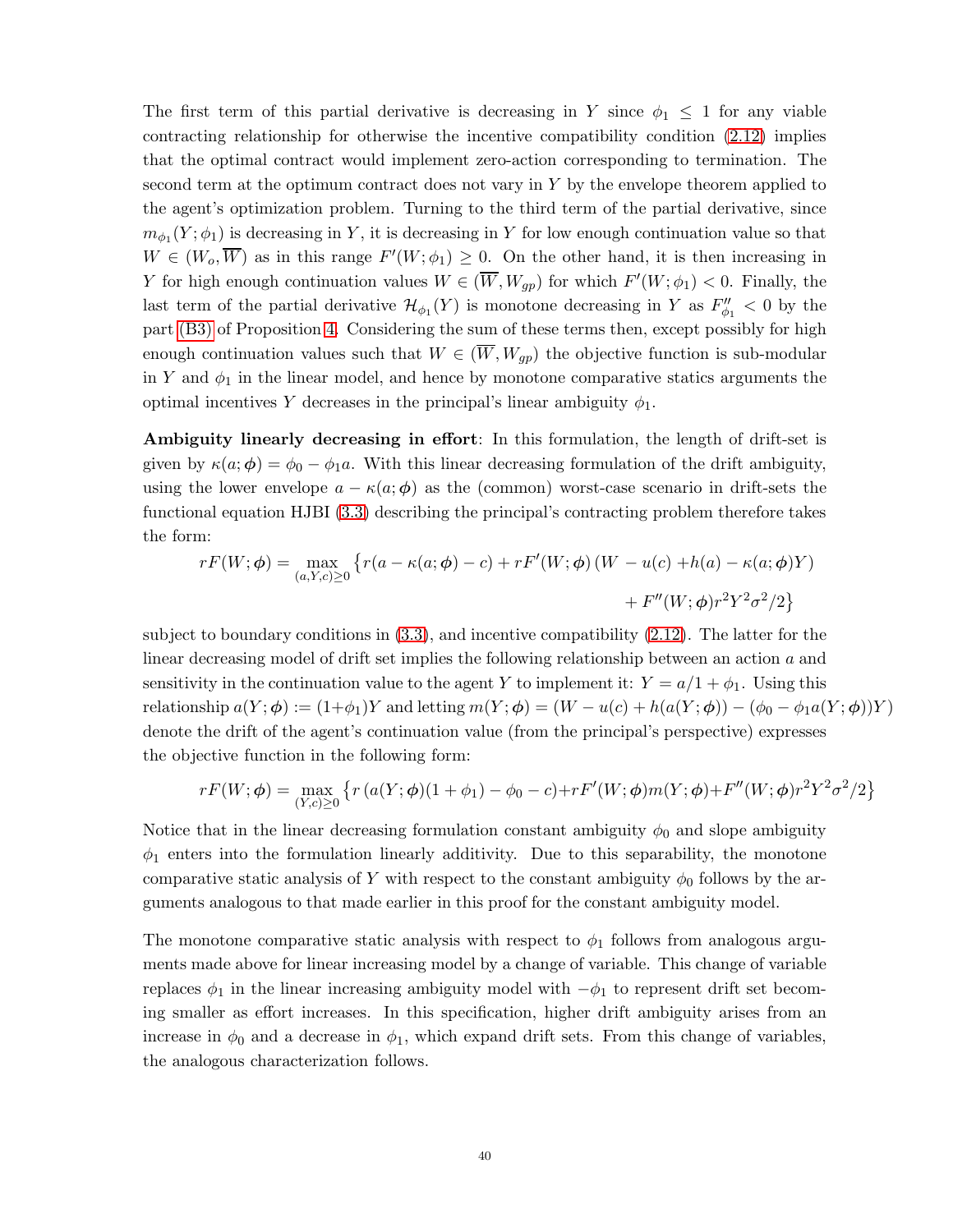**Proof of Proposition [6.](#page-22-0)** The optimal wage is determined by solving the principal's optimization problem [\(4.1\)](#page-20-1), and it solves the first-order condition:

$$
1 = F'(W; \phi)u'(c(W; \phi))
$$

Since  $F'_{\phi}$  < 0 by the part [\(B2\)](#page-18-2) of Proposition [4](#page-18-3) and u is concave, this equation implies that  $c(W; \hat{\phi}) < c(W; \phi)$  whenever  $\hat{\phi} \succ_{\kappa} \phi$ . Moreover, as the principal's profits are lower at higher ambiguity levels  $F(W; \hat{\phi}) \leq F(W; \phi)$ , by Proposition [4,](#page-18-3) whenever the two contracts specify the same wage levels for the associated continuation values  $\widehat{W}$  and W, respectively, by analogous arguments in [Sannikov \(2008](#page-48-0), Theorem 4) the ratio of volatilities of the agent's consumption and continuation values is greater in the contract associated with  $\widehat{\phi}$ . Therefore, the optimal contract associated with higher ambiguity  $\widehat{\phi}$  relies less on short-term incentives.

PROOFS OF THE RESULTS FOR HETEROGENEOUS DRIFT AMBIGUITY IN SECTION [5](#page-22-1)

<span id="page-40-0"></span> $\Box$ 

**Proof of Proposition [7.](#page-24-0)** The proof of this proposition extends and applies the arguments made in Proposition [4](#page-18-3) which characterizes the basic properties of the principal's value function for the symmetric drift ambiguity. The proof of the part  $(B1')$  Proposition [7](#page-24-0) for heterogeneous ambiguity follows from a 'revealed preference' argument analogous to that made for symmetric case in the part [\(B1\)](#page-18-1) of Proposition [4.](#page-18-3)

Consider first a change in the ambiguous perception of the principal. Specially, suppose that starting from the ambiguity scenario characterized by  $\phi = (\phi^P, \phi^A)$  the ambiguity perceived by the principal increases from  $\phi^P$  to  $\hat{\phi}^P$  i.e.,  $\kappa(a; \hat{\phi}^P) > \kappa(a; \phi^P)$  for each  $a \in \mathcal{A}$  while the agent's ambiguous perception remains unchanged at  $\phi^A$ . Denote this new scenario by  $\widehat{\boldsymbol{\phi}} := (\widehat{\phi}^P, \phi^A).$ 

For a 'revealed preference' argument, fix any promised value W and let  $(\hat{c}, \hat{a})$  be the optimal contract under the ambiguity scenario  $\hat{\phi}$  that yields value W to the agent. As  $\kappa(a; \hat{\phi}^P) \geq$  $\kappa(a; \phi^P)$ , the lower envelope being the worst-case scenario for the principal, implies that the action profile  $(\hat{a}_t)$  yields a better worst-case distribution in first-order stochastic order under  $\phi^P$  than under  $\widehat{\phi}^P$ :

$$
F(W; \hat{\phi}) := \mathbb{E}_P \left[ \int_0^{\hat{\tau}} e^{-rt} (\hat{a}_t - \kappa(\hat{a}_t; \hat{\phi}^P) - \hat{c}_t) dt \right]
$$
  

$$
\leq \mathbb{E}_P \left[ \int_0^{\hat{\tau}} e^{-rt} (\hat{a}_t - \kappa(\hat{a}_t; \phi^P) - \hat{c}_t) dt \right]. \quad (K1')
$$

Here the inequality is strict if  $\kappa(a; \widehat{\phi}^P) > \kappa(a; \phi^P)$  for each  $a \in \mathcal{A}$ .

Now consider the effect of the agent's ambiguity perceptions and that it increases from  $\phi^A$ to  $\widehat{\phi}^A$  such that  $\kappa(a; \widehat{\phi}^A) \geq \kappa(a; \phi^A)$  for each  $a \in \mathcal{A}$ . It implies from [\(5.1\)](#page-23-0) that the agent's action choice increases as his perceived ambiguity decreases as it reduces the agency cost of implementation. In particular, denote by  $\{a_t\}$  the action profile that the wage scheme  $(\hat{c})$ , which is optimal under the scenario  $\widehat{\phi}$ , with the associated sensitivity process  $(\widehat{Y}_t)$  implements under  $\phi^A$ . Notice from the incentive compatibility condition [\(5.1\)](#page-23-0) this incentive scheme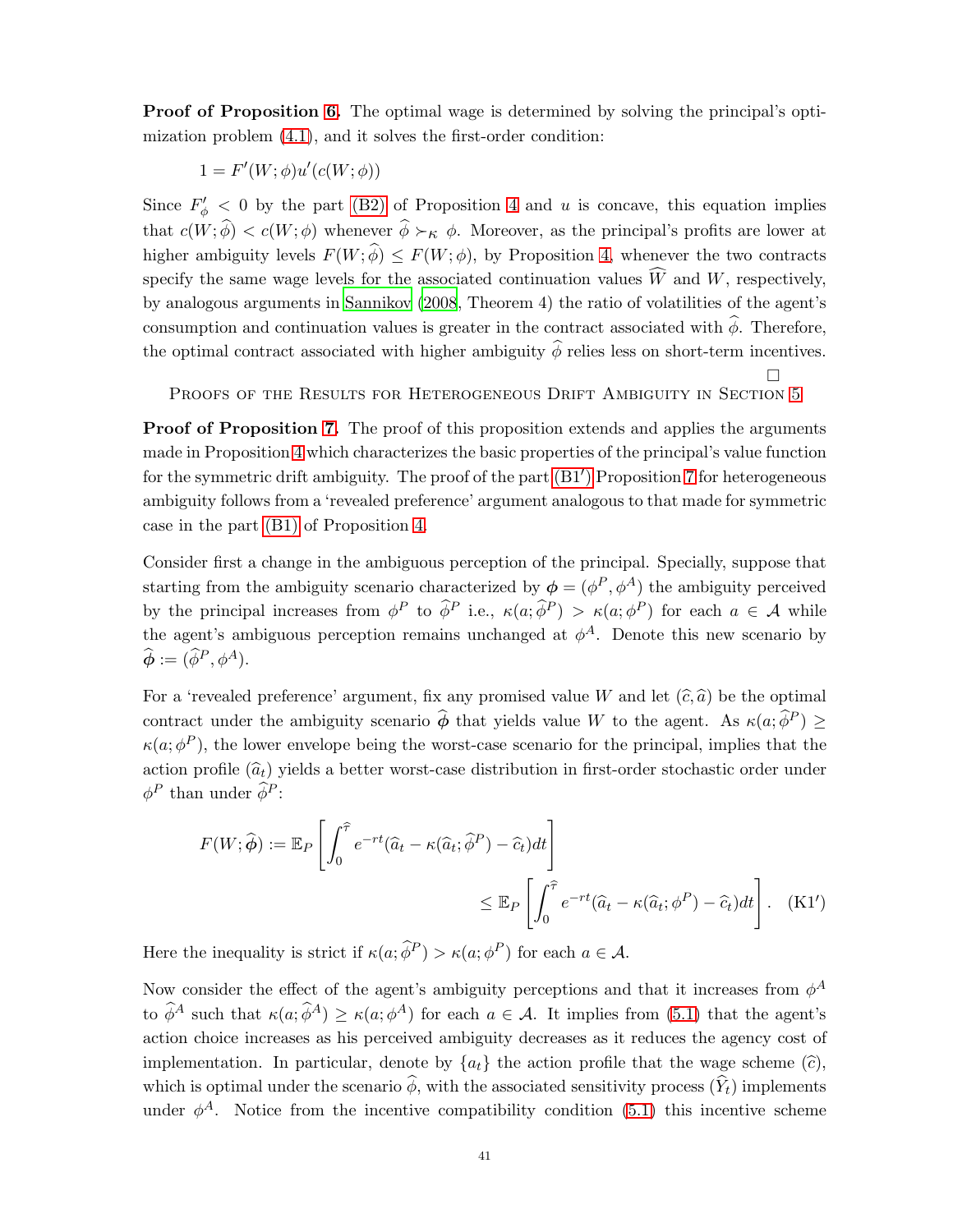implements a higher action profile under  $\phi^A$  than  $\hat{\phi}^A$ , or more precisely:  $\hat{\phi}^A \geq \phi^A$  implies  $a_t \geq \hat{a}_t$ , with strict inequality if  $\hat{\phi}^A > \phi^A$ . This in turn implies for the principal's guaranteed payoff

$$
\mathbb{E}_P\left[\int_0^{\widehat{\tau}} e^{-rt}(\widehat{a}_t - \kappa(\widehat{a}_t; \widehat{\phi}^P) - \widehat{c}_t)dt\right] \leq \mathbb{E}_P\left[\int_0^{\widehat{\tau}} e^{-rt}(a_t - \kappa(a_t; \widehat{\phi}^P) - \widehat{c}_t)dt\right]
$$
(K2')

with strict inequality if  $\kappa(a; \widehat{\phi}^A) > \kappa(a; \phi^A)$  for each  $a \in \mathcal{A}$ .

As the principal's optimal contract chooses optimally amongst the incentive compatible allocations, under ambiguity scenario  $\phi$  the optimal action strategy  $(a_t^*)$  does weakly better for the principal than the action strategy  $(\widehat{a}_t)$ , which is optimal under  $\widehat{\phi}$ :

<span id="page-41-0"></span>
$$
\mathbb{E}_P\left[\int_0^{\widehat{\tau}} e^{-rt}(\widehat{a}_t - \kappa(\widehat{a}_t; \phi^P) - \widehat{c}_t)dt\right] \leq \mathbb{E}_P\left[\int_0^{\tau^*} e^{-rt}(a_t^* - \kappa(a_t^*; \phi^P) - c_t^*)dt\right] := F(W; \widehat{\phi})
$$
\n(K3')

Summarizing, together with  $(K1')-(K3')$  $(K1')-(K3')$  $(K1')-(K3')$  implies that  $F(W; \phi) > F(W; \hat{\phi})$  whenever  $(\phi^P, \phi^A) \succ_A$  $(\widehat{\phi}^P, \widehat{\phi}^A)$ . The latter in turn holds for all W by Markov property of the solutions to the HJBI equation [\(5.2\)](#page-23-1), which shows the part [\(B1](#page-24-1)′ ) of Proposition [7.](#page-24-0)

To see that the part [\(B2](#page-24-2)′ ) holds notice that the profit function has the same initial conditions and the same boundary conditions both under  $\phi$  and  $\hat{\phi}$ . This together with the part [\(B1](#page-24-1)') implies that the slope of the profit function must be lower under higher ambiguity.

To show the part [\(B3](#page-24-3)′ ) of Proposition [7](#page-24-0) we start with reformulating HJBI [5.2:](#page-23-1)

$$
F''(W; \phi) = \min_{(a, Y, c) \in \Gamma} \frac{F(W; \phi) - (a - \kappa(a; \phi^P)) + c - F'(W; \phi)(W - u(c) + h(a) - \kappa(a; \phi^A)Y)}{r \sigma^2 Y^2 / 2}
$$

and then analyze the effects of changes in the principal's ambiguity  $\phi^P$  and the agent's ambiguity  $\phi^A$  on the concavity of the principal's value function, in turn. By a generalized envelope theorem argument [Milgrom and Segal \(2002](#page-48-16)) its derivative with respect to  $\phi^P$ :

$$
F''_{\phi^P}(W; \phi) := \frac{\partial F''(W; \phi)}{\partial \phi^P} = \frac{F_{\phi^P}(W; \phi)}{r \sigma^2 Y^2 / 2} - \kappa_{\phi^P}(a; \phi^A) \frac{1 + F'(W; \phi)Y}{r \sigma^2 Y^2 / 2} + \frac{F'_{\phi^P}(W; \phi)(W - u(c) + h(a) - \kappa(a; \phi^A)Y)}{r \sigma^2 Y^2 / 2} < 0
$$

evaluated at the optimal controls a, c and Y. The first term is negative as  $F_{\phi P}(W; \phi) < 0$ by [\(B1](#page-24-1)′ ). The second term is zero since the agent's action choice depends on her perceived ambiguity  $\phi^A$  but not on the principal's  $\phi^P$ , i.e.,  $\kappa_{\phi^P}(a; \phi^A) = 0$ . The third and the last term is also negative because  $F'_{\phi^P}(W;\phi) \leq 0$  by the part [\(B2](#page-24-2)') of Proposition [7](#page-24-0) in the current proof and the drift of the agent's continuation value,  $(W - u(c) + h(a) - \kappa(a; \phi^P)Y)$ , is non-negative during the optimal contract as the zero-action is always feasible to implement.

Again by the generalized envelope theorem its derivative this time with respect to  $\phi^A$ :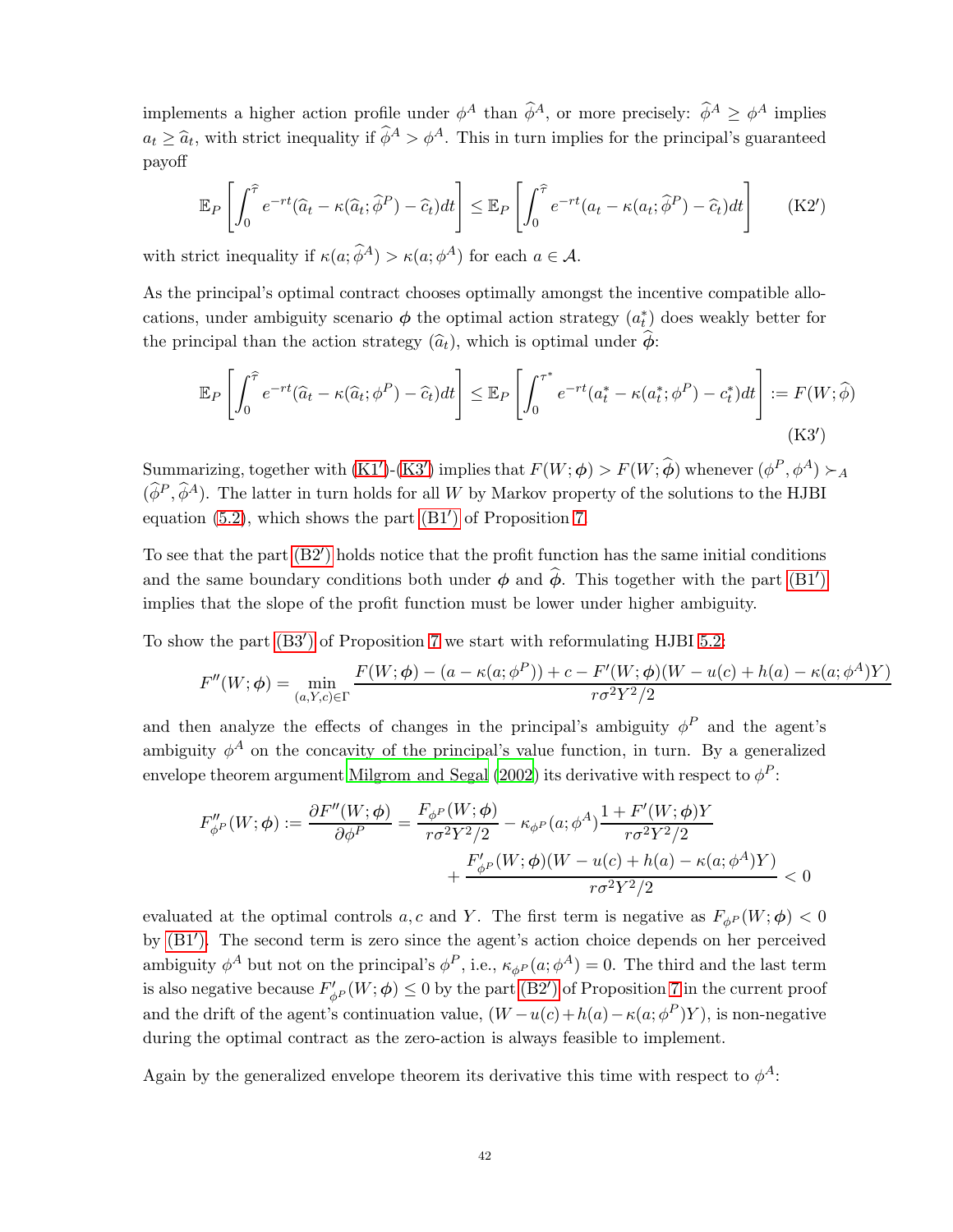$$
F''_{\phi^A}(W;\phi) := \frac{\partial F''(W;\phi)}{\partial \phi^A} = \frac{F_{\phi^A}(W;\phi)}{r\sigma^2 Y^2/2} - \kappa_{\phi^A}(a;\phi^A) \frac{1 + F'(W;\phi)Y}{r\sigma^2 Y^2/2} + \frac{F'_{\phi^A}(W;\phi)(W - u(c) + h(a) - \kappa(a;\phi)Y)}{r\sigma^2 Y^2/2} < 0
$$

The first term is negative as  $F_{\phi^A}(W;\phi) < 0$  by the part [\(B1](#page-24-1)') of Proposition [7.](#page-24-0) The second term is also negative in view of  $1 + F'(W; \phi)Y > 0$  – condition [\(L](#page-23-2)') that characterizes the lower envelope as the principal's worst-case scenario, and by Definition [1](#page-7-4) that higher strength of ambiguity implies a larger drift-set  $\kappa_{\phi^A}(a; \phi^A) > 0$  for each  $a \in \mathcal{A}$ . The third and the last term is also negative because  $F'_{\phi^A}(W; \phi) \leq 0$  by the part [\(B2](#page-24-2)') of Proposition [7](#page-24-0) and the drift of the agent's continuation value is non-negative for any non-trivial action.  $\Box$ 

### Monotone Comparative Statics for Heterogeneous Drift-Ambiguity in Section [5.2.](#page-24-4)

**Proof of Theorem [3.](#page-25-0)** The proof strategy using monotone comparative statics for heterogeneous drift-ambiguity that in Theorem [2.](#page-20-0) We first analyze the case of constant ambiguity independent of action, and then turn to the case that specify linear relationship between actions and drift sets.

Constant Ambiguity. For the constant ambiguity model, notice that the incentive compatibility condition [5.1](#page-23-0) does not depend on the strength of (constant) ambiguity, and implies that the required sensitivity to implement a non-trivial action a satisfies  $Y(a; \phi_0^A) = a$ . Using this relationship, notice that the drift of the agent's continuation value from the principal's perspective is given by  $m(Y; \phi_0^P) := (W - u(c) + h(Y) - \phi_0^P Y)$ , depends only on the principal's ambiguity perception  $\phi_0^P$  but not on the agent's  $\phi_0^A$ . The HJBI formulation [\(5.2\)](#page-23-1) of the contracting problem therefore takes the form:

<span id="page-42-0"></span>
$$
rF(W; \phi_0) = \max_{(Y, c) \ge 0} \left\{ r \left( Y - \phi_0^P - c \right) + rF'(W; \phi_0) m(Y; \phi_0^P) + \frac{F''(W; \phi_0)}{2} r^2 Y^2 \sigma^2 \right\}
$$
\n(6.18)

subject to the same boundary and smooth-pasting conditions. The monotone comparative statics argument, is based on analyzing the nature of modularity for the objective function with respect to the incentives Y and strength of ambiguity  $\phi_0$ . For this, we focus on the terms of the objective function that involve interactions between Y and  $\phi_0$ . We analyze the effects of  $\phi_0^P$  and  $\phi_0^A$  on the optimal incentive scheme in turn. The partial derivative of the related terms with respect to  $\phi_0^P$ :

$$
\mathcal{H}_{\phi_0^P}(Y) = rF'_{\phi_0^P}(W;\phi)m(Y;\phi_0^P) - rF'(W;\phi_0)Y + F''_{\phi_0^P}(W;\phi_0)r^2Y^2\sigma^2/2.
$$

We next analyze whether this partial derivative is decreasing (increasing) in  $Y$  and hence determine whether the objective function is sub(super)-modular in Y and  $\phi_0$ . The first term of the partial derivative  $\mathcal{H}_{\phi_0^P}(Y)$  is monotone decreasing in Y. This is because during the contracting relationship  $F'_{\lambda}$  $\psi'_{\phi_0}(W;\phi_0)$  < 0 by the part [\(B2](#page-24-2)') of Proposition [7](#page-24-0) and the drift of the agent's continuation value  $m(Y; \phi_0)$  is increasing in Y for any viable action, i.e.,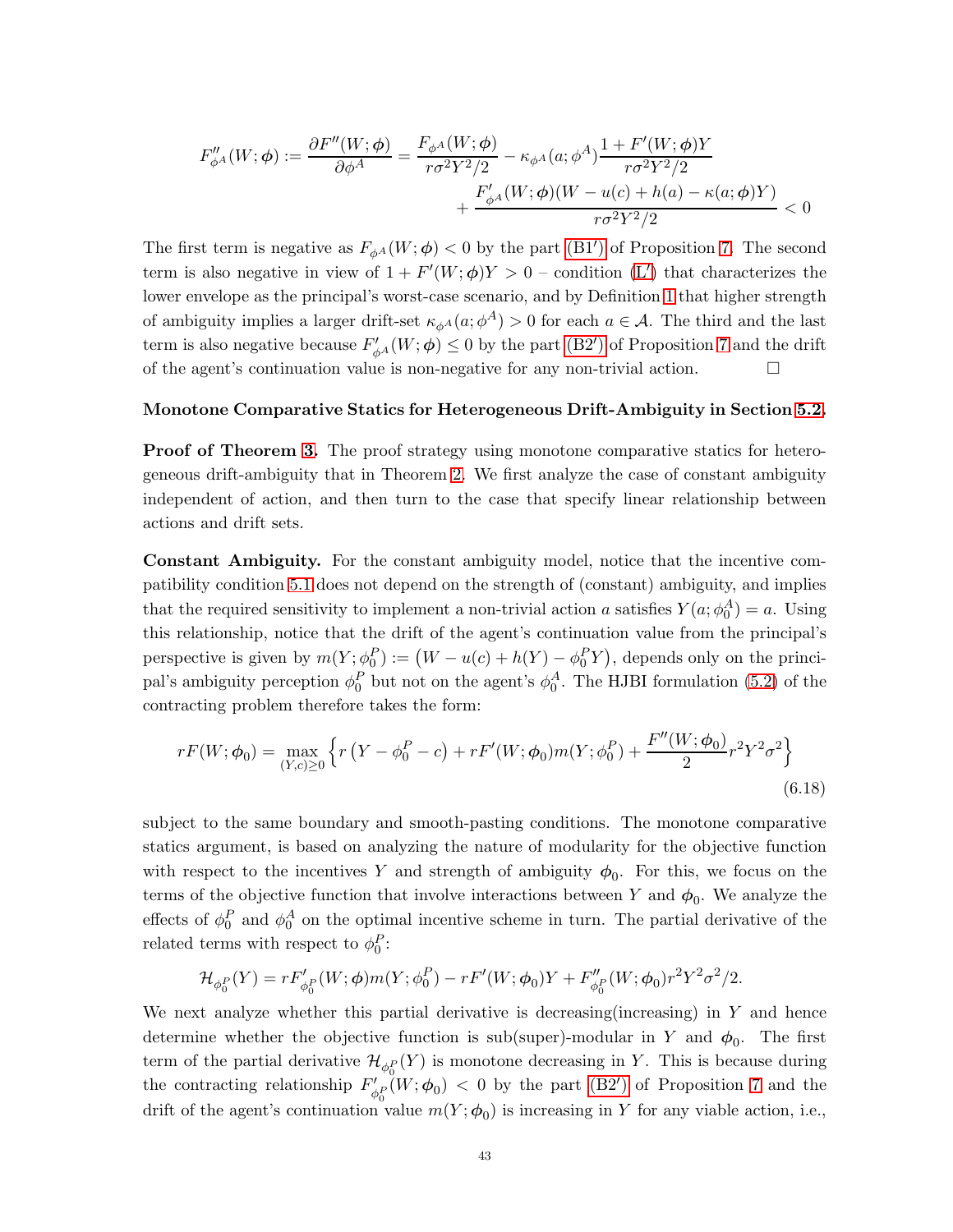$a-\phi_0^P > 0$ , for otherwise the principal would optimally implement zero action. The last term is also monotone decreasing in Y as  $F''_{\phi}$  $\psi_{\theta_0}^{\prime\prime}(W;\phi_0) < 0$  by the part [\(B3](#page-24-3)') of Proposition [7.](#page-24-0) The second term, on the other hand, is first decreasing in Y for low enough continuation values such that  $W \in (W_o, \overline{W})$  since on this set  $F'(W; \phi_0) \geq 0$ , and then it is increasing in Y for high enough continuation values such that  $W \in (\overline{W}, W_{qp})$ . The sum is therefore monotone decreasing in  $Y$  and hence the objective function is sub-modular for low enough continuation values  $W \in (W_o, \overline{W})$ . For high continuation values  $W \in (\overline{W}, W_{gp})$  on the other hand it may be super-modular if super-modularity due to the second term overcomes the sub-modularity due to the other two terms.

Summarizing then gives the following characterization. For low enough continuation values  $W \in (W_o, \overline{W})$ , the objective function in [\(6.18\)](#page-42-0) is sub-modular in  $(Y, \phi_0^P)$  and the optimal incentive sensitivity Y decreases in  $\phi_0^P$ . On the other hand, for high enough continuation values  $W \in (\overline{W}, W_{gp})$ , the objective function can be super-modular in  $(Y, \phi_0^P)$  and hence the optimal sensitivity Y can be non-decreasing in  $\phi_0^P$ . This yields the result stated in the part (a) of Theorem [3](#page-25-0) for an increase in  $\phi_0^P$ .

We next turn to the comparative statics of Y with respect to  $\phi_0^A$ . For this, we focus on the terms of the objective function [\(6.18\)](#page-42-0) involving interaction between them and consider its partial derivative with respect to  $\phi_0^A$ 

$$
\mathcal{H}_{\phi_0^A}(Y)=rF'_{\phi_0^A}(W;\phi_0)m(Y;\phi_0^P)+F''_{\phi_0^A}(W;\phi_0)r^2Y^2\sigma^2/2
$$

This partial derivative is monotone decreasing in Y. This is because  $F'_{\phi_0^A}(W;\phi_0) < 0$  and  $F''_{\phi_0} (W; \phi_0) < 0$  by the parts [\(B2](#page-24-2)') and [\(B3](#page-24-3)') of Proposition [7,](#page-24-0) respectively, and the drift of the continuation value  $m(Y; \phi_0)$  is increasing in Y. The objective function of HJBI [6.18](#page-42-0) is therefore sub-modular in Y and  $\phi_0^A$ . By monotone comparative statics argument then, the optimal incentive sensitivity Y decreases with the agent's constant ambiguity  $\phi_0^A$ . This yields the result stated in the part (b) of Theorem [3](#page-25-0) for an increase in  $\phi_0^A$ .

Ambiguity linearly increasing in action. Consider a linear drift ambiguity model with  $\kappa(a;\phi_1^P) = \phi_1^P a$  and  $\kappa(a;\phi_1^A) = \phi_1^A a$  for all  $a \in \mathcal{A}$ . Denote this heterogenous ambiguity by  $\phi_1 = (\phi_1^P, \phi_1^A)$ . With this formulation of the drift ambiguity, the HJBI formulation [\(5.2\)](#page-23-1) of the contracting problem now takes the form:

$$
rF(W; \phi_1) = \max_{(a, Y, c) \ge 0} \{ r (a(1 - \phi_1^P) - c) + rF'(W; \phi_1) (W - u(c) + h(a) - \phi_1^P aY) + F''(W; \phi_1) r^2 Y^2 \sigma^2 / 2 \}
$$

subject to boundary conditions and incentive compatibility [\(5.1\)](#page-23-0). The latter implies the following relationship between an action  $a$  and incentive compatible variation in the continuation value to the agent Y required to implement it:  $Y = \frac{a}{1-\phi_1^A}$ . Notice that this condition depends only on the agent's perception  $\phi_1^A$  but not the principal's  $\phi_1^P$  as the incentive compatibility condition describes the agent's decision rule for his action choice for any given Y. Using this relationship so that  $a(Y; \phi_1) = (1 - \phi^A)Y$  and letting  $m(Y; \phi) =$  $(W - u(c) + h(a(Y; \phi)) - \phi_1^P a(Y; \phi) Y)$  denote the drift of the agent's continuation value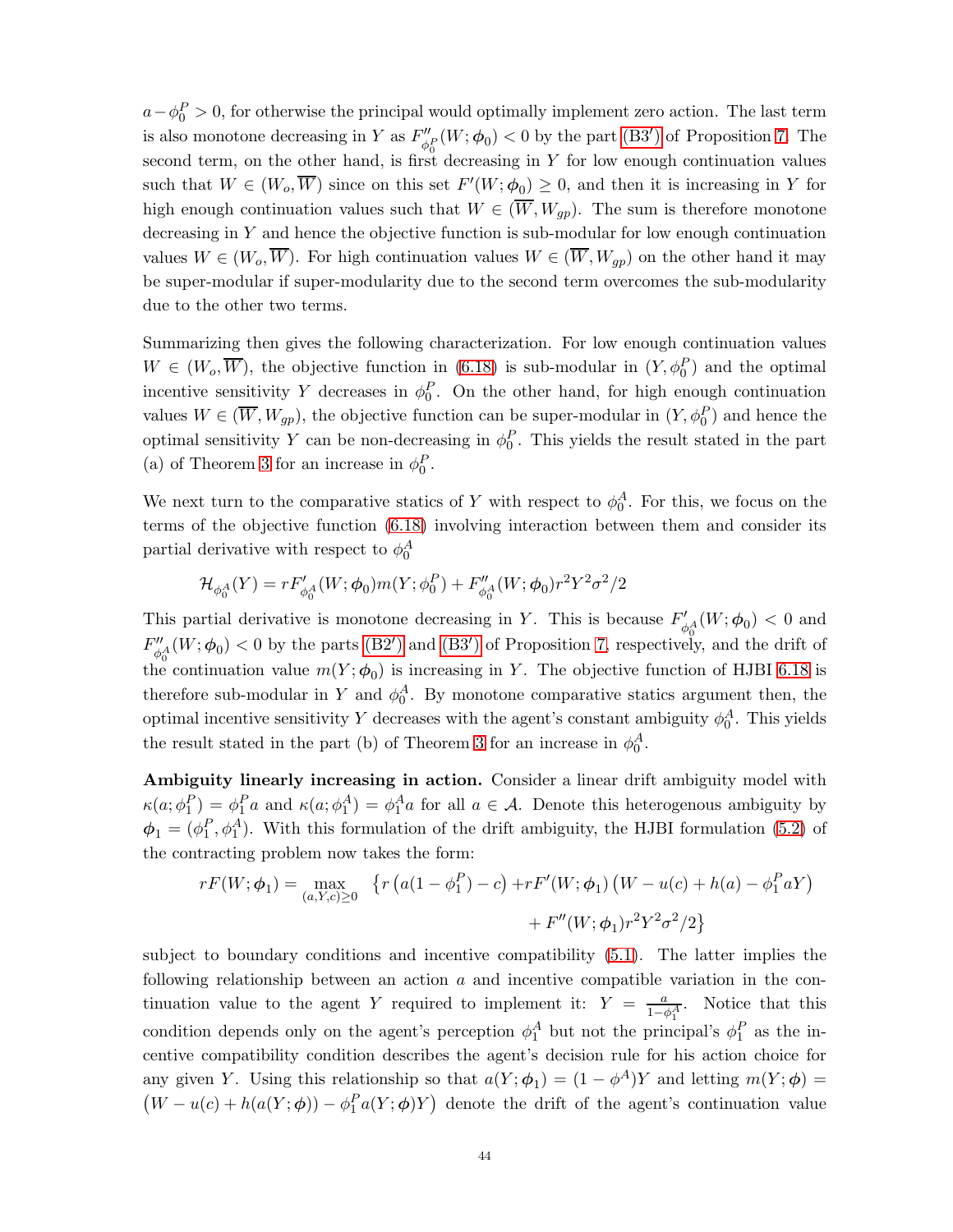<span id="page-44-0"></span>(from the principal's perspective) now expresses the HJBI equation in the following form:

$$
rF(W; \phi_1) = \max_{(Y, c) \ge 0} \left\{ r \left( a(Y; \phi_1)(1 - \phi_1^P) - c \right) + rF'(W; \phi_1)m(Y; \phi_1) + F''(W; \phi_1)r^2 Y^2 \sigma^2 / 2 \right\}
$$
(6.19)

subject to the same set of boundary conditions.

Analogous to monotone comparative statics analysis in the proof of Theorem [2](#page-20-0) the focus is on the terms of the objective function of HJBI functional equation [\(6.19\)](#page-44-0) that involve interactions between the strength of incentives Y and the strength of ambiguity  $\phi_1 = (\phi_1^A, \phi_1^P)$ 

$$
\mathcal{H}(Y; \phi_1) := r(1 - \phi_1^A)(1 - \phi_1^P)Y + rF'(W; \phi_1)m(Y; \phi_1) + F''(W; \phi_1)r^2Y^2\sigma^2/2
$$
 (6.20)

We next analyze modularity of this function to characterize the monotone comparative statics of the optimal incentive sensitivity Y with respect to  $\phi_1$ . We do so first with respect to the principal's ambiguity  $\phi_1^P$  and then turn to the agent's linear ambiguity  $\phi_1^A$ . The partial derivative of  $\mathcal{H}(Y; \phi_1)$  with respect to  $\phi_1^P$  (up to positive constant r) is

$$
\mathcal{H}_{\phi_1^P}(Y;\phi_1)=-(1-\phi_1^A)Y+F'_{\phi_1^P}(W;\phi_1)m(Y;\phi_1)+F'(W;\phi_1)m_{\phi_1^P}(Y;\phi_1)+F''_{\phi_1^P}(W;\phi_1)rY^2\sigma^2/2
$$

The first term is decreasing in Y because in any viable contracting relationship  $\phi_1^A \leq 1$ , for otherwise the incentive compatibility condition [\(5.1\)](#page-23-0) implies that the optimal contract would implement zero-action corresponding to termination. By envelope theorem applied to the agent's decision problem, the agent's continuation value at the optimum does not vary with differential change in Y. Turning to the third term, since  $m_{\phi_1^P}(Y; \phi_1) = -(1 - \phi_1^A)Y^2$  is decreasing in Y, it is decreasing in Y for low enough continuation values so that  $W \in (W_o, \overline{W})$ as in this range  $F'(W; \phi_1) \geq 0$ . On the other hand, it is then increasing in Y for high enough continuation values  $W \in (\overline{W}, W_{gp})$  for which  $F'(W; \phi_1) < 0$ . Finally, the last term of  $\mathcal{H}_{\phi^P}(Y;\boldsymbol{\phi}_1)$  is monotone decreasing in Y as  $F''_{\phi^P}$  $\frac{dP}{dt}$  < 0 by the part [\(B3](#page-24-3)') of Proposition [7.](#page-24-0)

Considering the sum of these terms then, except possibly for high enough continuation values such that  $W \in (\overline{W}, W_{gp})$  the objective function is sub-modular in Y and  $\phi_1^P$  in the linear model. Therefore, in this case by monotone comparative statics arguments the optimal incentives Y decreases in  $\phi_1^P$ . This yields the result stated in the part (a) of Theorem [3](#page-25-0) for an increase in  $\phi_1^P$  in an affine increasing model of drift ambiguity.

Next we turn to analyze the monotone comparative statics with respect to the agentâ $\mathbb{C}^{\mathbb{N}}$ s linear component of ambiguity ambiguity  $\phi_1^A$ . Consider the partial derivative the objective function in [\(6.19\)](#page-44-0) involving interaction between Y and  $\phi_1^A$ 

$$
\mathcal{H}_{\phi_1^A}(Y) = -(1-\phi_1^P)Y + F'_{\phi_1^A}(W;\phi_1)m(Y;\phi_1) + F'(W;\phi_1)m_{\phi_1^A}(Y;\phi_1) + F''_{\phi_1^A}(W;\phi_1)rY^2\sigma^2/2
$$

For monotone comparative statics argument, we characterize monotonicity of this partial derivative in Y term by term. The first term of  $\mathcal{H}_{\phi_1^A}(Y)$  is decreasing in Y. Its second term does not vary with Y by envelope theorem applied to the agent's decision problem. Turning to the third term of  $\mathcal{H}_{\phi_1^A}(Y)$ , notice that its second component  $m_{\phi_1^A}(Y;\phi_1) = -aY + \phi_1^PY^2 =$  $-Y^2(1-\phi_1^A-\phi_1^P)$  is decreasing in Y for any viable contracting relationship:  $1-\phi_1^A$  –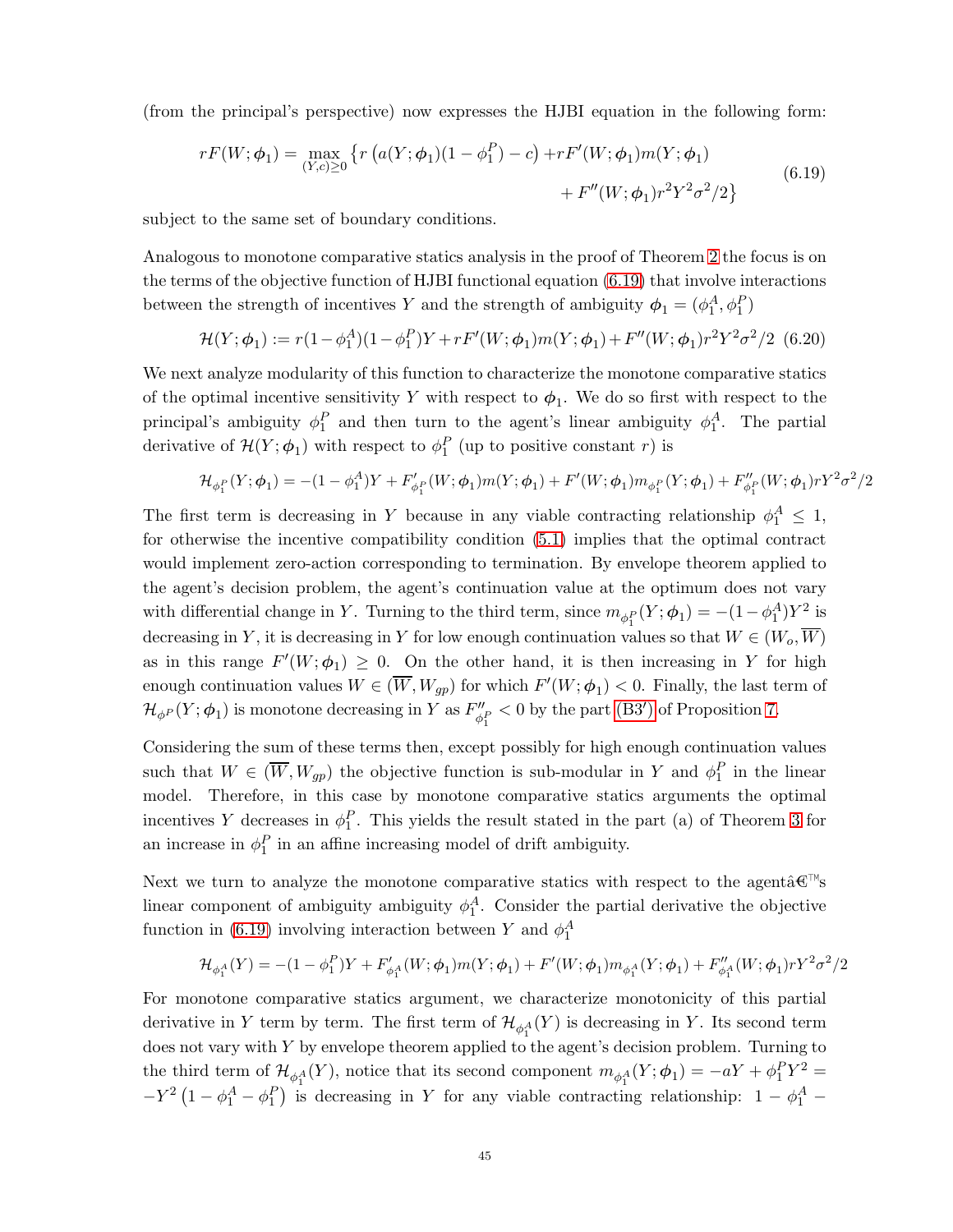$\phi_1^P \geq 0$ , for otherwise, the principal would optimally implement zero-action. For any viable contract, the third term is then monotone decreasing in Y for low enough continuation values such that  $W \in (W_o, \overline{W})$ , as in this range  $F'(W; \phi_1) > 0$ , and it is decreasing in Y for high enough continuation values such that  $W \in (\overline{W}, W_{gp})$  for which  $F'(W; \phi_1) < 0$ . Finally, the last term of  $\mathcal{H}_{\phi_1^A}(Y)$  is monotone decreasing in Y as  $F''_{\phi_1^A} < 0$  by the part [\(B3](#page-24-3)') of Proposition [7](#page-24-0) Summarizing, the partial derivative  $\mathcal{H}_{\phi_1^A}(Y)$  is monotone decreasing in Y and hence by monotone comparative static argument the optimal incentive sensitivity  $Y$  is decreasing in  $\phi_1^A$  except possibly for high enough continuation values  $W \in (\overline{W}, W_{gp})$ . This yields the result stated in the part (a) of Theorem [3](#page-25-0) for an increase in  $\phi_1^A$  in affine increasing model.

Ambiguity linearly decreasing in action. Consider a linear drift ambiguity model with  $\kappa(a;\phi^P) = \phi_0^P - \phi_1^P a$  and  $\kappa(a;\phi^A) = \phi_0^A - \phi_1^A a$ . Denote this heterogenous ambiguity by  $\boldsymbol{\phi} = (\boldsymbol{\phi}^P, \boldsymbol{\phi}^A)$  with  $\boldsymbol{\phi}^i = (\phi_0^i, \phi_1^i)$  for  $i = A, P$ .

With this formulation of the drift ambiguity, the HJBI formulation [\(5.2\)](#page-23-1) of the contracting problem now takes the form:

$$
rF(W; \phi) = \max_{(a, Y, c) \ge 0} \left\{ r \left( a - \kappa(a; \phi^P) - c \right) + rF'(W; \phi_1) \left( W - u(c) + h(a) - \kappa(a; \phi^P)Y \right) + F''(W; \phi_1) r^2 Y^2 \sigma^2 / 2 \right\}
$$

subject to boundary conditions and incentive compatibility [\(5.1\)](#page-23-0).

The latter implies the following relationship between an action  $a$  and incentive compatible variation in the continuation value to the agent Y required to implement it:  $Y = \frac{a}{1-\phi_1^A}$ . As the incentive compatibility condition describes the agent's decision rule for his action choice for any given Y, it depends only on linear component of the agent's perception  $\phi^A$  but not on the principal's perception  $\phi^P$ . Using this relationship so that  $a(Y; \phi^A) = (1 - \phi_1^A)Y$ let  $m(Y;\phi) = (W - u(c) + h(a(Y;\phi)) - \kappa(a(Y;\phi^A);\phi^P)Y)$  denote the drift of the agent's continuation value (from the principal's perspective). The latter together with the functional form for the principal's kappa ambiguity now now yields the HJBI equation in the following form:

$$
rF(W; \phi) = \max_{(Y, c) \ge 0} \left\{ r \left( (1 - \phi_1^A)(1 - \phi_1^P)Y - \phi_0^P - c \right) + rF'(W; \phi)m(Y; \phi) + \frac{F''(W; \phi)}{2} r^2 Y^2 \sigma^2 \right\}
$$
(6.21)

subject to the same set of boundary conditions.

Since the affine from of drift ambiguity are additively separable in constant and slope part, the monotone comparative static analysis made for the constant ambiguity model and for the linear increasing ambiguity model apply analogously. Specifically, notice that in the linear decreasing formulation constant ambiguity  $\phi_0^i$  and slope ambiguity  $\phi_1^i$  for each actor  $i = A$  and  $i = P$  enter into the formulation linearly additivity. Due to this separability, the monotone comparative static analysis of Y with respect to the constant ambiguity  $\phi_0^i$  follow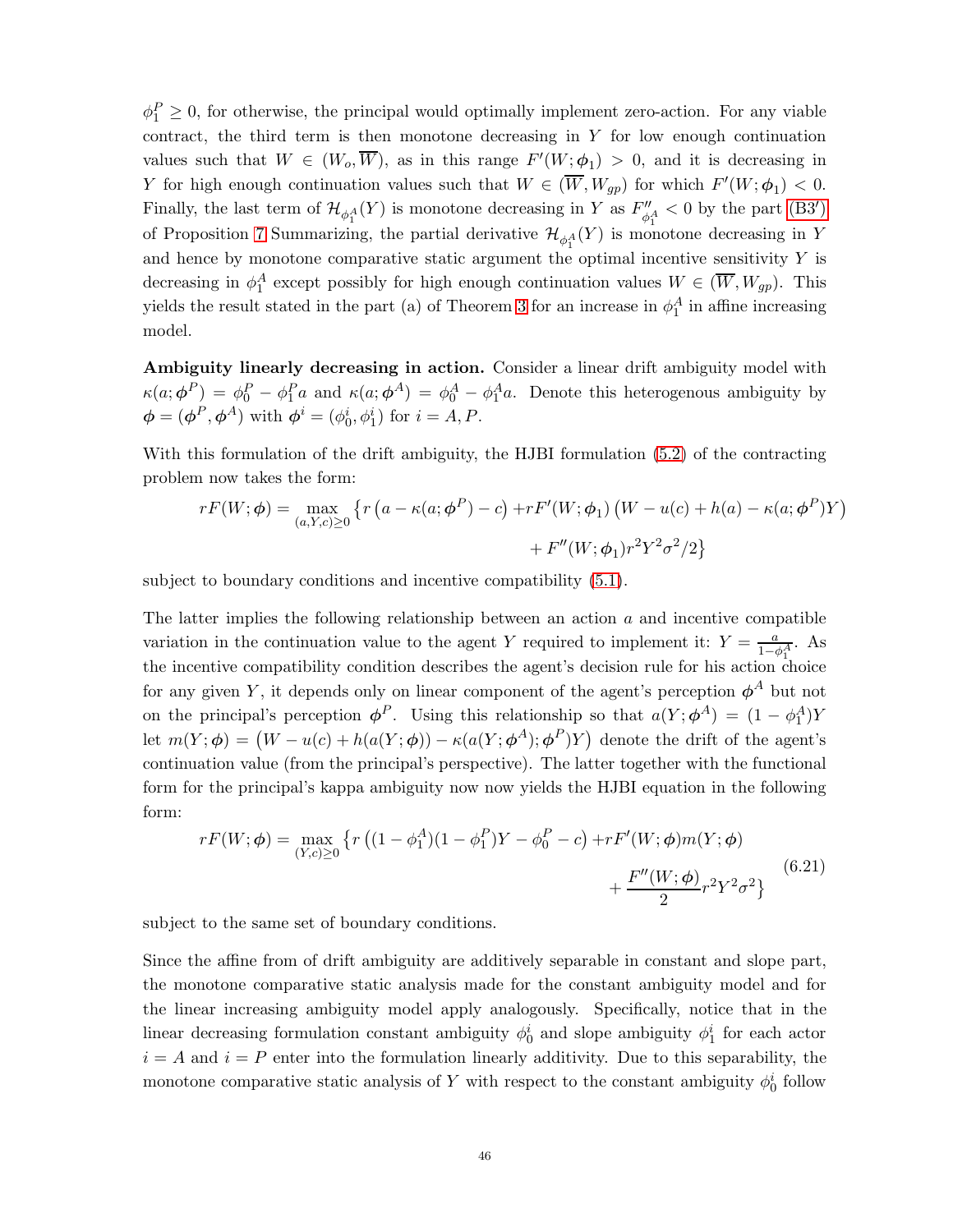from the analogous arguments made for constant ambiguity model in the earlier part of this proof.

Similarly the monotone comparative static analysis with respect to  $\phi_1^i$  for each actor  $i = A$ and  $i = P$  follows from analogous arguments made for linear increasing model by a change of variable. As in the monotone comparative static analysis of the model with symmetric ambiguity, this change of variable replaces  $\phi_1^i$  in the linear increasing ambiguity model with  $-\phi_1^i$  to represent drift set shrinking as effort increases. In this specification, higher drift ambiguity arises from an increase in  $\phi_0^i$  and a decrease in  $\phi_1^i$ , which expand drift sets. From this change of variables, the analogous characterization follows. for an affine decreasing model of drift ambiguity.

# **REFERENCES**

- <span id="page-46-8"></span>Ahn, D. S. (2008). Ambiguity without a state space. Rev. Econom. Stud. 75(1), 3–28.
- <span id="page-46-11"></span>Aliprantis, C. D. and K. C. Border (2006). Infinite Dimensional Analysis: A Hitchhiker's Guide. Springer Science & Business Media.
- <span id="page-46-4"></span>Antic, N. (2014). Contracting with unknown technologies. Unpublished working paper, Princeton University.
- <span id="page-46-5"></span>Carroll, G. (2015). Robustness and linear contracts. American Economic Review 105(2), 536–63.
- <span id="page-46-3"></span>Chassang, S. (2013). Calibrated incentive contracts. *Econometrica 81*(5), 1935–1971.
- <span id="page-46-0"></span>Chen, Z. and L. Epstein (2002). Ambiguity, risk, and asset returns in continuous time. Econometrica 70(4), 1403–1443.
- <span id="page-46-10"></span>Corbae, D., M. B. Stinchcombe, and J. Zeman (2009). An introduction to mathematical analysis for economic theory and econometrics. Princeton University Press.
- <span id="page-46-7"></span>Cvitanić, J., D. Possamaï, and N. Touzi (2018). Dynamic programming approach to principal– agent problems. Finance and Stochastics 22(1), 1–37.
- <span id="page-46-1"></span>Cvitanić, J., X. Wan, and J. Zhang (2009). Optimal compensation with hidden action and lump-sum payment in a continuous-time model. Applied Mathematics and Optimization  $59(1)$ , 99-146.
- <span id="page-46-6"></span>Cvitanic, J. and J. Zhang (2013). Contract theory in continuous-time models. Springer Finance. Springer, Heidelberg.
- <span id="page-46-2"></span>DeMarzo, P. and Y. Sannikov (2013). Learning in dynamic incentive contracts. Working paper, Princeton University.
- <span id="page-46-9"></span>Duffie, D. (2001). Dynamic asset pricing theory (3rd ed.). Princeton University Press.
- <span id="page-46-12"></span>Duffie, D. and L. G. Epstein (1992). Stochastic differential utility. *Econometrica: Journal of* the Econometric Society, 353–394.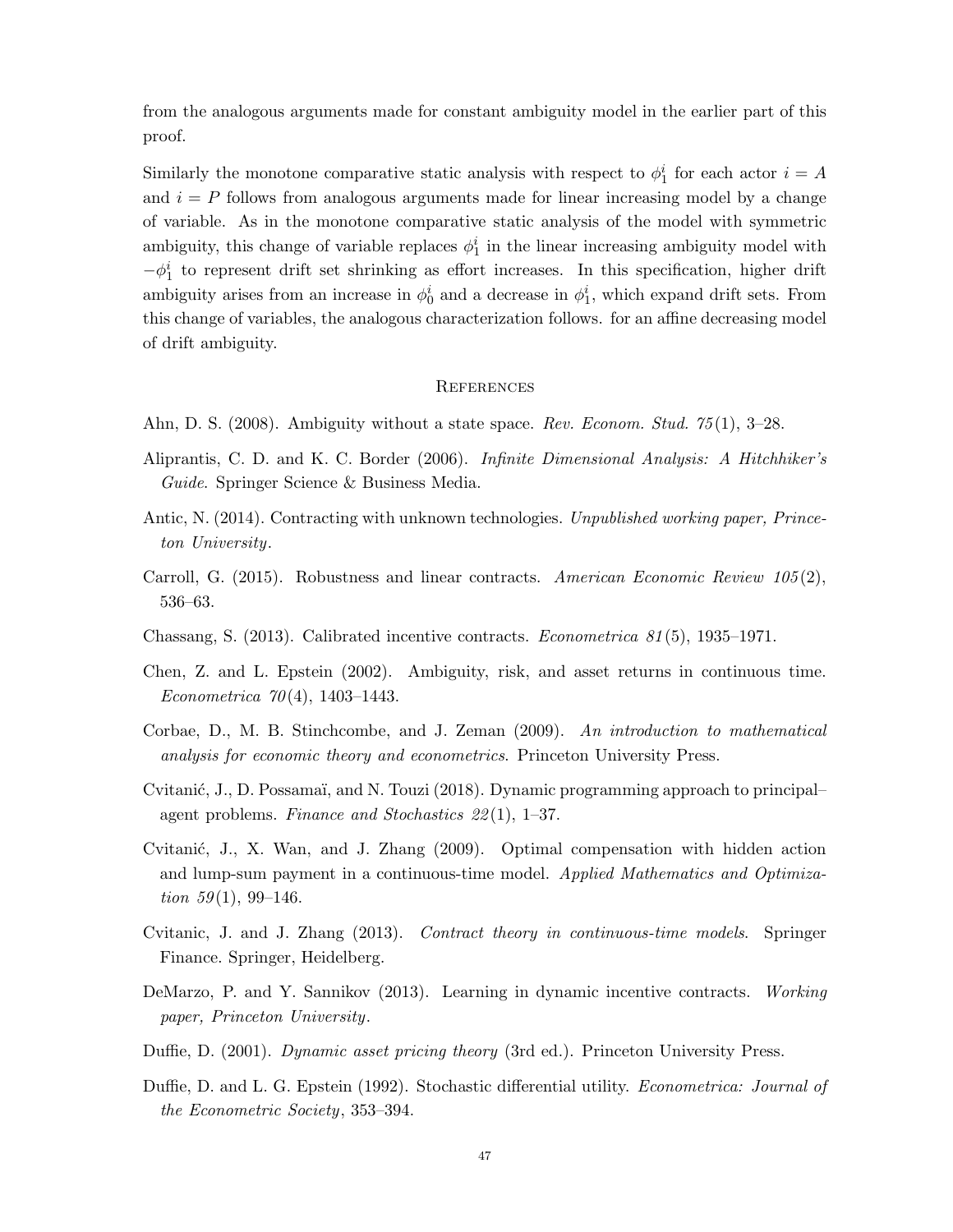- <span id="page-47-8"></span>Dumav, M. and U. Khan (2017). Moral hazard, uncertain technologies, and linear contracts. Working paper, Uni. Carlos III de Madrid.
- <span id="page-47-9"></span>Dumav, M. and U. Khan (2018). Moral hazard with non-additive uncertainty: When are actions implementable? Economics Letters 171, 110–114.
- <span id="page-47-14"></span>Dumav, M. and M. Stinchcombe (2018). Ambiguity aversion and the interpretation of analogies. Working paper, Department of Economics, Carlos III de Madrid.
- <span id="page-47-15"></span>El Karoui, N., S. Peng, and M. C. Quenez (1997). Backward stochastic differential equations in finance. *Mathematical finance*  $\gamma(1)$ , 1–71.
- <span id="page-47-11"></span>Evans, L. C. and P. E. Souganidis (1984). Differential games and representation formulas for solutions of hamilton-jacobi-isaacs equations. *Indiana University mathematics jour*nal  $33(5)$ , 773–797.
- <span id="page-47-3"></span>Fuchs, W. (2007). Contracting with repeated moral hazard and private evaluations. American Economic Review 97(4), 1432–1448.
- <span id="page-47-7"></span>Garrett, D. F. (2014). Robustness of simple menus of contracts in cost-based procurement. Games and Economic Behavior 87, 631–641.
- <span id="page-47-5"></span>Garrett, D. F. and A. Pavan (2015). Dynamic managerial compensation: A variational approach. Journal of Economic Theory 159, 775–818.
- <span id="page-47-10"></span>Ghirardato, P. (1994). Agency theory with non-additive uncertainty. Unpublished working paper .
- <span id="page-47-12"></span>Gilboa, I. and D. Schmeidler (1989). Maxmin expected utility with non-unique prior. *Journal* of mathematical economics 18(2), 141–153.
- <span id="page-47-0"></span>Grossman, S. J. and O. D. Hart (1983). An analysis of the principal-agent problem. Econometrica: Journal of the Econometric Society, 7–45.
- <span id="page-47-16"></span>Helland, I. (1996). One-dimensional diffusion processes and their boundaries. Statistical Research Report.
- <span id="page-47-1"></span>Holmström, B. (2017). Pay for performance and beyond. American Economic Review 107(7), 1753–77.
- <span id="page-47-2"></span>Holmstrom, B. and P. Milgrom (1987). Aggregation and linearity in the provision of intertemporal incentives. Econometrica: Journal of the Econometric Society, 303–328.
- <span id="page-47-6"></span>Hurwicz, L. and L. Shapiro (1978). Incentive structures maximizing residual gain under incomplete information. The Bell Journal of Economics, 180–191.
- <span id="page-47-4"></span>Kapička, M. (2013). Efficient allocations in dynamic private information economies with persistent shocks: A first-order approach. Review of Economic Studies 80(3), 1027–1054.
- <span id="page-47-13"></span>Karni, E. (2006). Subjective expected utility theory without states of the world. *Journal of* Mathematical Economics  $\frac{42(3)}{325-342}$ .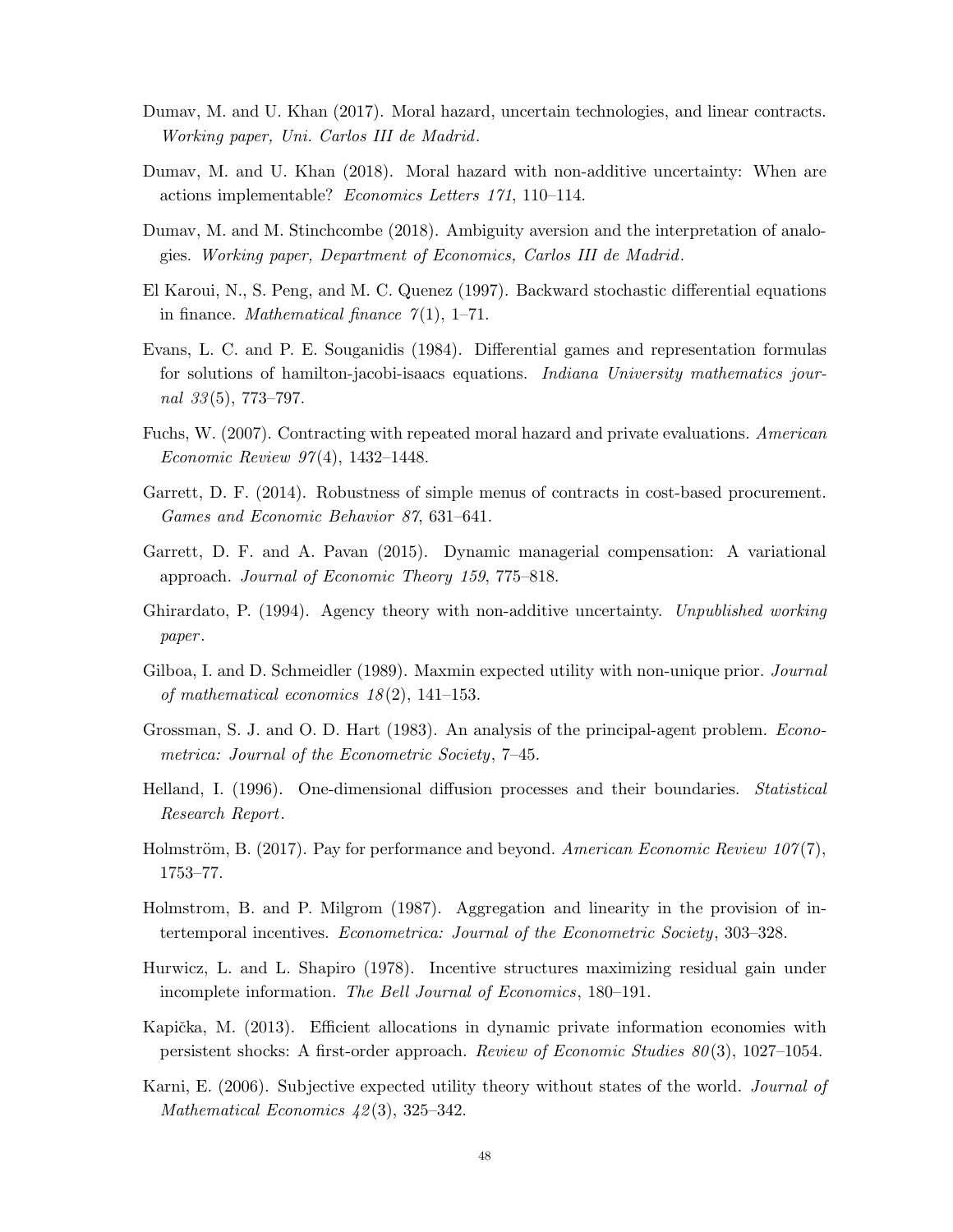- <span id="page-48-13"></span>Karni, E. (2009). A reformulation of the maxmin expected utility model with application to agency theory. Journal of Mathematical Economics 45(1), 97–112.
- <span id="page-48-12"></span>Lazear, E. P. (2018). Compensation and incentives in the workplace. Journal of Economic Perspectives 32(3), 195–214.
- <span id="page-48-8"></span>Lin, Y., Z. Ren, N. Touzi, and J. Yang (2020). Random horizon principal-agent problem. arXiv preprint arXiv:2002.10982.
- <span id="page-48-6"></span>Lopomo, G., L. Rigotti, and C. Shannon (2011). Knightian uncertainty and moral hazard. Journal of Economic Theory 146(3), 1148–1172.
- <span id="page-48-11"></span>Maccheroni, F., M. Marinacci, and A. Rustichini (2006). Ambiguity aversion, robustness, and the variational representation of preferences. *Econometrica*  $\gamma_4(6)$ , 1447–1498.
- <span id="page-48-4"></span>MacLeod, W. B. (2003). Optimal contracting with subjective evaluation. American Economic Review 93(1), 216–240.
- <span id="page-48-3"></span>Miao, J. and A. Rivera (2013). Robust contracts in continuous time. Boston University.
- <span id="page-48-9"></span>Miao, J. and A. Rivera (2016). Robust contracts in continuous time. Econometrica  $84(4)$ , 1405–1440.
- <span id="page-48-16"></span>Milgrom, P. and I. Segal (2002). Envelope theorems for arbitrary choice sets. *Economet* $rica \ 70(2),\ 583-601.$
- <span id="page-48-7"></span>Mukerji, S. (1998). Ambiguity aversion and incompleteness of contractual form. American Economic Review, 1207–1231.
- <span id="page-48-1"></span>Mukerji, S. and J.-M. Tallon (2004). An overview of economic applications of david schmeidler's models of decision making under uncertainty. In D. Schmeidler and I. Gilboa (Eds.), Uncertainty in economic theory: Essays in honor of David Schmeidler's 65th birthday, pp. 283–301. Routledge.
- <span id="page-48-14"></span>Olszewski, W. (2007). Preferences over sets of lotteries. Rev. Econom. Stud. 74(2), 567–595.
- <span id="page-48-10"></span>Possamaï, D. and N. Touzi (2020). Is there a golden parachute in sannikov's principal-agent problem? arXiv preprint arXiv:2007.05529.
- <span id="page-48-2"></span>Quah, J. K.-H. and B. Strulovici (2013). Discounting, values, and decisions. Journal of Political Economy 121(5), 896–939.
- <span id="page-48-0"></span>Sannikov, Y. (2008). A continuous-time version of the principal-agent problem. The Review of Economic Studies 75(3), 957–984.
- <span id="page-48-5"></span>Sannikov, Y. (2014). Moral hazard and long-run incentives. Unpublished working paper, Princeton University.
- <span id="page-48-15"></span>Stroock, D. W. and S. S. Varadhan (1997). Multidimensional diffusion processes, Volume 233 of Grundlehren der mathematischen Wissenschaften. Springer, Berlin, Heidelberg.